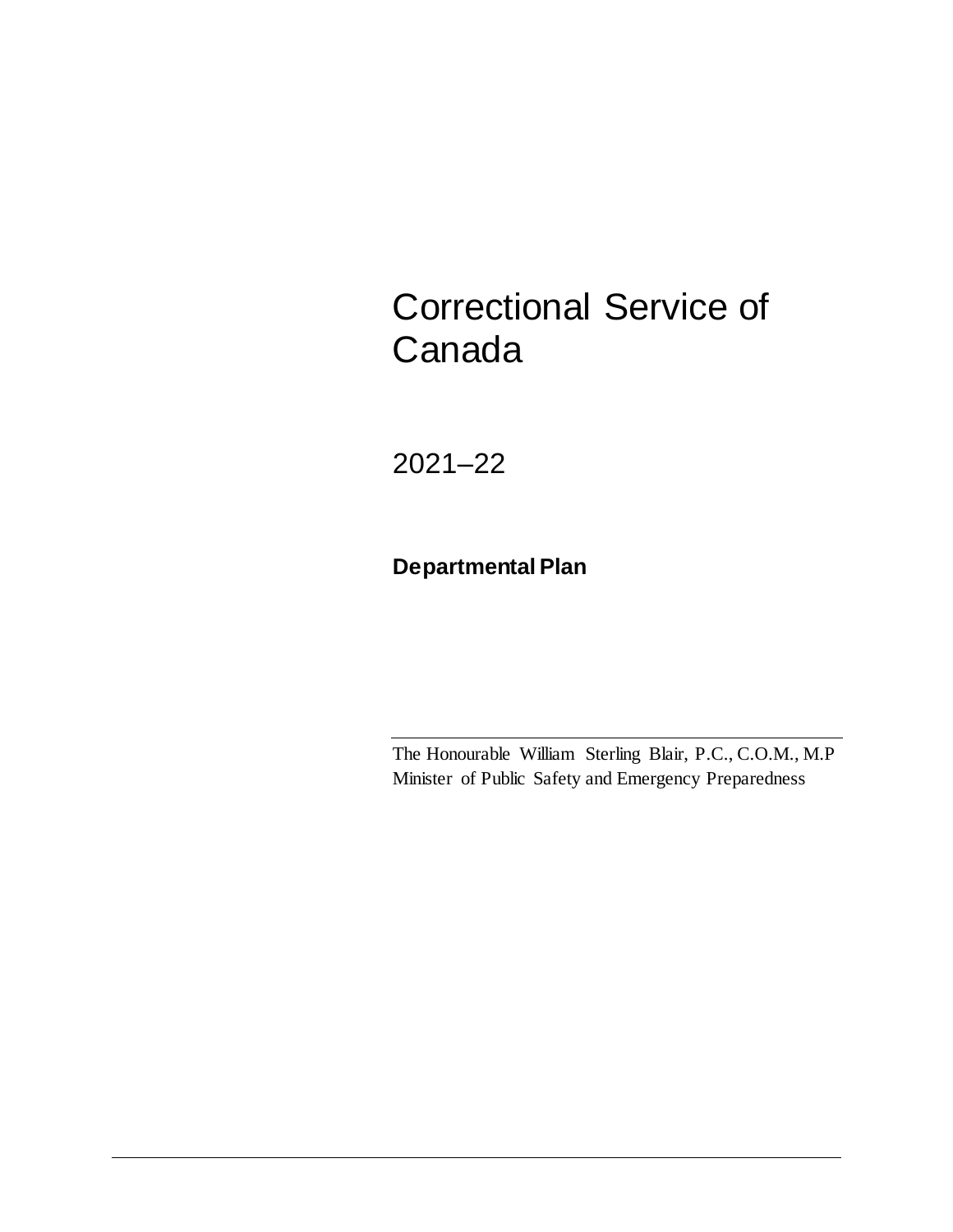© HerMajesty the Queen in Right of Canada, represented by the Minister of Public Safety and Emergency Preparedness, 2021

Catalogue No. PS81-13E-PDF

ISSN 2371-848X

This document is available on the Treasury Board of Canada Secretariat website a[t http://www.tbs-sct.gc.ca](http://www.tbs-sct.gc.ca/)

This document is available in alternative formats upon request.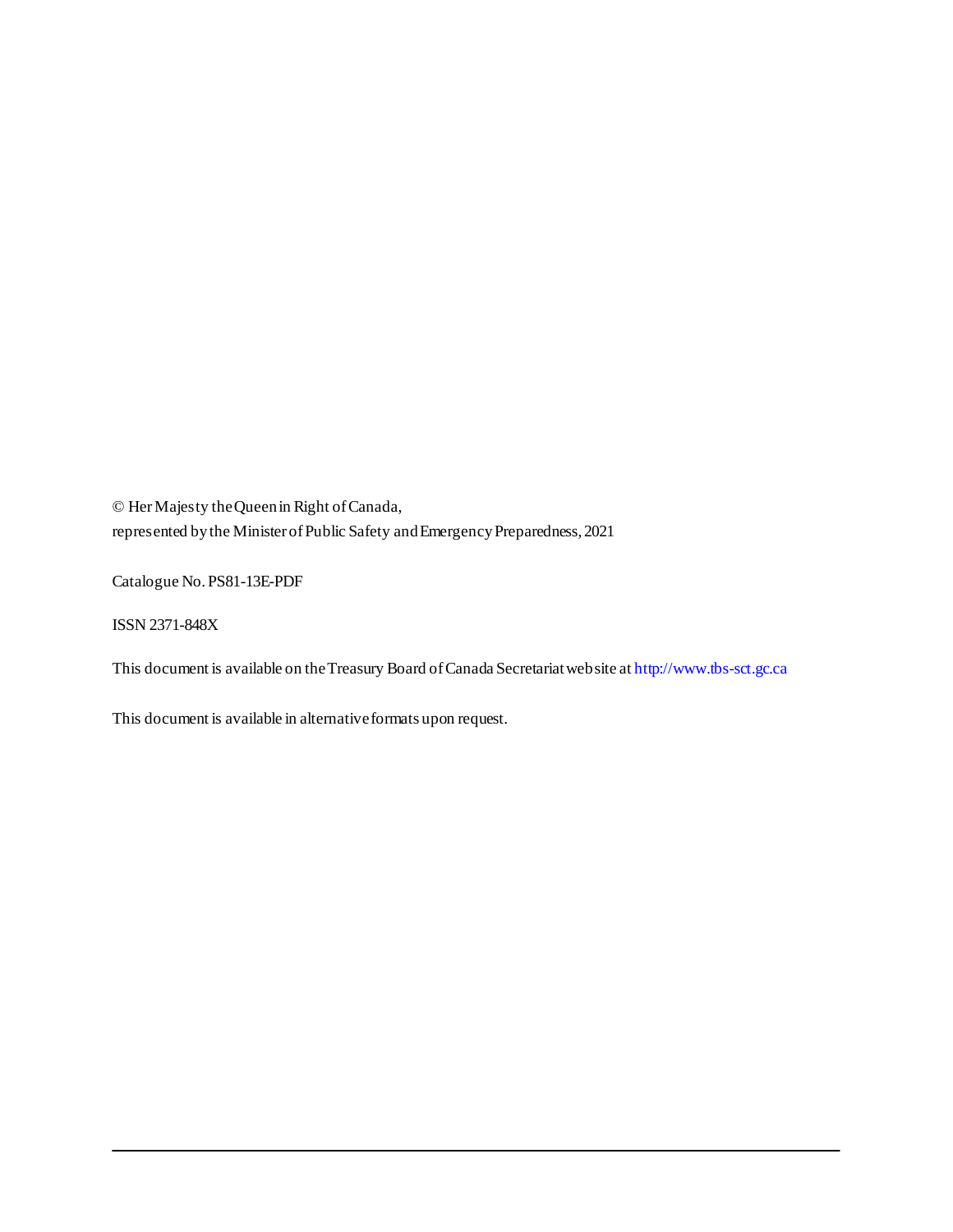## Table of contents

| Core responsibilities: planned results and resources, and key risks  9 |
|------------------------------------------------------------------------|
|                                                                        |
| Core Responsibility 2: Correctional Interventions 15                   |
| Core Responsibility 3: Community Supervision 23                        |
|                                                                        |
|                                                                        |
|                                                                        |
|                                                                        |
|                                                                        |
| Consolidated Future-oriented Condensed statement of operations 39      |
|                                                                        |
|                                                                        |
| Raison d'être, mandate and role: who we are and what we do  41         |
|                                                                        |
|                                                                        |
| Supporting information on the program inventory  45                    |
|                                                                        |
|                                                                        |
|                                                                        |
|                                                                        |
|                                                                        |
|                                                                        |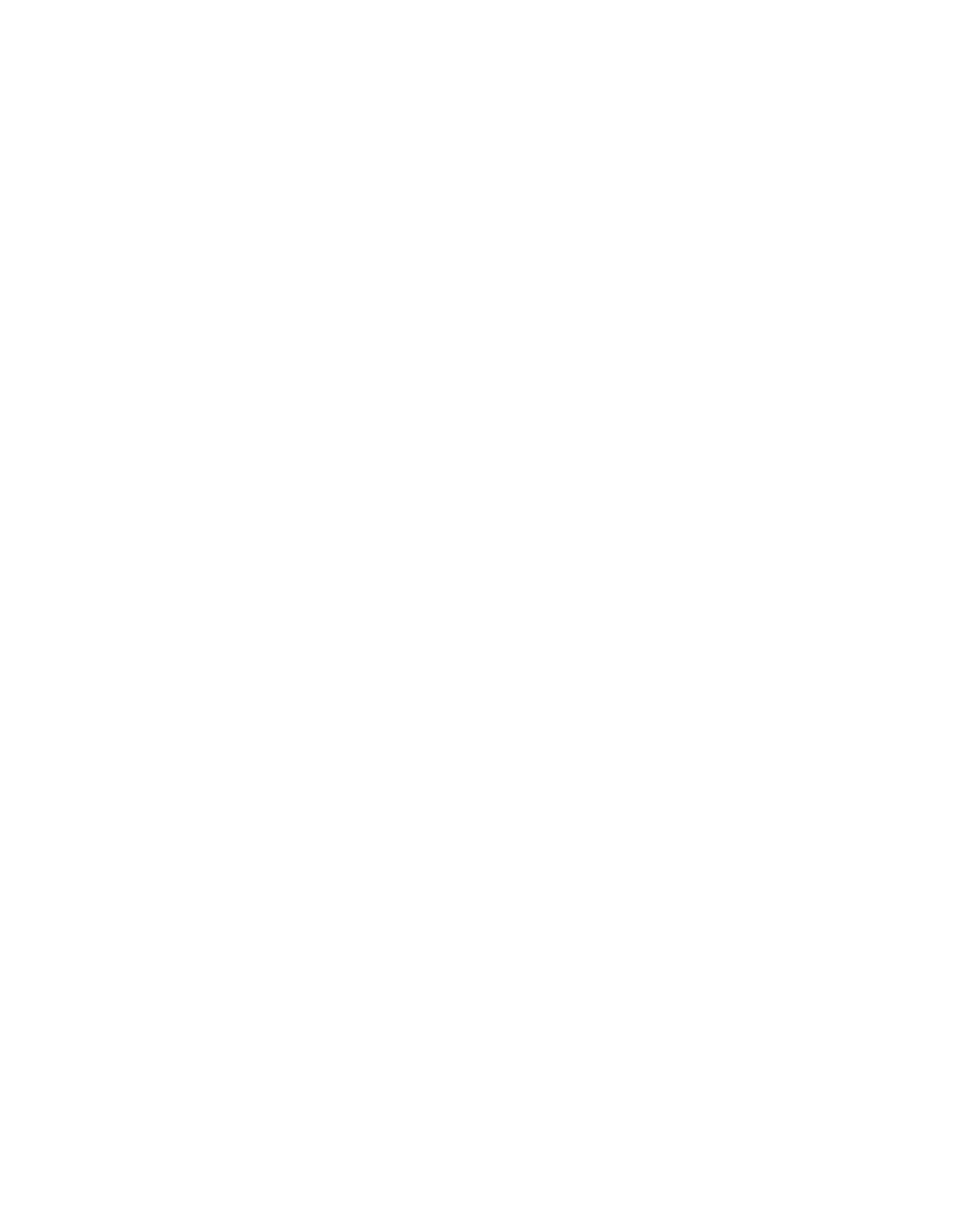### From the Minister

As Canada's Minister of Public Safety and Emergency Preparedness, I am pleased to present the Correctional Service of Canada's (CSC) Departmental Plan (DP) for 2021–22.

The DP provides information on CSC's plans and expected targets for the next three years so that Canadians have a better understanding of how CSC contributes to public safety. It informs Parliament and Canadians of how we will fulfill our departmental mandate commitments and contribute to governmental priorities.



Last year, the effects of the COVID-19 global pandemic had a

significant impact on CSC operations. CSC remains focused on protecting the health and safety of staff and offenders, as well as maintaining operations during this pandemic.

Structured intervention units (SIUs), which were launched in November 2019, are part of a new correctional model designed to improve correctional outcomes. Over the coming years, CSC will continue to monitor the implementation and use of SIUs, to ensure they are safe and effective. Adjustments will be made based on performance results, research reports, and other assessments, that will help guide CSC's work in making improvements based on evidence and lessons learned.

At the same time the SIUs were implemented, significant changes were introduced to transform correctional health care. We also saw the principles of quality, patient-centred and clinically independent health care delivery embedded in legislation for the first time. These health care changes will continue to be implemented in 2021–22 as CSC focuses on quality and safe health care.

CSC is committed to addressing systemic barriers for offenders in its custody. I will work with CSC to improve the correctional and reintegration outcomes for Indigenous, Black and other ethnocultural offenders. In particular, CSC is contributing to the federal response to the final report of the Commission of Inquiry into Missing and Murdered Indigenous Women and Girls, and will respond to the corrections-specific recommendations in that report. As well, CSC will work with Indigenous partners to enhance the role and availability of Elders, and develop an Ethnocultural Action Framework to support culturally responsive interventions.

In collaboration with Public Safety Canada, CSC is working to address sexual coercion and violence in federal corrections where a zero-tolerance approach is fundamental to its operations to protect the physical and mental health and the overall safety of those who live and work within federal correctional institutions.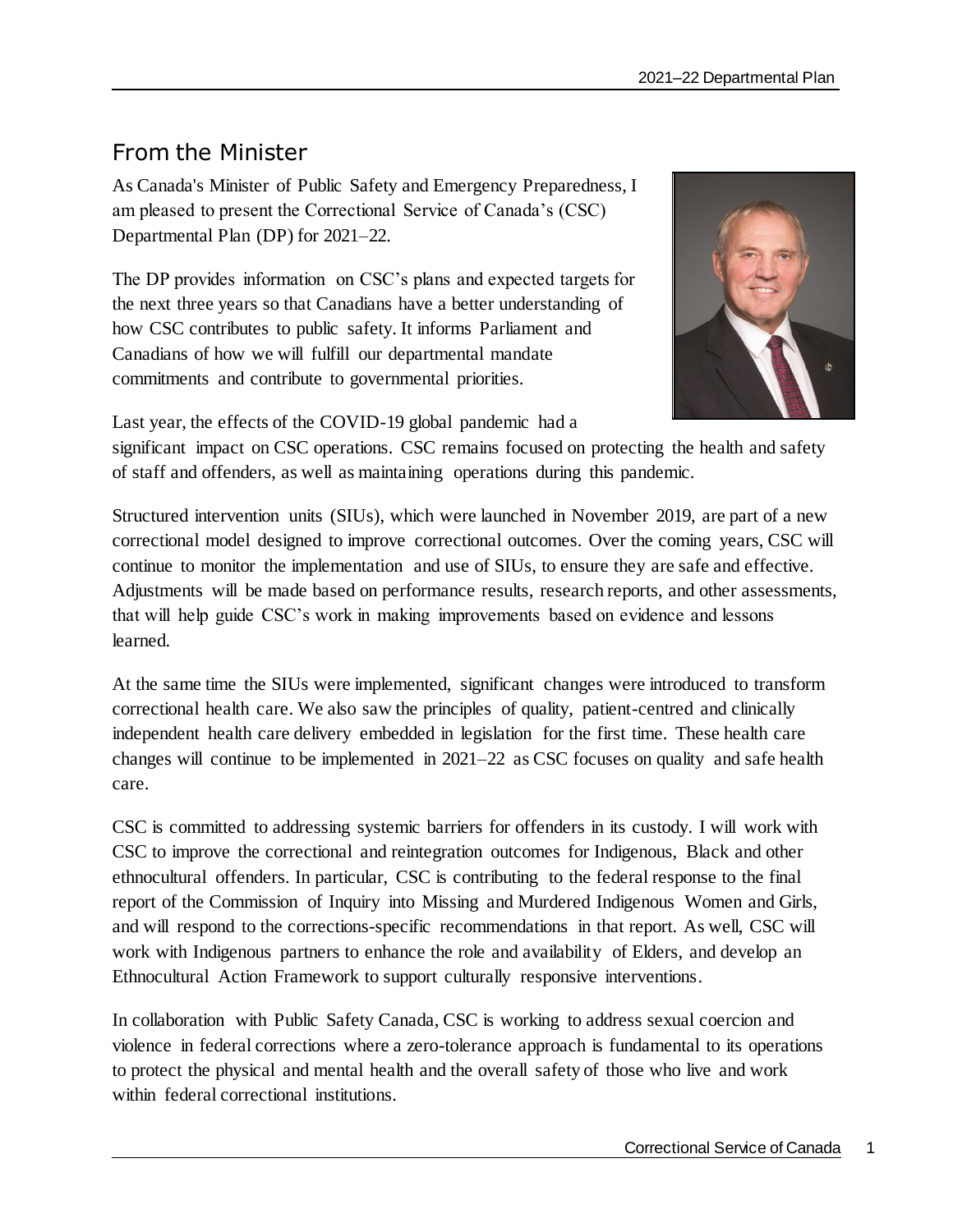CSC also remains committed to ensuring a positive, healthy and inclusive work environment for its employees. In 2021–22, CSC will be in its first year of the first-ever National Comprehensive Strategy on Workplace Wellness and Employee Well-Being, helping to provide a safe, respectful and supportive environment for all staff. The strategy will support employees with wellness tools and strategies adapted to the correctional realities CSC employees face.

This year's DP shows CSC's strengthened commitment to identifying challenges in the federal correctional system, seeking innovative solutions to ensuring successful offender rehabilitation and maintaining public safety. I look forward to continuing our important work and fulfilling our mandate in service to Canadians.

Sincerely,

The Honourable William Sterling Blair, P.C., C.O.M., M.P. Minister of Public Safety and Emergency Preparedness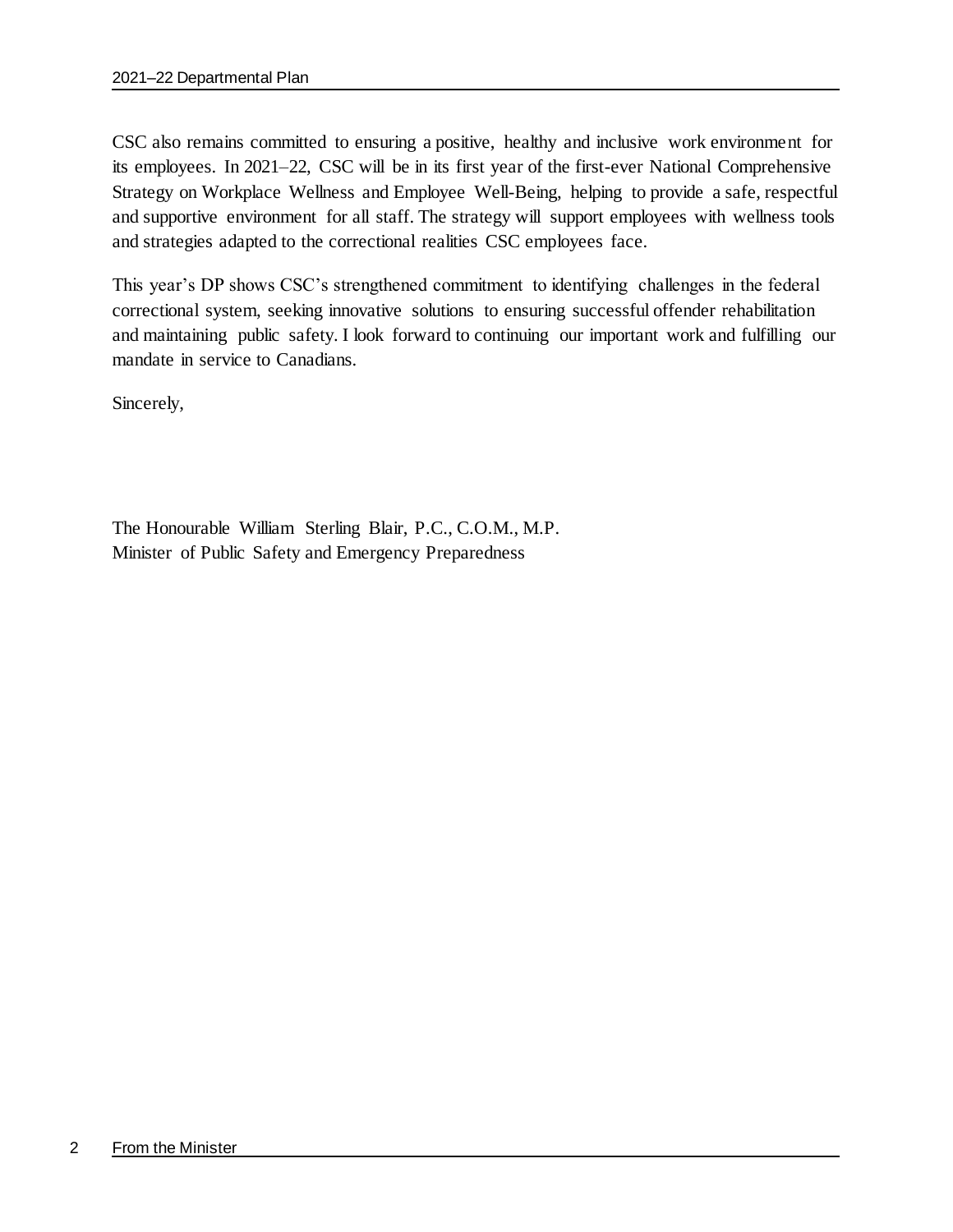## <span id="page-6-0"></span>Plans at a glance

l

The Correctional Service of Canada (CSC) will support the Minister of Public Safety and Emergency Preparedness as he delivers on key components of his mandate in fiscal year 2021–22. Aligned with CSC's corporate priorities, and supporting the Minister's mandate, this plan focuses on offender population management, structured intervention units, Indigenous offenders, offender health, staff well being and technology.

CSC administers court-imposed sentences of adult offenders sentenced to two years or more. The department is geographically dispersed across the country and is responsible for managing 43 institutions, 14 community correctional centres, and 92 parole and sub-parole offices.

On a typical day in 2019–20, CSC managed 23,309 offenders (13,932 incarcerated and 9,377 supervised in the community), many of whom have extensive histories of violence and violent crimes, previous youth and adult convictions, mental health disorders, experiences of intergenerational trauma, and affiliations with security threat groups (STG).

January 2020 saw the novel coronavirus (COVID-19) begin its rapid spread across the globe. By March 11, 2020, the World Health Organization assessed COVID-19 as a pandemic and the first wave of infections was underway in Canada. As of early November 2020, the number of COVID-19 infections was again rising in seven provinces and one territory<sup>1</sup> as 'wave two' rolled across the country. CSC's Guidance Documents and Integrated Risk Management Framework, developed and adapted to give support and direction specific to COVID-19, provide infection prevention strategies for staff and offenders to practice every day. CSC reviews the framework regularly and adjusts it as necessary to ensure its infection management strategies are always the most effective and appropriate. It has served CSC well to date, and will be in place until the pandemic risk has been eliminated. While correctional officers and parole officers necessarily go to their workplaces each day, as many CSC employees as possible work remotely while COVID-19 is prevalent and active in Canadian communities. Enabling this required an unprecedented investment in the necessary technologies, and CSC must further invest in infrastructure and lifecycle devices in a timely manner to ensure work can continue to be done safely and to support employee morale.

In institutions, operational adjustments required to reduce COVID-19 transmission risk resulted in significant correctional service disruptions through 2020–21. That impacted negatively on both performance and cost in fiscal 2020–21. More complete details will be available in the 2020–21 Departmental Results Report. There will be continued impact on correctional results if

https://w ww.canada.ca/en/public-health/services/diseases/2019-novel-coronavirus-infection.html; [https://w ww.covid-19canada.com/](https://www.covid-19canada.com/)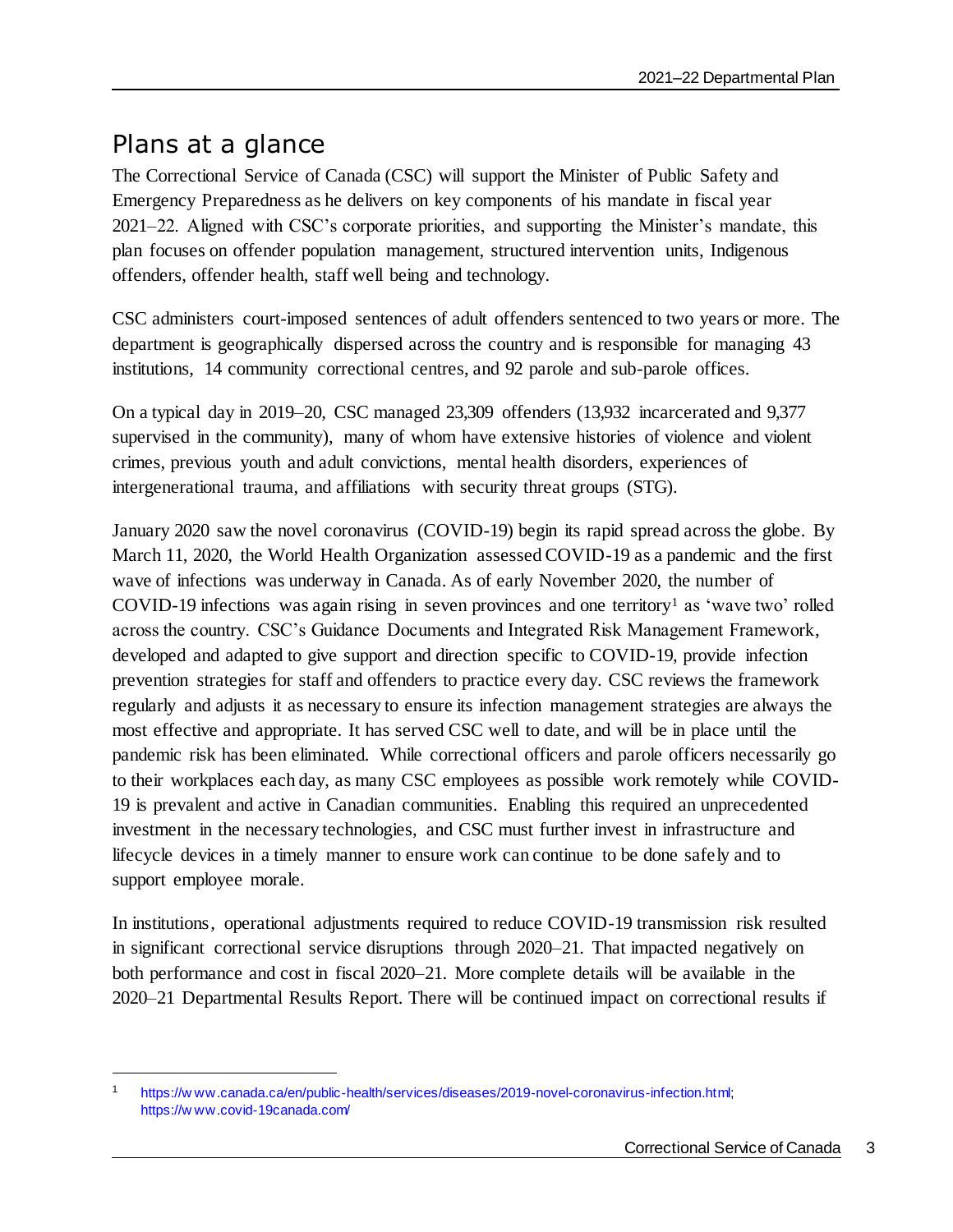the pandemic continues through this reporting year, as that would result in a need for further operational adjustments, and would likely heighten operational and corporate risk levels.

#### **Offender population management**

To safely manage and reintegrate the offender population into the community as law-abiding citizens, CSC develops, implements, monitors, and reviews correctional policies and practices. As well, CSC offers a range of correctional programs, health and spiritual services, education programs, vocational, employability and employment opportunities, while operating with a great degree of adaptability, flexibility, rigour, gender responsiveness and cultural competency to meet the needs of all offenders, including the particular needs of women offenders, Indigenous peoples, and ethnocultural offenders.

STGs remain a challenge for CSC, particularly for population management. The STG landscape is complex, fluid, and diverse, and that makes the identification of groups, members, associates and the compatibilities of each, difficult to identify. This requires a high level of operational and strategic intelligence, including ongoing liaison with CSC's criminal justice and law enforcement partners.

The proportion of older offenders (50+ years of age) in federal custody increased and accounted for 24.4% of the federal incarcerated population in 2018–19. <sup>2</sup> With the aging population in federal institutions continuing to rise, there will be a need for more health and support services.

#### **Structured Intervention Units (SIUs)**

Launched in November 2019, structured intervention units (SIUs), part of a new correctional model designed to improve correctional outcomes, offer tailored interventions, programs, services, positive interactions, and health care.

Recognizing women offenders' unique needs, CSC implemented an ancillary service to the SIU model that considers the distinctive infrastructure of women's facilities. The women's model is comprised of an SIU within the Secure Unit and an Enhanced Support House (ESH) in the mainstream population, both of which focus on the provision of interventions to address individualized risk and needs. The ESH is a voluntary short-term supportive mainstream environment for offenders classified as minimum or medium security who require additional staff support and/or greater access to interventions. It can be used as an alternative to a transfer to the SIU for offenders who do not present an increased security risk.

<sup>2 2019</sup> Corrections and Conditional Release Statistical Overview, at [https://w ww.publicsafety.gc.ca/cnt/rsrcs/pblctns/ccrso-2019/index-en.aspx](https://www.publicsafety.gc.ca/cnt/rsrcs/pblctns/ccrso-2019/index-en.aspx)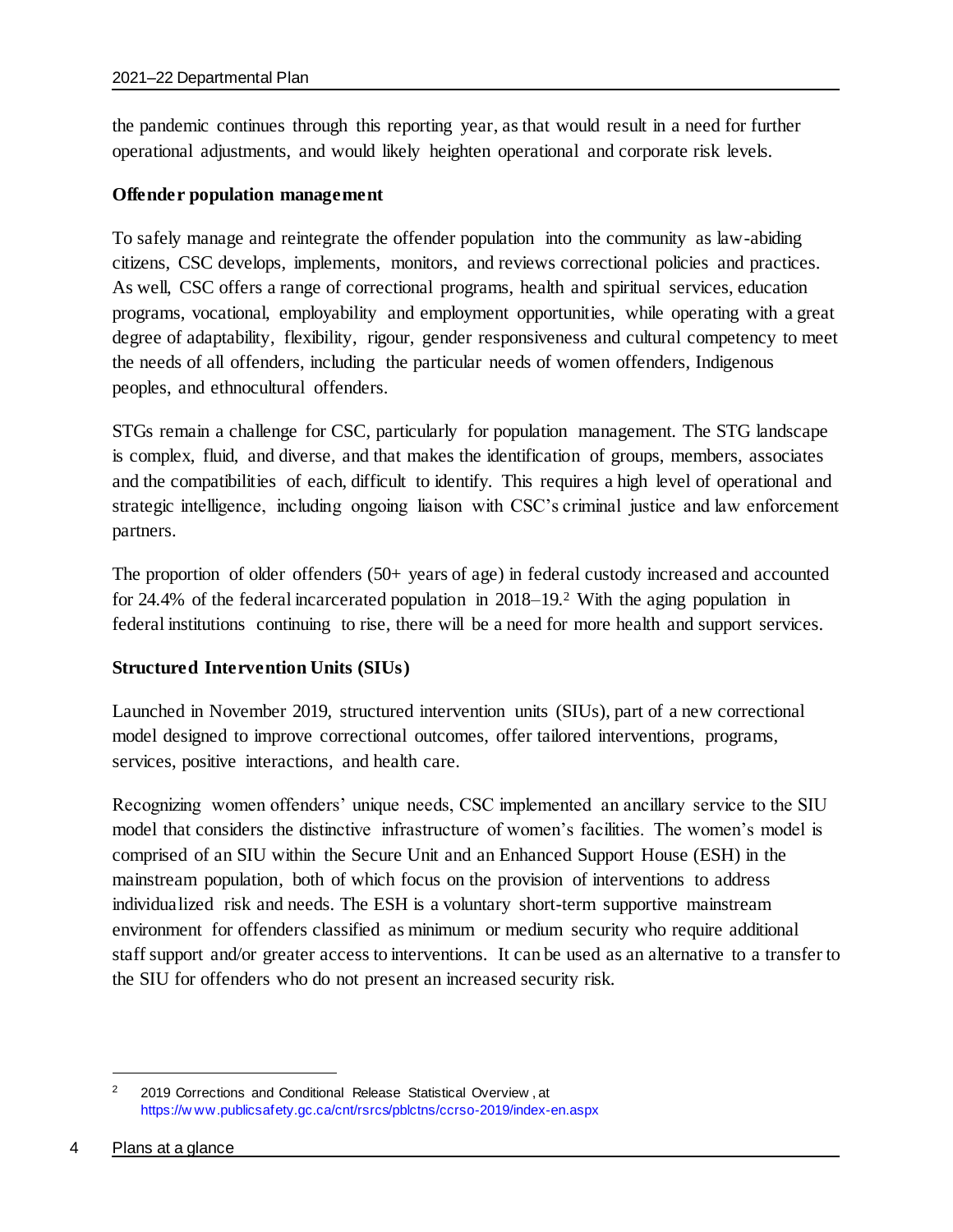### **Indigenous offenders**

The proportion of Indigenous offenders in federal custody continues to climb, now reaching 30% of incarcerated offenders. <sup>3</sup> As part of a whole-of-government approach, CSC collaborates with multiple partners, organizations, levels of government, Indigenous communities, Elders/Spiritual Advisors, and offenders to address issues that span the continuum of before, during and after a person comes into contact with the correctional system. While CSC does not control the imposition of federal sentences, the over-representation of Indigenous people in federal correctional facilities, it is a reality and a challenge CSC faces every day, and has for over three decades.

In fact, CSC convened an Executive Sub-committee on Indigenous Corrections to address Indigenous over-representation and to provide direction on matters relating to effective, culturally appropriate interventions and reintegration to support First Nations, Métis and Inuit offenders. The Executive Sub-committee will guide and monitor the strategic direction for Indigenous Corrections, track national and regional results, and ensure consideration of priority issues, including the impact of CSC's National Indigenous Plan. CSC works closely with Elders, community partners and stakeholders to develop and deliver culturally responsive correctional programs that recognize the social history and realities of the lives of Indigenous offenders, while addressing factors linked to criminal behaviour. The holistic approach of these programs ensures that Indigenous offenders' cultural, traditional and spiritual needs are met.

CSC's National Indigenous Plan aims to transform Indigenous case management and corrections. Referred to as the "foundation and the collective renewal of CSC actions at all levels," the plan focuses on an "Indigenous First approach" wherein initiatives, interventions and approaches must first consider the specific issues that face Indigenous offenders, and then seek to find solutions. The impact of CSC's security classification process is an area of considerable concern, especially with respect to groups such as indigenous people who are over-represented in the criminal justice system. CSC is committed to continuously reviewing security classification processes in order to ensure that operational policy and practice is evidence-based, while remaining sensitive to Indigenous considerations. CSC is actively supporting an initiative led by academic institutions to incorporate Indigenous social history in the development of a culturally informed risk assessment process. This involves soliciting meaningful input from Indigenous peoples and scholars from the outset.

### **Offender Health**

l

*[An Act to Amend the Corrections and Conditional Release Act and another Act](https://www.parl.ca/DocumentViewer/en/42-1/bill/C-83/royal-assent#ID0EZEAI), i* that received royal assent June 21, 2019, introduced in law a number of changes to strengthen the delivery of

CSC Corporate Reporting System (April 2020).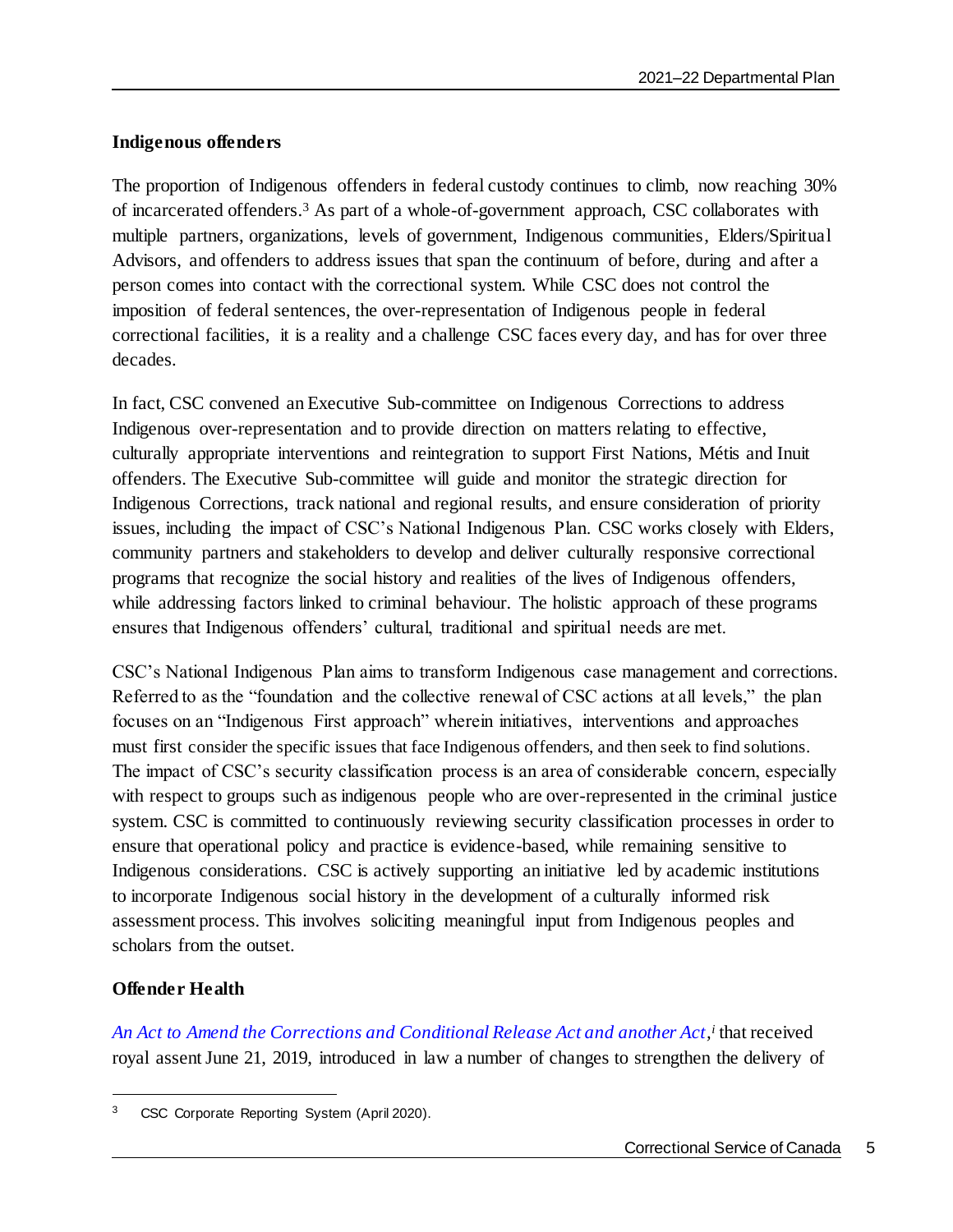health services in the federal correctional system. These include, among other changes, greater support for professional autonomy and independence of health care professionals, establishing a network of patient advocates, and recognizing the importance of all health professionals advocating for their patients. Work in this area will be complete in 2024–25 when the final components are implemented.

CSC takes a collaborative and proactive approach to managing offenders with mental health needs. Programs and services are in place to ensure that mental health care services address the needs of the offender population. Specific strategies and interventions are in place to prevent suicide and manage offender self-injury behaviour.

Problematic substance use is a serious and prevalent health care challenge for federal offenders. In keeping with the Canadian Drugs & Substances Strategy, CSC will continue to focus on enhancing treatment and harm reduction services including psychosocial supports, Opiate Agonist Treatment (OAT) and the Prison Needle Exchange Program (PNEP). CSC will also continue to focus on enforcement and interdiction activities in collaboration with its justice partners.

### **Staff wellbeing**

The nature of correctional work creates higher than average workplace stress. Because the wellbeing of all employees is important to CSC, the department is committed to ensuring the workplace is a safe, respectful, and supportive environment for all employees, free from bullying, discrimination, harassment, and violence. In 2021–22, CSC will be in its first year of the National Comprehensive Strategy on Workplace Wellness and Employee Well-Being, which will serve as the foundation for prioritizing activities that support the respect, wellbeing, health and mental health of employees at all levels.

Federal work place harassment and violence prevention legislation and regulations that came into force January 1, 2021, will impact how CSC addresses harassment and violence complaints. [Bill](https://www.parl.ca/DocumentViewer/en/42-1/bill/C-65/royal-assent#:~:text=Bill%20C%2D65&text=Part%201%20of%20this%20enactment,violence%2C%20in%20the%20work%20place.)  C-65, [An Act to Amend the Canada Labour Code](https://www.parl.ca/DocumentViewer/en/42-1/bill/C-65/royal-assent#:~:text=Bill%20C%2D65&text=Part%201%20of%20this%20enactment,violence%2C%20in%20the%20work%20place.),<sup>ii</sup> significantly changes the Canada Labour [Code](https://laws-lois.justice.gc.ca/eng/acts/L-2/page-1.html),<sup>iii</sup> requiring employers to prevent incidents of harassment and violence, respond effectively to these incidents if and when they do occur, and to provide support for affected employees. The Work Place Harassment and Violence Prevention Regulations outline the essential elements that will be contained in CSC's Work Place Harassment and Violence Prevention Policy, as well as the procedures that must be in place to respond to any incidents of harassment and violence that happen. This includes timeframes for resolution to better support the complainant and respondent, confidentiality of all parties involved, including witnesses, throughout the investigation, and employer obligations to implement corrective measures in response to the investigation report of a competent person, amongst others.

### **Technology**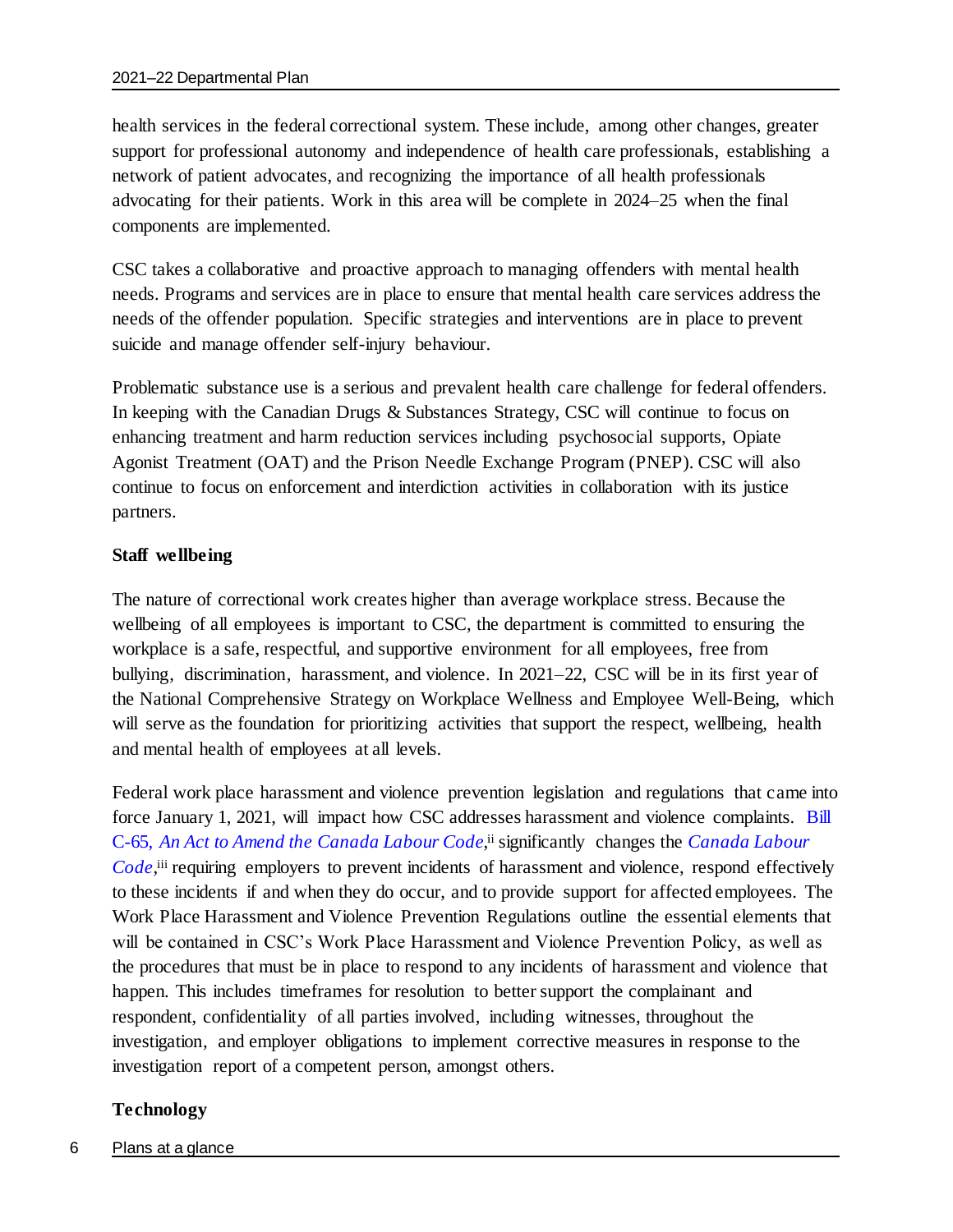Technology is a multifaceted challenge. On the one hand, it helps CSC supervise and monitor offenders, facilitates communication between offenders and their authorized community supports, makes remote court appearances possible, enables remote provision of health care services, and will allow digital education options for offenders. Without question, the pandemic has strongly emphasized the need for modernizing CSC's operations and services for a new digital world. In order to enable these new and incoming services, significant investments will need to be made to the IT infrastructure to support CSC's expanding digital footprint. On the other hand, technology can create substantial challenges for CSC operations. As technology evolves, many contraband devices become smaller and smaller making detection more difficult. CSC continues to adjust to the rapid technological advances as it searches for new and innovative ways to detect contraband.

CSC's future plans are rooted in the need to understand the significant transformations that have occurred and to address the current challenges in an operating environment that continues to increase pressures and demands, and that requires CSC to maintain its agility, responsiveness and adaptability.

For more information on CSC's plans, priorities and planned results, see the "Core responsibilities: planned results and resources, and key risks" section of this report.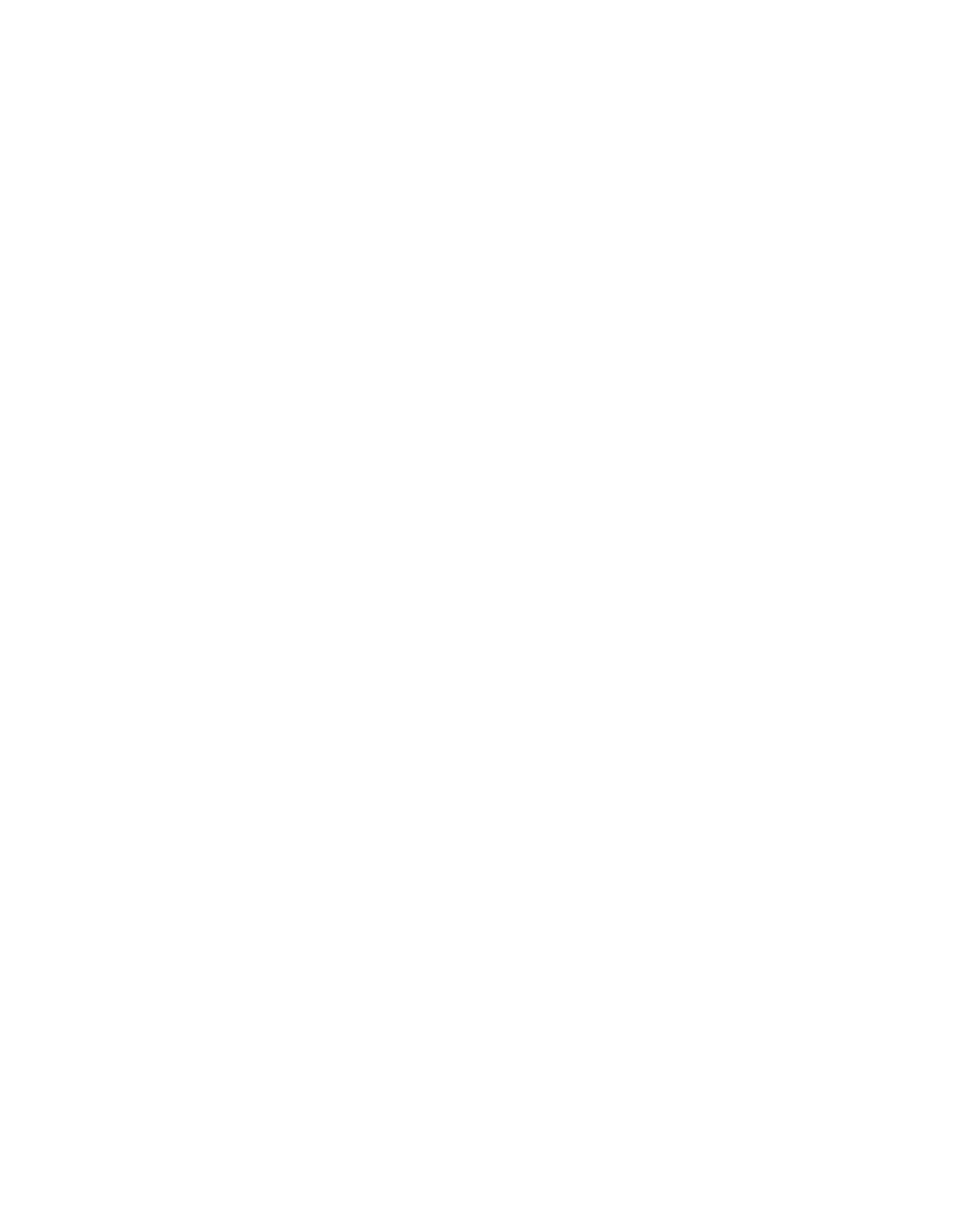## <span id="page-12-0"></span>Core responsibilities: planned results and resources, and key risks

This section contains detailed information on the department's planned results and resources for each of its core responsibilities. It also contains information on key risks related to achieving those results.

### <span id="page-12-1"></span>Core Responsibility 1: Care and Custody

### **Description**

CSC provides for the safety, security and humane care of offenders, including day-to-day needs of offenders such as food, clothing, accommodation, mental health services, and physical health care. It also includes security measures within institutions such as drug interdiction, and appropriate control practices to prevent incidents.

### **Planning highlights**

The safety and security of the public, victims, staff and offenders in institutions and in the community is a priority for CSC. During this reporting period, CSC will monitor the

implementation and use of SIUs, ensuring they are safe and effective, and will make adjustments over the coming years based on performance results, research reports, and other assessments. CSC will roll out an improved national dashboard with real-time data on SIUs for operational reporting needs. CSC will identify and address needs to provide a culturally responsive environment for Indigenous offenders, and to meet the special needs of ethnocultural, women and transgender / gender diverse offenders.

### Corporate Risk 1 There is a risk that CSC will not be able to maintain required levels of operational safety and security in institutions and in the community

CSC implemented dedicated spaces for older offenders in almost all of its institutions. In institutions where it was not operationally feasible to implement such spaces, individual or small group meetings for older offenders are facilitated, and individualized services are provided and adapted as required according to their needs. In consultation with older offenders, CSC will continue to explore options for age and disability appropriate wellness activities that could be integrated into institutional routines.

Informed by the results of the Comprehensive Needs Assessment for Older Offenders as outlined in CSC's policy framework, Promoting Wellness and Independence - Older Persons in Custody (2018), Health Services will continue to identify opportunities to improve services and supports for this population.

CSC will implement and monitor commitments arising from management action plans in response to recommendations from audits, evaluations and investigations.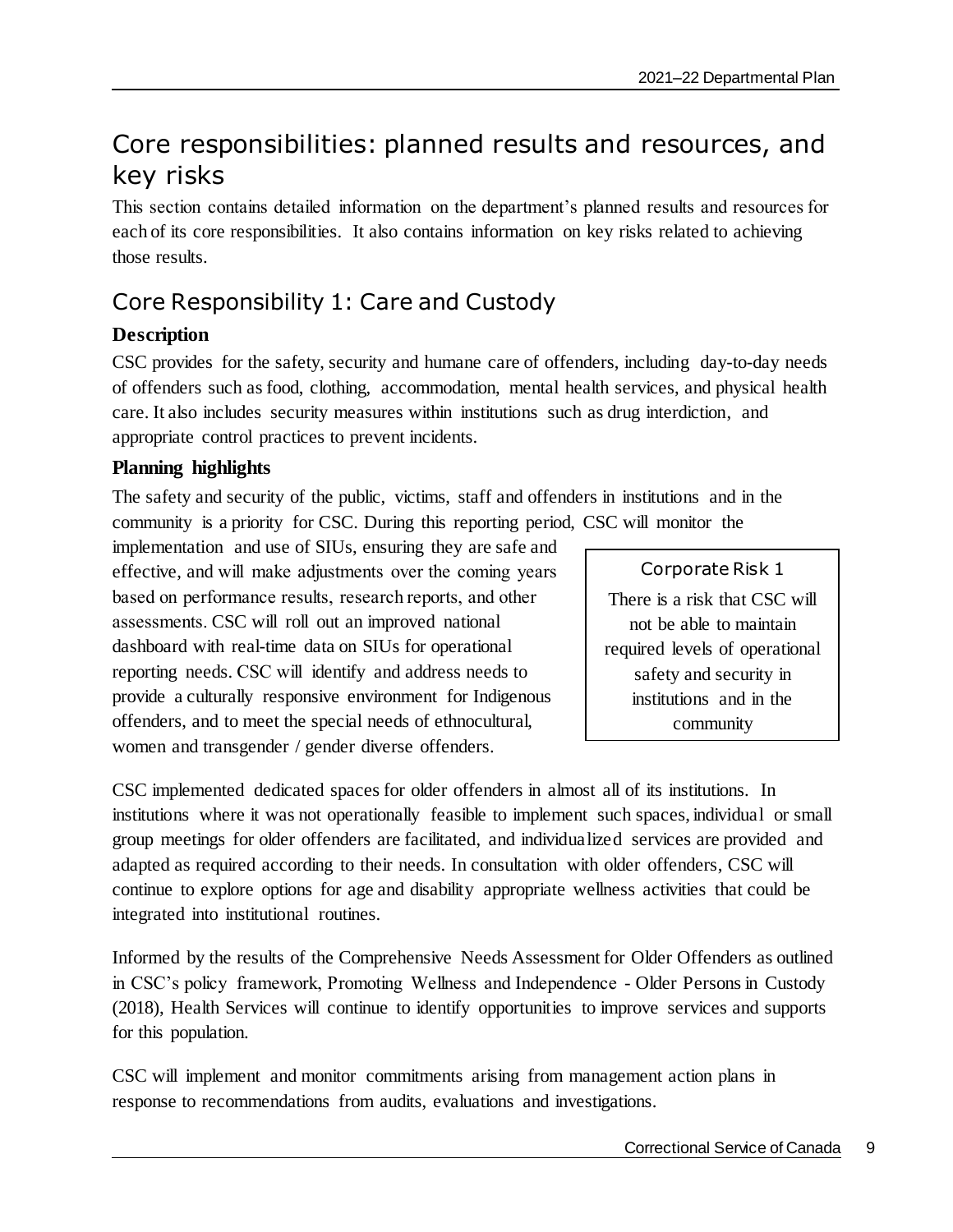To prevent, disrupt and investigate criminal activities, CSC will strengthen key public safety partnerships at the national, regional and local levels. In support of its preventive security and intelligence functions, CSC will implement the preventive security and intelligence strategic plan and revise it as necessary. CSC will also assess and implement technologies to support the preventive security and intelligence functions, enhancing capacity to respond to and prevent threats and risks that exist in operational settings.

In collaboration with Public Safety, CSC is working to deal with sexual coercion and violence (SCV) in federal corrections. A zero-tolerance approach to SCV is consistent with CSC's existing policy, and it is fundamental to its operations to protect the physical and mental health and overall safety of those who live and work within federal correctional institutions. With the objective of maintaining a safe and secure environment for all offenders in our care and custody, CSC will focus on lessons learned from previous Boards of Inquiry to contribute to the development of correctional practices that support the prevention of SCV, and to provide care for those who have been victimized. In addition, CSC will engage with other correctional organizations to seek best practices in this area to further inform its approach. Further, CSC supports and will learn from the research Public Safety is leading to identify the size, scope and impact of this issue, with consideration of vulnerable populations such as inmates with prior trauma, LGBTQ2+, women, and those with mental health issues, in order to identify gaps in knowledge. An interim research report, to be developed in 2021, will help inform future actions required to detect, prevent, and respond to sexual violence in correctional institutions.

As CSC continues to respond to the national opioid crisis, it will review and enhance policy and procedures to increase the efficiency and effectiveness of drug enforcement efforts, including its national drug strategy, to reflect the four pillars in the Canadian Drugs and Substances Strategy. 4 CSC will continue to maximize the use of Detector Dog Teams through optimal deployments and performance measures, increase the use of Health Canada's Drug Analysis Service, including the Critical Drug Analysis Program when drugs are seized in institutions, modernize its drug detection and identification tools to better assist staff in their drug interdiction activities, and will review and update the Urinalysis Panel in response to changes in the kinds of drugs being consumed by offenders.

In delivering health services to incarcerated offenders, CSC will prioritize infectious disease prevention, harm reduction, and treatment. As well, CSC will augment mental health services for primary and tertiary care through increased staffing levels and an emphasis on early assessment, diagnosis and direction to appropriate pathways of care as a result of funding received through *An Act to amend the Corrections and Conditional Release Act and another Act* that came into force June 21, 2019. In addition, CSC will strengthen health professionals' clinical independence

<sup>4</sup> The four pillars identified in Canada's National Drug and Substances Strategy are Prevention, Treatment, Harm Reduction, and Enforcement.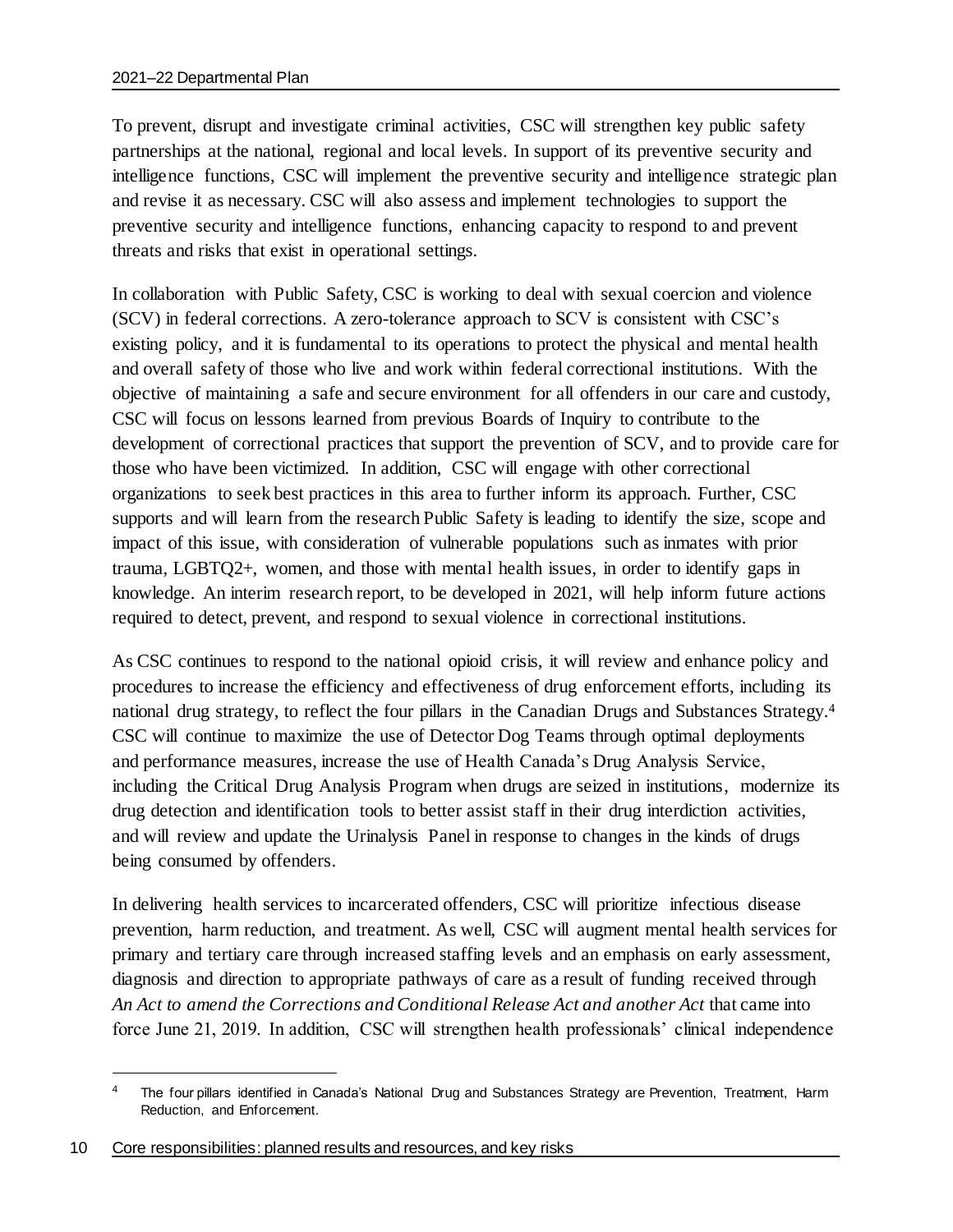and patient advocacy in accordance with the same legislation.

CSC will meet offenders' dietary needs in accordance with the updated [Canada Food Guide](https://food-guide.canada.ca/en/)iv while respecting diets of conscience, therapeutic diets and religious diets, and will ensure consistent use of the Food Services Information Management System (FSIMS) at Food Production Centres and Finishing Kitchens. A new national menu was introduced in January 2021 at all men's institutions across the countries based on recommendations and feedback from inmate committees.

CSC will implement its 2020–25 Accommodation Plan including consistent use of the Computerized Maintenance Management System for all regions and expanding on the use of Regional Service Contract agreements for facilities management.

As well, CSC will continue implementing its Sustainable Development Strategy (SDS) in line with Treasury Board Secretariat–Greening Government Strategy goals while carrying out other environmental initiatives. CSC's updated SDS will maintain emphasis on energy-saving initiatives, energy performance contracts, clean energy technologies, waste reduction (including plastic waste) and modernizing CSC's vehicle fleet in an effort to lower greenhouse gas emissions.

| <b>Departmental</b><br>result                 | <b>Departmental</b><br>result<br>indicator                                                                                                                   | <b>Target</b> | Date to<br>achieve<br>target | $2017 - 18$<br>actual<br>result | 2018-19<br>actual<br>result | 2019-20<br>actual<br>result |
|-----------------------------------------------|--------------------------------------------------------------------------------------------------------------------------------------------------------------|---------------|------------------------------|---------------------------------|-----------------------------|-----------------------------|
| <b>Institutions</b><br>are safe and<br>secure | Rate of non-<br>natural and<br>undetermined<br>offender<br>deaths in<br>custody per<br>1,000<br>incarcerated<br><b>offenders</b><br>(Objective:<br>$Zero)^5$ | $1.03 - 1.27$ | 2022-03-31                   | 1.06                            | 1.34                        | 1.90                        |
|                                               | Rate of<br>escapes from<br>federal<br>correctional<br>institutions<br>and Section<br>81 Healing                                                              | $0.90 - 1.10$ | 2022-03-31                   | 1.28                            | 0.92                        | 0.87                        |

### Planned results for Core Responsibility 1: Care and Custody

<sup>&</sup>lt;sup>5</sup> When dealing w ith deaths in custody, escapes, or drugs in institutions, CSC's objective is zero. It is necessary, how ever, to put that objective in the context of reality, therefore, CSC's results w ill be compared to the anticipated range, as this range fully considers the reality of CSC's past and current operational context.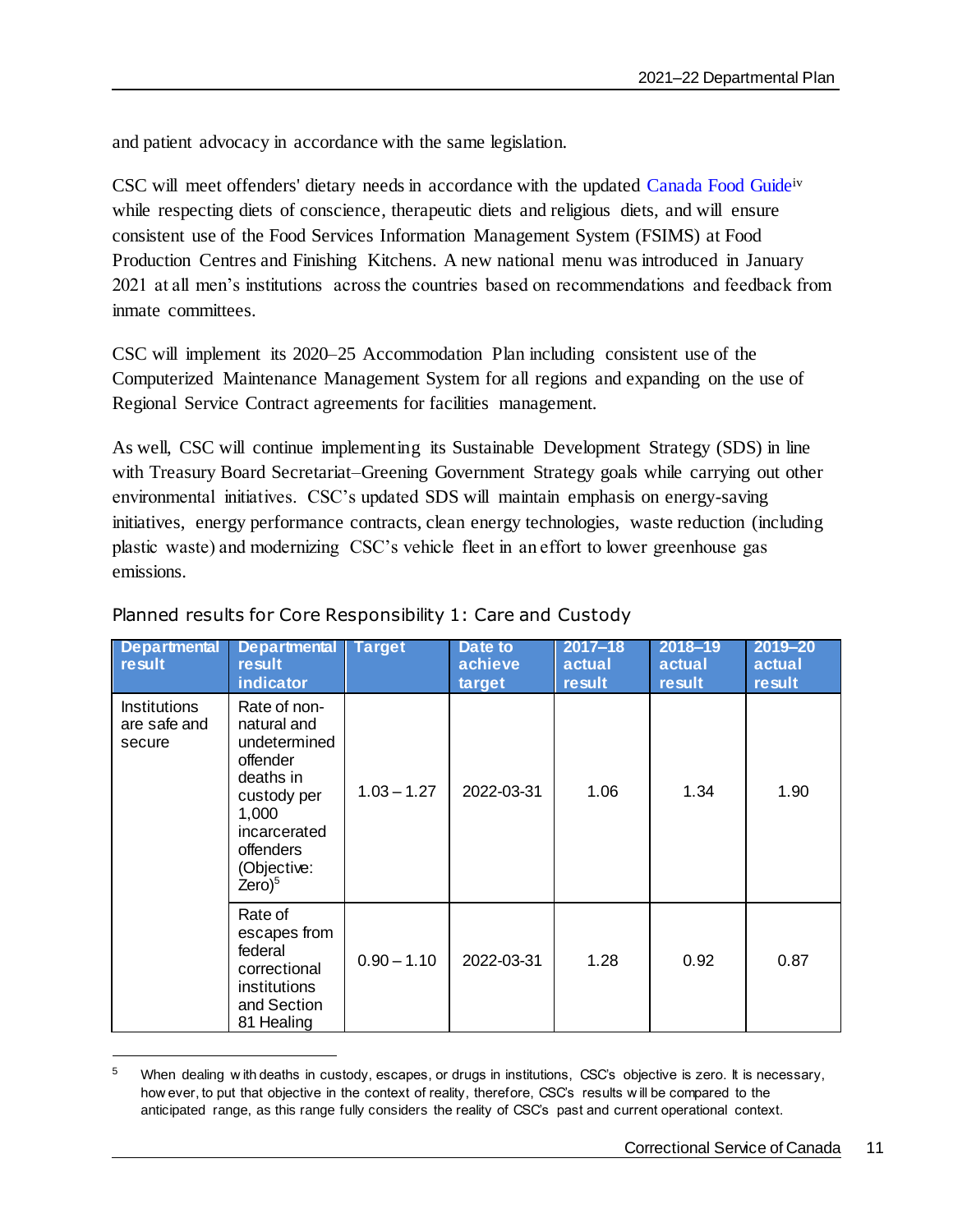|                                                 | Lodges per<br>1,000<br>offenders<br>(Objective:<br>$\text{Zero}^6$                                                                                    |                           |            |                  |                         |                  |
|-------------------------------------------------|-------------------------------------------------------------------------------------------------------------------------------------------------------|---------------------------|------------|------------------|-------------------------|------------------|
|                                                 | Rate of<br>serious<br>incidents per<br>1,000<br>offenders in<br>federal<br>custody                                                                    | $20.5 - 21.4$             | 2022-03-31 | 21.9             | 21.1                    | 31.9             |
| Inmates are<br>managed in a<br>humane<br>manner | Of the<br>inmates<br>identified as<br>having a<br>mental health<br>need, the<br>percentage<br>who received<br>mental health<br>treatment <sup>7</sup> | 90%                       | 2022-03-31 | 83.5%            | 84.7%                   | 84.8%            |
|                                                 | Percentage of<br>newly<br>admitted<br>offenders<br>receiving<br>health<br>assessments<br>at intake                                                    | 95% - 100%                | 2022-03-31 | 95.7%            | 95.1%                   | 97.2%            |
|                                                 | Rate of<br>upheld inmate<br>grievances<br>per 1,000<br>offenders in<br>federal<br>custody                                                             | $63.3 - 72.3$             | 2022-03-31 | 75.0             | 62.8                    | 51.4             |
|                                                 | Maintain<br>Health<br>Services<br>Accreditation                                                                                                       | Maintain<br>Accreditation | 2022-03-31 | Accredited       | Accredited              | Accredited       |
|                                                 | Median<br>number of<br>days spent in                                                                                                                  | Not<br>available          | 2022-03-31 | Not<br>available | <b>Not</b><br>available | Not<br>available |

<sup>6</sup> The addition of Section 81 Healing Lodges to this indicator makes it new for FY 2020–21. It replaces "Rate of escapes per 1,000 offenders (Objective: Zero)."

<sup>7</sup> All offenders identified as having a significant mental health need are meant to receive mental health treatment, how ever offenders must consent and have the right to refuse treatment. The 90% target may also account for those offenders for w hich a need w as identified at the end of the reporting period and for w hich there w as insufficient time to provide treatment. In the latter cases, this w ould be reported on in the follow ing year.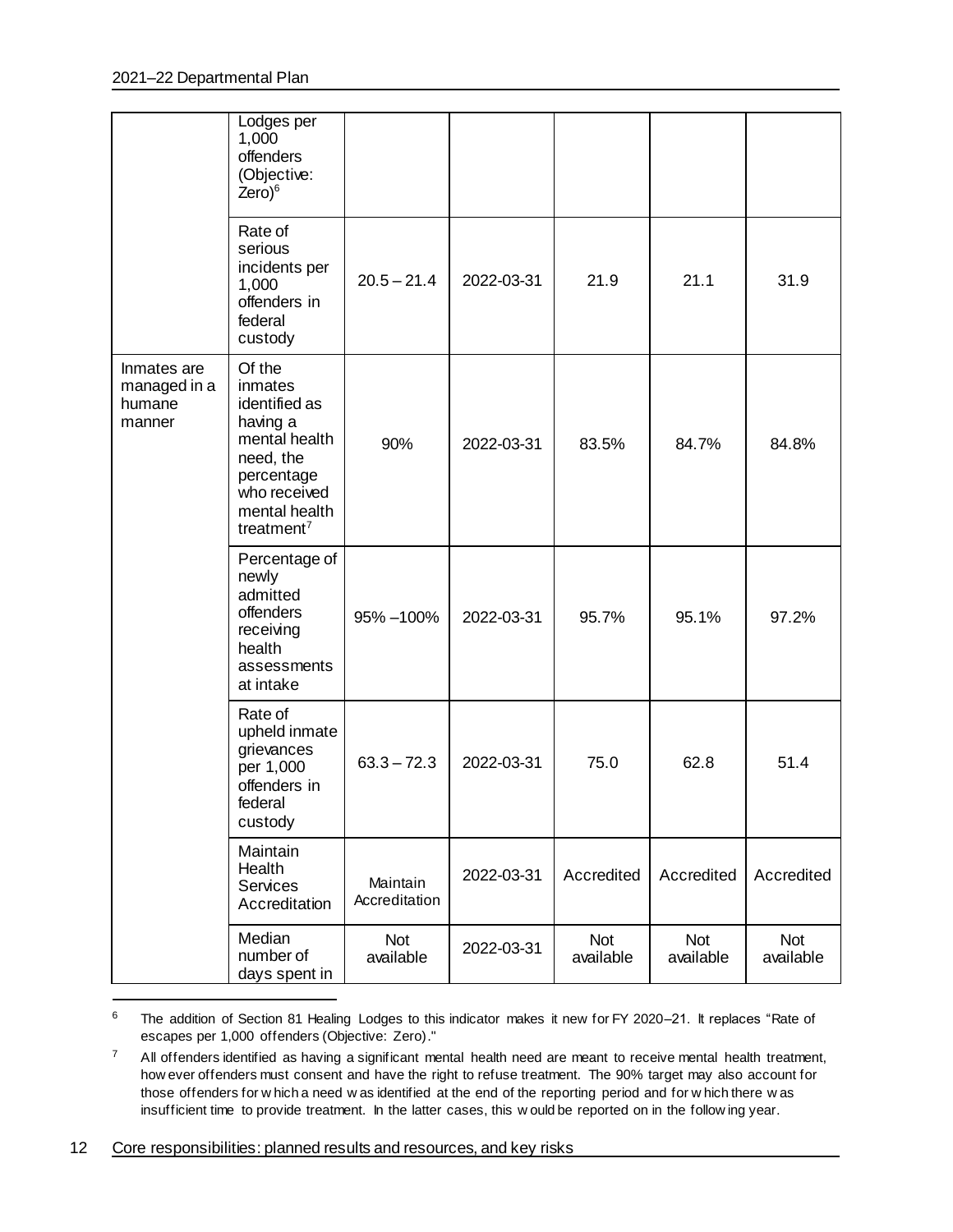| a structured<br>intervention<br>unit (SIU)<br>within the<br>fiscal year <sup>8</sup>                                                                                                                                                   |                  |            |                  |                  |                         |
|----------------------------------------------------------------------------------------------------------------------------------------------------------------------------------------------------------------------------------------|------------------|------------|------------------|------------------|-------------------------|
| Percentage of<br>successful<br>transfers out<br>of a structured<br>intervention<br>unit (SIU)<br>within the<br>fiscal year<br>(successful if<br>the inmate<br>remains in<br>general<br>population for<br>a period of<br>120 days $)^9$ | Not<br>available | 2022-03-31 | Not<br>available | Not<br>available | <b>Not</b><br>available |

Financial, human resources and performance information for the CSC's program inventory is available on [CSC's website](https://www.csc-scc.gc.ca/publications/005007-2608-01-en.shtml) and in the GC [InfoBase.](https://www.tbs-sct.gc.ca/ems-sgd/edb-bdd/index-eng.html)<sup>v</sup>

<sup>8</sup> The introduction of structured intervention units is rooted in *An Act to amend the Corrections and Conditional Release Act and another Act* that came into force June 21, 2019. They are a completely new and innovative correctional model that did not exist prior to November 30, 2019. Therefore, at this point in time there are insufficient historical results to provide a basis on w hich to develop a realistic target.

<sup>9</sup> The introduction of structured intervention units is rooted in *An Act to amend the Corrections and Conditional Release Act and another Act* that came into force June 21, 2019. They are a completely new and innovative correctional model that did not exist prior to November 30, 2019. Therefore, at this point in time there are insufficient historical results to provide a basis on w hich to develop a realistic target.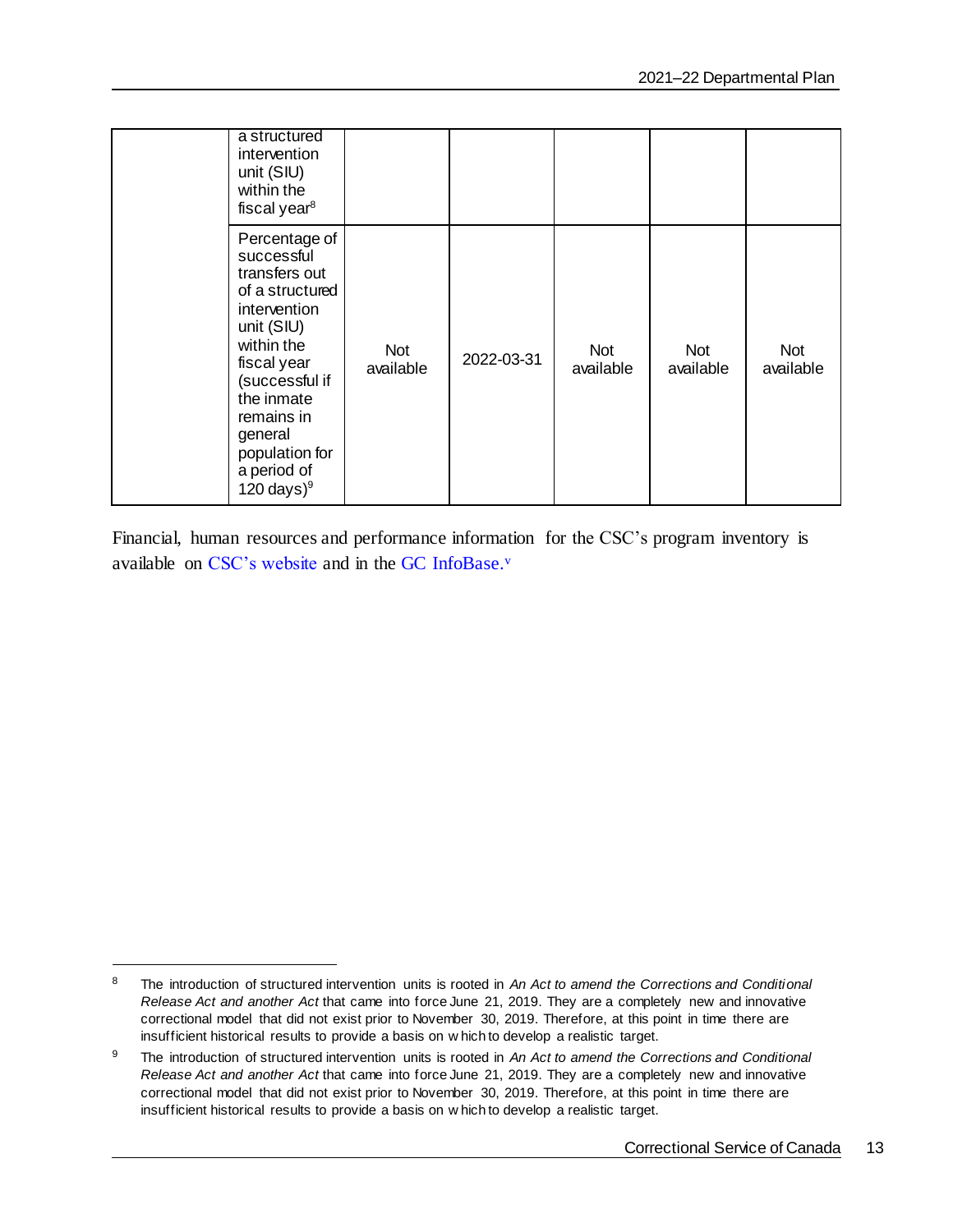| 2021-22 budgetary<br>spending (as indicated   planned spending<br>in Main Estimates) | $ 2021 - 22 $ | $2022 - 23$<br>planned spending | $ 2023 - 24 $<br>planned spending |
|--------------------------------------------------------------------------------------|---------------|---------------------------------|-----------------------------------|
| 1,799,685,523                                                                        | 1,799,685,523 | 1,815,488,502                   | 1,823,624,464                     |

Planned budgetary financial resources for Core Responsibility 1: Care and Custody

Financial, human resources and performance information for the CSC's program inventory is available on CSC's [website](https://www.csc-scc.gc.ca/publications/005007-2608-01-en.shtml) and in the GC [InfoBase.](https://www.tbs-sct.gc.ca/ems-sgd/edb-bdd/index-eng.html)<sup>vi</sup>

### Planned human resources for Core Responsibility 1: Care and Custody

| $2021 - 22$                   | $2022 - 23$                   | $ 2023 - 24$                  |  |
|-------------------------------|-------------------------------|-------------------------------|--|
| planned full-time equivalents | planned full-time equivalents | planned full-time equivalents |  |
| 10.975                        | 11.058                        | 11.103                        |  |

Financial, human resources and performance information for the CSC's program inventory is available on [CSC's website](https://www.csc-scc.gc.ca/publications/005007-2608-01-en.shtml) and in the GC [InfoBase.](https://www.tbs-sct.gc.ca/ems-sgd/edb-bdd/index-eng.html)<sup>vii</sup>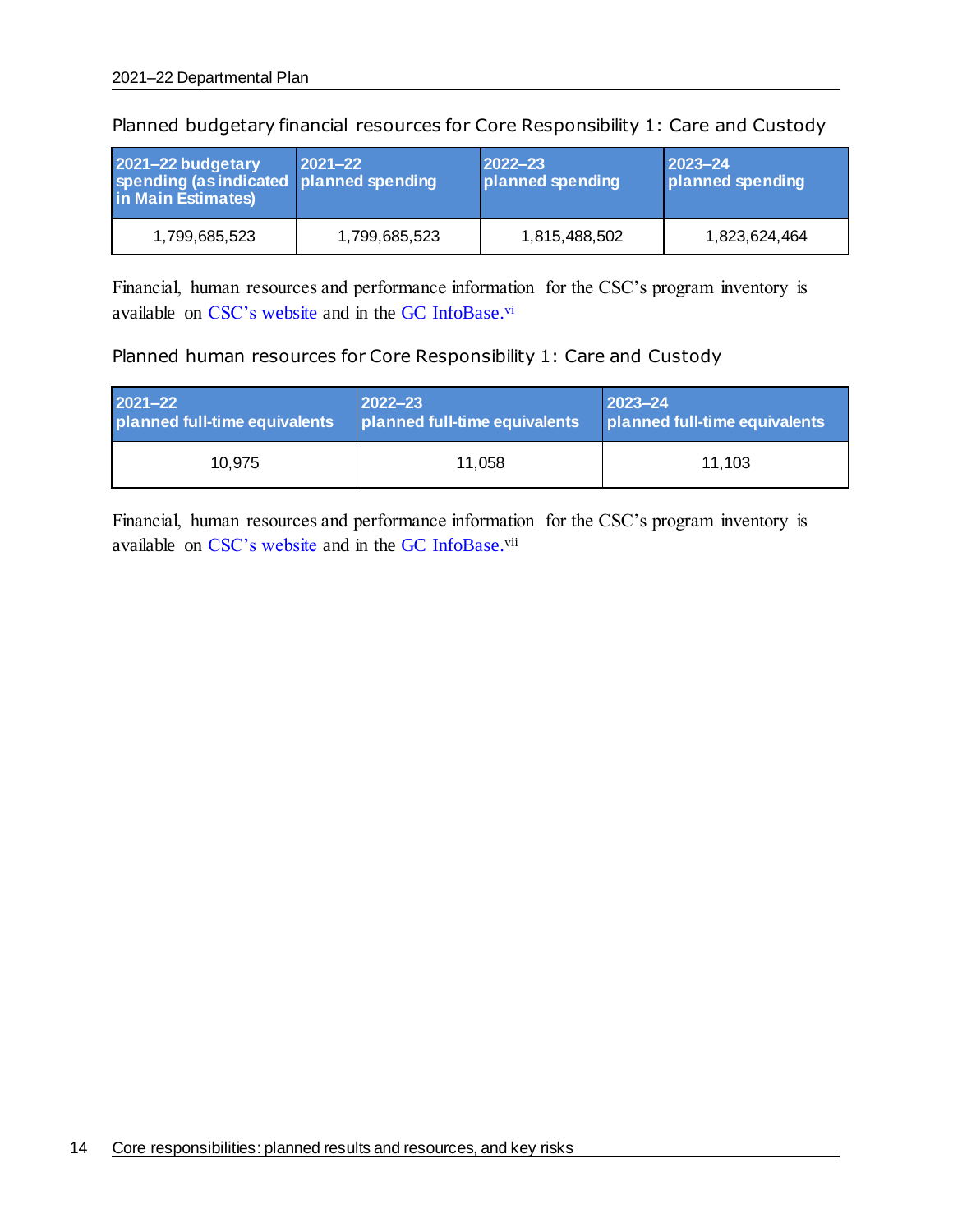### <span id="page-18-0"></span>Core Responsibility 2: Correctional Interventions

### **Description**

CSC conducts assessment activities and program interventions to support federal offenders' rehabilitation and facilitate their reintegration into the community as law-abiding citizens. CSC also engages Canadian citizens as partners in its correctional mandate, and provides services to victims of crime.

### **Planning highlights**

CSC delivers a range of correctional interventions to support offenders' successful reintegration into the community, and encourage them to participate fully in their rehabilitation and be accountable for their actions. CSC will continue to conduct quality research to inform ongoing evidence-based best practices in correctional interventions and services.

The Commission of Inquiry into Missing and Murdered Indigenous Women and Girls (MMIWG) released its final report on June 3, 2019. Among the report's 231 Calls for Justice, those related to corrections included establishing agreements under sections 81 and 84 of the [Corrections and Conditional Release Act](https://laws-lois.justice.gc.ca/eng/acts/c-44.6/fulltext.html);viii evaluation of security classification tools that are sensitive to the nuances of Indigenous realities including risk assessment instruments and their role in case management and decision making; as well as the development of culturally-and trauma-informed programming and services. CSC is contributing to a federal response to the final report, as lead by Crown Indigenous Relations and Northern Affairs (CIRNA). The Service is committed to addressing the disproportionate incarceration of Indigenous persons, and ensuring that Indigenous stakeholders are meaningfully engaged in the effective rehabilitation and reintegration of Indigenous offenders.

Corporate Risk 3 There is a risk that CSC will not be able to respond to the complex and diverse profile of the offender population

To enhance culturally responsive interventions for First Nations, Métis and Inuit offenders, CSC will continue to monitor the impact of initiatives implemented for Indigenous offenders, including Indigenous Intervention Centres (IIC), and make adjustments where necessary. CSC will review the impact of Indigenous Suspension Review Boards on revocation rates for Indigenous offenders. CSC is conducting research to examine the profile and

outcomes of offenders in IICs as well as conducting an examination of factors contributing to the results gap between Indigenous and non-Indigenous offenders.

CSC will implement and monitor technological upgrades and/or innovations to help coordinate and manage release planning for Indigenous offenders, including the Path Home reminder system, and the Section 84 module in CSC's Offender Management System (OMS). It will continue exploring the establishment of additional Section 81 Healing Lodges and review existing Section 81 agreements in order to identify and eliminate any barriers to increase the participation of Indigenous communities in the process.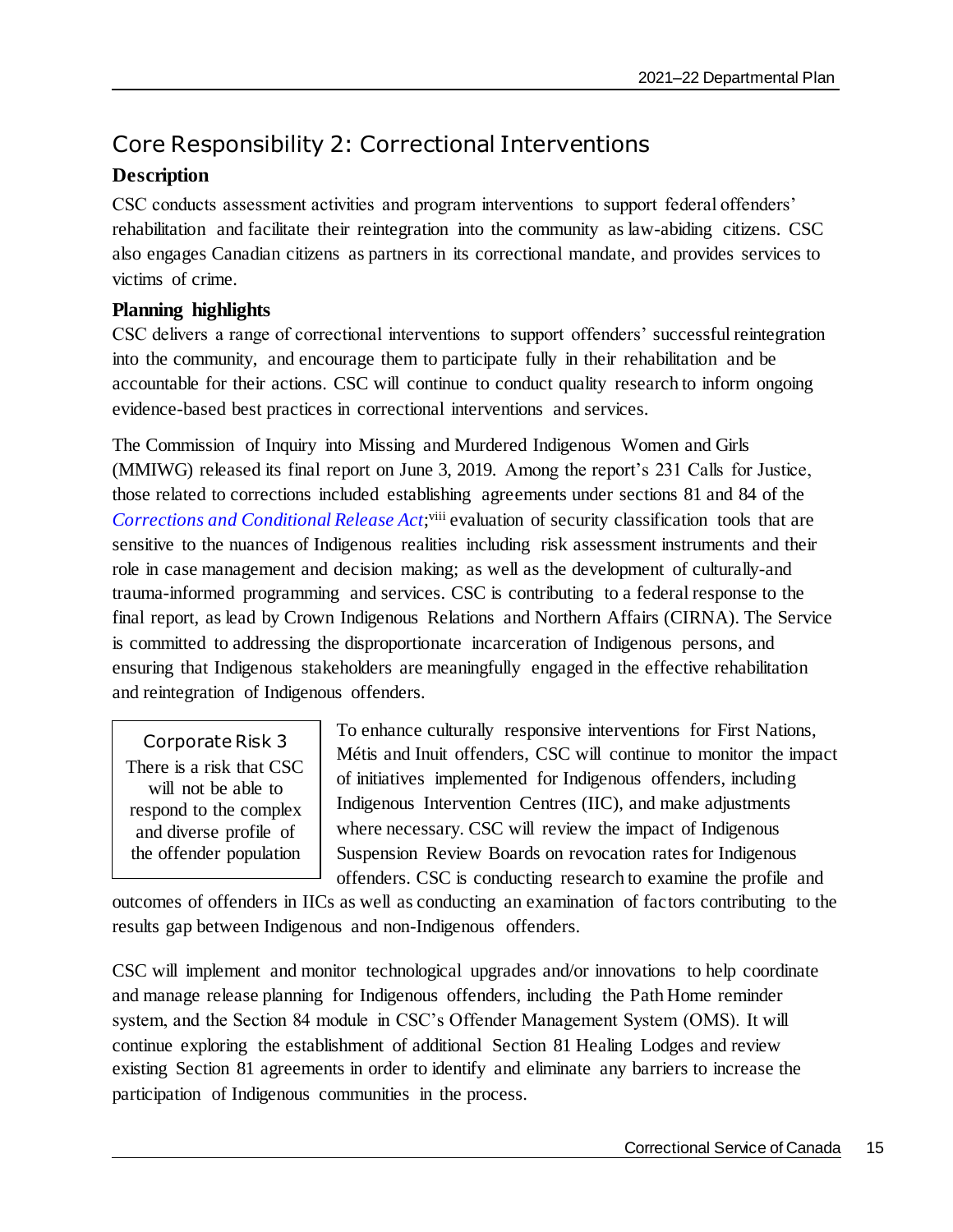CSC has developed a Resource Toolkit for all staff working with ethnocultural offenders, including Black offenders, in order to maximize offenders' participation in Correctional Programs, and the gains acquired across a variety of interventions.

CSC is currently developing an Ethnocultural Action Framework to further guide and enhance culturally responsive interventions for ethnocultural offenders. CSC will continue to involve the public through ethnocultural advisory committees in order to benefit from their advice and expertise regarding the needs of ethnocultural offenders.

CSC is conducting research to better understand the experience of ethnocultural offenders under its care, including Black offenders. This multi-year project has already highlighted the profile and diversity of this population and Emerging Research Results were produced in 2019. CSC is presently looking at aspects of the in-custody experience, such as participation in correctional programs, education and employment, and experiences on community supervision including employment, correctional programs, release types, and revocations of conditional release.

2020 marked the 5-year anniversary of the *Canadian Victims Bill of Rights* and in 2021–22, CSC will continue to focus on improvements to the victim services program and supporting technology. CSC will continue to foster engagement with stakeholders on the CSC Stakeholder Collaboration Hub, as well as modernizing the volunteer program and revitalizing the CSC Speakers Bureau and Educational Resources to better leverage virtual platforms to support our program of public education. Further, CSC will advance the involvement of the public through Citizen Advisory Committees and implement its strategic plan for Citizen Advisory Committees for 2020–25.

In addition to its delivery of victim-offender mediation services, CSC will begin to explore expanding the application of restorative justice to address population management within correctional environments.

To provide for faith needs of offenders, CSC will develop and implement a strategy related to interfaith competency standards for chaplaincy. This will include leveraging partnerships to communicate and facilitate training and ongoing support for the initiative. CSC will deliver and monitor institutional spiritual services and faith-based community reintegration support. As well, CSC will implement and monitor progress against the action plan in response to recommendations from the *Evaluation of Institutional Chaplaincy Services*.

To ensure effective delivery of the full range of culturally appropriate services for Indigenous offenders, CSC will engage Indigenous partners and stakeholders to enhance the availability of Elders and to reinforce their role in the provision of interventions and services that prepare Indigenous offenders for release.

CSC will streamline the contracting process to increase the availability of Elder services, thereby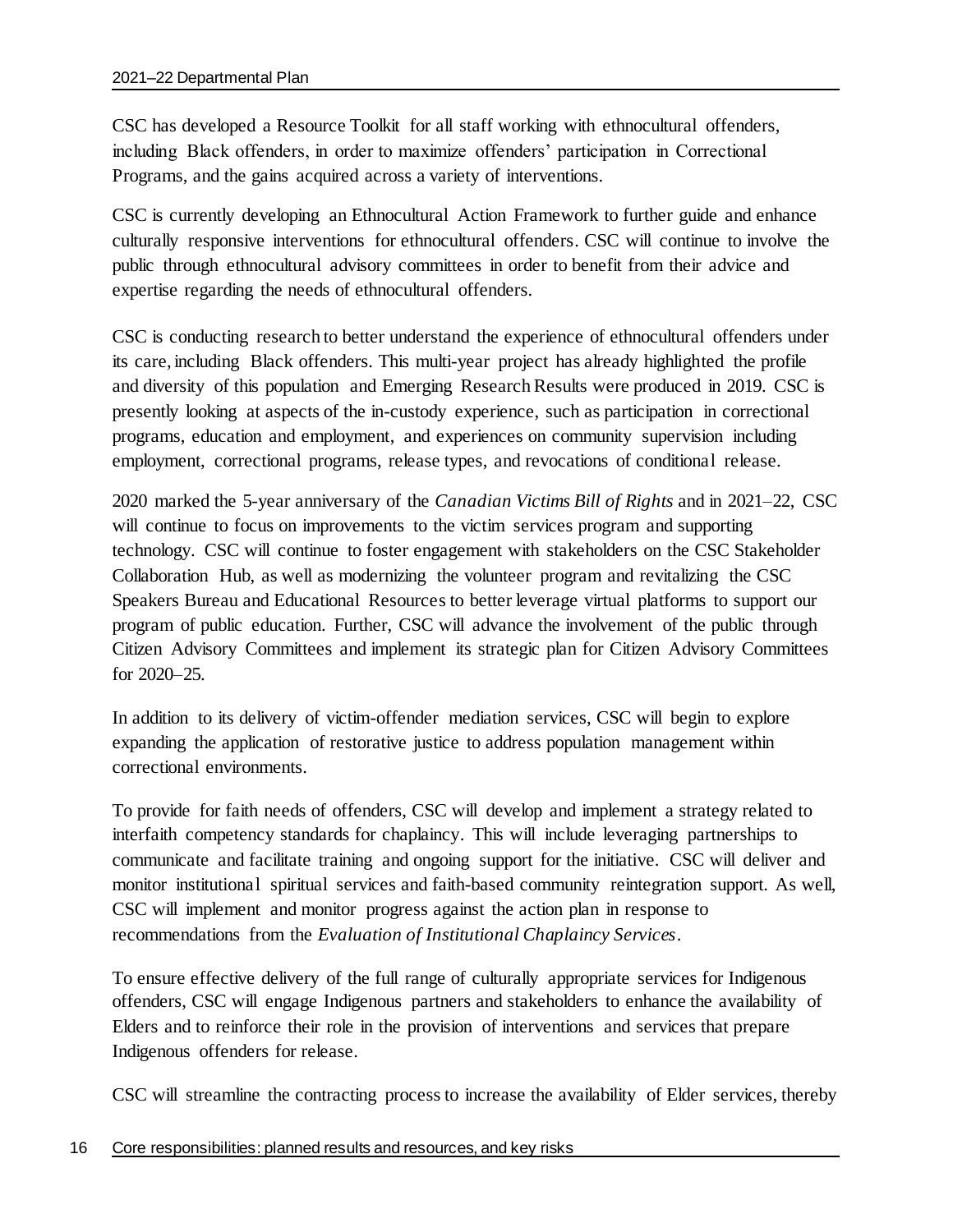ensuring Elder assessments/reviews are available for consideration in decisions on the transfer and/or discretionary release of Indigenous offenders, and Elder services are provided as part of the continuum of care for Indigenous offenders during their transition from institution to the community. CSC remains committed to ongoing effective consultation on the role of Elders and Elder vulnerability with the National Indigenous Advisory Committee (NIAC) and the National Elder Working Group (NEWG), and will continue to work on improvements for CSC Elders, including the identification and implementation of measures to increase Elder supports.

To support effective reintegration of offenders, CSC will continue to plan, deliver and monitor a full range of correctional programs for offenders, including the Integrated Correctional Program Model, the Indigenous Integrated Correctional Program Model, and the Inuit Integrated Correctional Program for Inuit men offenders; as well as the Women Offender Correctional Programs and the Indigenous Women Offender Correctional Programs. CSC will implement the recommendations from the Evaluation of Correctional Reintegration Programs.

CSC plans to launch a Virtual Program Delivery project in 2021–22 that will ensure CSC maintains its commitments to facilitating offender rehabilitation through the challenges of COVID-19 and maintain our preparedness for similar future crisis.

To provide offenders with the basic literacy, academic and personal development skills needed for safe reintegration into the community, CSC will continue to develop and monitor the plans and results of education programs. In addition, CSC will continue to identify, assess and assist offenders who may have learning disabilities and are struggling with educational growth, and provide secure and controlled access to digital media to offenders via library services.

CSC will continually review the impact of the Employment and Employability Strategy on women, Indigenous and ethnocultural offenders, and offenders with mental health needs, and revise it as necessary. CSC will continue to implement the CORCAN Indigenous Offender Employment Initiative.

CSC will continue to develop the penitentiary farms program and will seek agreements with educational facilities and organizations that support the provision of industry-recognized vocational training for offenders, and that can effectively prepare offenders for job opportunities.

CSC provides structured and unstructured social programs and activities, such as recreation, selfhelp, and life skills training to assist offenders in gaining social skills that can contribute to community reintegration. During this planning period, CSC will continue to provide opportunities that promote stability and continuity for the mother-child relationship as well as opportunities for contact with family and support persons through the use of secure and controlled technology. CSC will also endeavour to strengthen the Community Integration Program by providing updated national training on revised program content, in addition to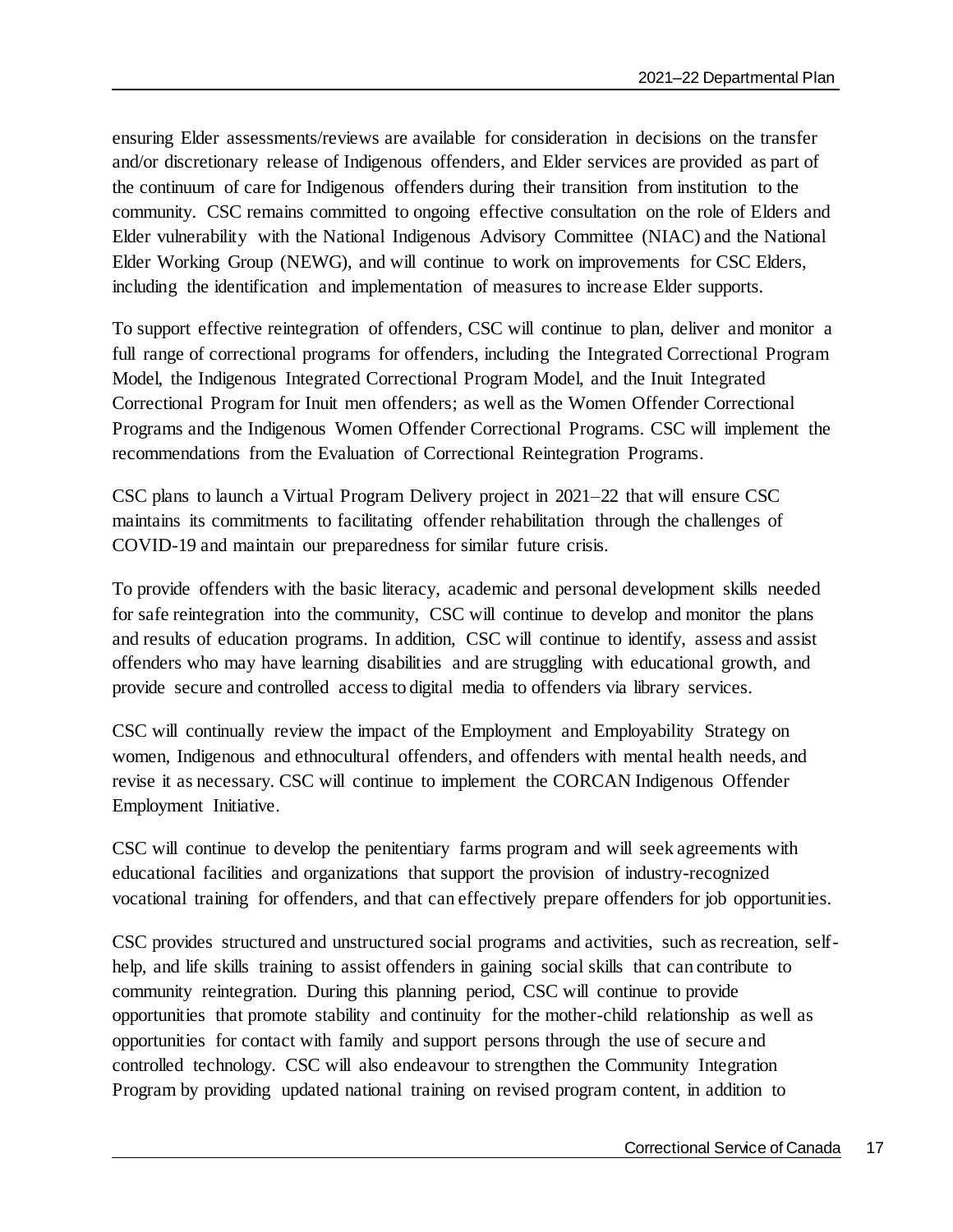enhancing referral criteria, program reporting, and policy requirements.

| <b>Departmental</b><br>result                                                                              | <b>Departmental</b><br><b>result</b><br>indicator                                                                                                                                     | <b>Target</b>       | Date to<br>achieve<br>target | $2017 - 18$<br>actual<br><b>result</b> | $2018 - 19$<br>actual<br><b>result</b> | $2019 - 20$<br>actual<br><b>result</b> |
|------------------------------------------------------------------------------------------------------------|---------------------------------------------------------------------------------------------------------------------------------------------------------------------------------------|---------------------|------------------------------|----------------------------------------|----------------------------------------|----------------------------------------|
| Offenders are<br>prepared for<br>their release<br>from CSC's<br>jurisdiction as<br>law-abiding<br>citizens | Percentage of<br>successful<br>transitions to<br>lower security<br>(successful if<br>no<br>reclassificatio<br>n to higher<br>security within<br>120 days)                             | $94.6\%$ -<br>95.1% | 2022-03-31                   | 95.1%                                  | 93.7%                                  | 95.0%                                  |
|                                                                                                            | Percentage of<br>successful<br>Indigenous<br>offender<br>transitions to<br>lower security<br>(successful if<br>no<br>reclassificatio<br>n to higher<br>security within<br>$120$ days) | $94.1% -$<br>94.6%  | 2022-03-31                   | 93.3%                                  | 91.4%                                  | 95.2%                                  |
|                                                                                                            | Median<br>percentage of<br>sentence<br>served prior to<br>first release,<br>for offenders<br>with moderate<br>or high<br>reintegration<br>potential                                   | 43.9% -<br>53.0%    | 2022-03-31                   | 42.8%                                  | 41.9%                                  | 43.0%                                  |
|                                                                                                            | Percentage of<br>Indigenous<br>offenders who<br>were granted<br>a<br>discretionary<br>release at the<br>time of their<br>first release <sup>10</sup>                                  | 27.9% -<br>39.1%    | 2022-03-31                   | 40.5%                                  | 44.5%                                  | 40.1%                                  |
|                                                                                                            | Of the                                                                                                                                                                                | 84.7% -             | 2022-03-31                   | 82.7%                                  | 78.6%                                  | 77.4%                                  |

Planned results for Core Responsibility 2

<sup>&</sup>lt;sup>10</sup> The indicator calculates the percentage of Indigenous offender discretionary first releases as compared to the total number of Indigenous offender first releases.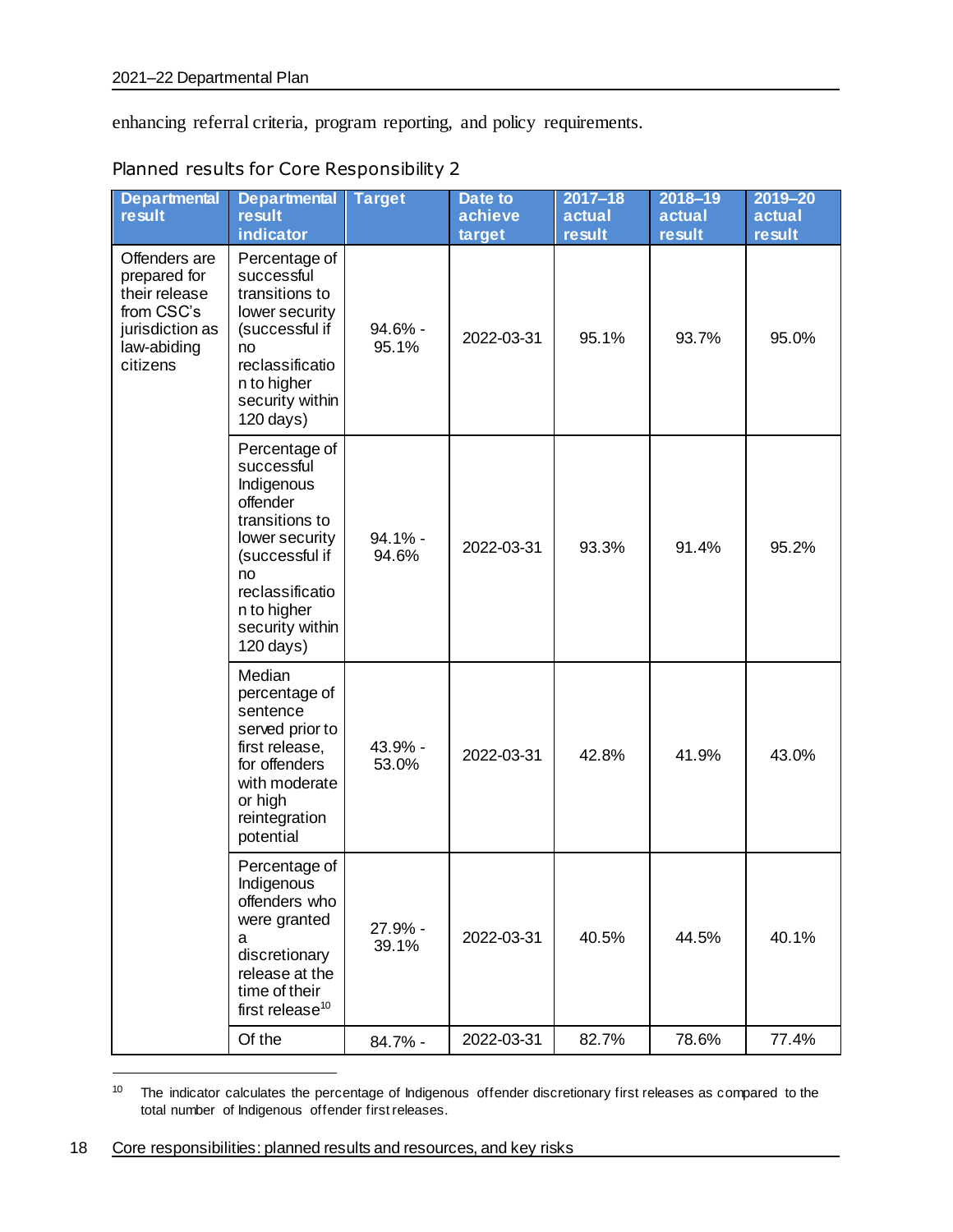|  | offenders with<br>an identified<br>need for a<br>nationally<br>recognized<br>correctional<br>program, the<br>percentage<br>who complete<br>prior to first<br>release                        | 87.6%               |            |       |       |       |
|--|---------------------------------------------------------------------------------------------------------------------------------------------------------------------------------------------|---------------------|------------|-------|-------|-------|
|  | Of the<br>offenders with<br>an identified<br>need for an<br>upgrade to<br>their<br>education, the<br>percentage<br>who upgrade<br>prior to first<br>release                                 | $65.7\%$ -<br>67.1% | 2022-03-31 | 66.4% | 68.0% | 68.3% |
|  | Of the<br>offenders with<br>an identified<br>need for<br>vocational<br>training<br>(labour<br>market skills),<br>the<br>percentage<br>who complete<br>prior to first<br>release             | $60.6% -$<br>65.6%  | 2022-03-31 | 58.6% | 60.7% | 65.6% |
|  | Of the<br>offenders with<br>an identified<br>need for<br>employment<br>in the<br>community,<br>the<br>percentage<br>who secure<br>such<br>employment<br>prior to<br>sentence<br>expiry date | 75.2% -<br>77.1%    | 2022-03-31 | 74.8% | 77.1% | 75.6% |
|  | Of the<br>offenders with                                                                                                                                                                    | 84.9% -<br>89.2%    | 2022-03-31 | 83.6% | 83.8% | 80.1% |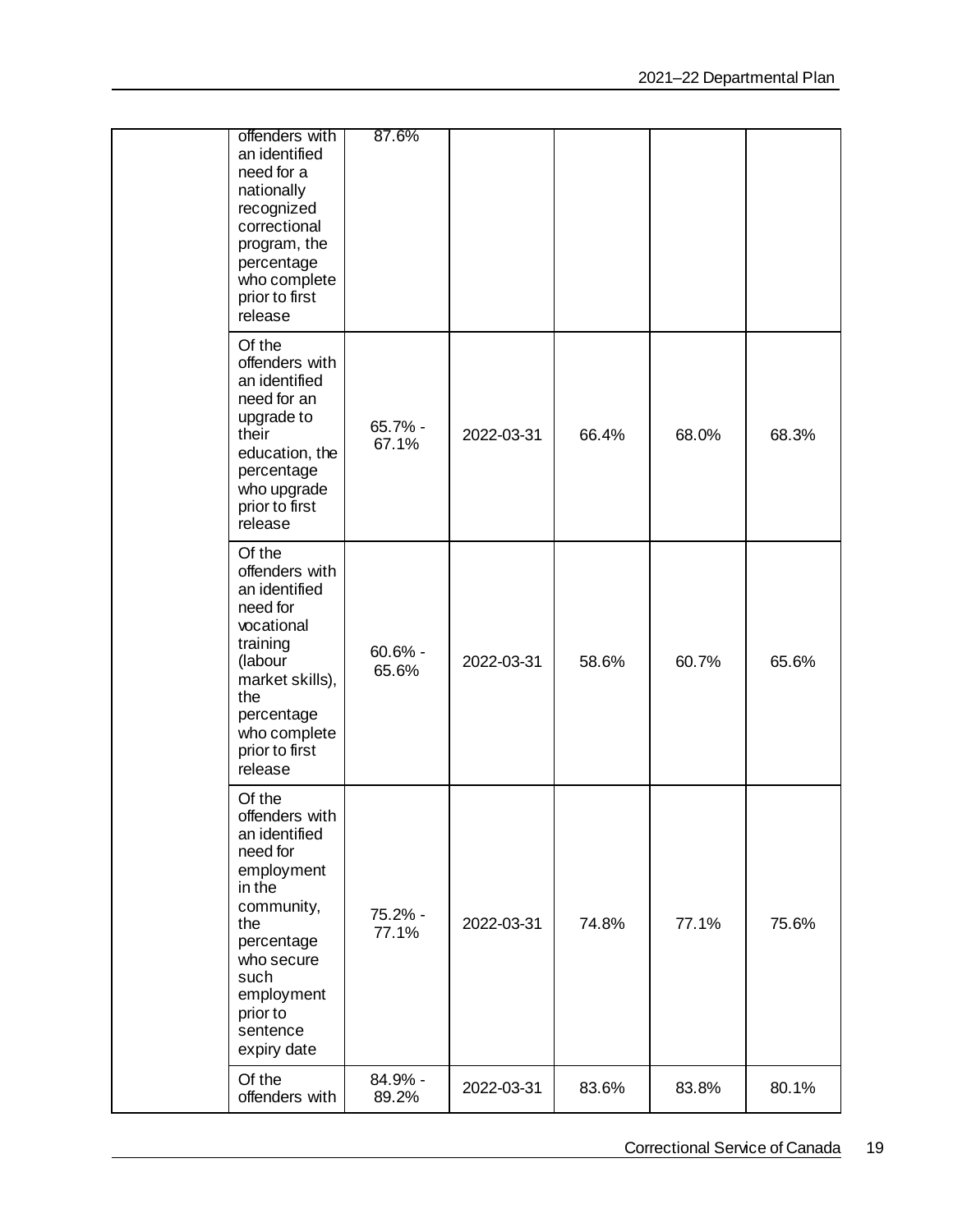|  | an identified<br>need for a<br>nationally<br>recognized<br>correctional<br>program, the<br>percentage<br>who complete<br>prior to<br>sentence<br>expiry date                                                                                                   |                  |            |       |       |       |
|--|----------------------------------------------------------------------------------------------------------------------------------------------------------------------------------------------------------------------------------------------------------------|------------------|------------|-------|-------|-------|
|  | Of the<br>Indigenous<br>offenders who<br>identify an<br>interest in<br>following a<br>traditional<br>healing path,<br>the<br>percentage<br>who receive<br>an Elder<br>Review (Elder<br>reviews are<br>required as<br>part of a<br>traditional<br>healing path) | 94.7% -<br>95.9% | 2022-03-31 | 96.4% | 94.9% | 91.2% |
|  | The<br>percentage of<br>offenders<br>who, five<br>years after the<br>end of their<br>sentence,<br>have not been<br>readmitted to<br>federal<br>custody                                                                                                         | 83.8% -<br>85.1% | 2022-03-31 | 85.7% | 85.3% | 85.4% |

Financial, human resources and performance information for the CSC's program inventory is available on [CSC's website](https://www.csc-scc.gc.ca/publications/005007-2608-01-en.shtml) and in the GC [InfoBase.](https://www.tbs-sct.gc.ca/ems-sgd/edb-bdd/index-eng.html) ix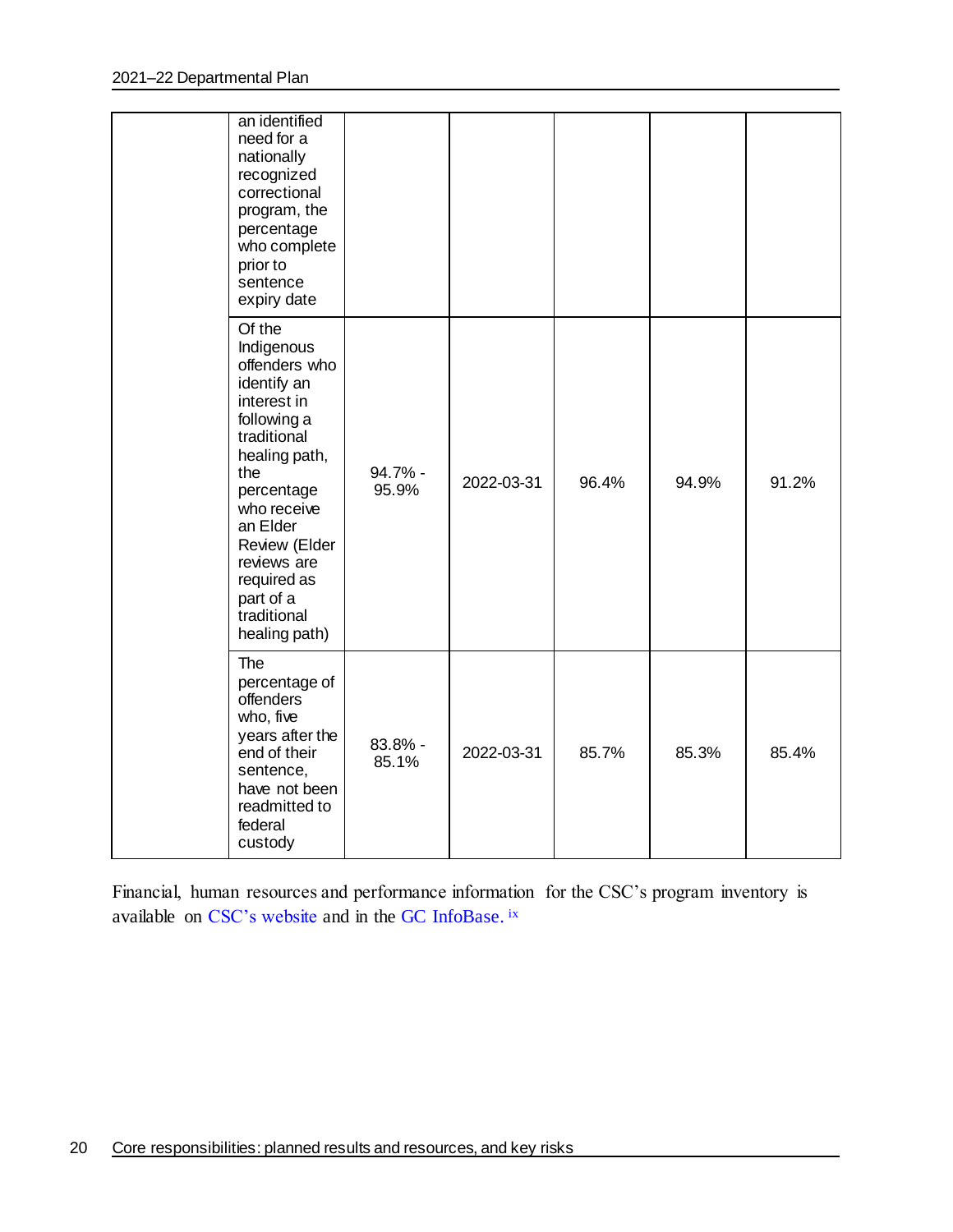Planned budgetary financial resources for Core Responsibility 2: Correctional Interventions

| 2021-22 budgetary<br>spending (as indicated   planned spending<br>in Main Estimates) | $ 2021 - 22 $ | $2022 - 23$<br>planned spending | $ 2023 - 24 $<br>planned spending |
|--------------------------------------------------------------------------------------|---------------|---------------------------------|-----------------------------------|
| 461,582,718                                                                          | 461,582,718   | 464,628,586                     | 465,960,954                       |

Financial, human resources and performance information for the CSC's program inventory is available on [CSC's website](https://www.csc-scc.gc.ca/publications/005007-2608-01-en.shtml) and in the GC [InfoBase.](https://www.tbs-sct.gc.ca/ems-sgd/edb-bdd/index-eng.html)<sup>x</sup>

### Planned human resources for Core Responsibility 2: Correctional Interventions

| $2021 - 22$                   | $ 2022 - 23 $                 | $ 2023 - 24 $                 |  |
|-------------------------------|-------------------------------|-------------------------------|--|
| planned full-time equivalents | planned full-time equivalents | planned full-time equivalents |  |
| 4.322                         | 4.338                         | 4.338                         |  |

Financial, human resources and performance information for the CSC's program inventory is available on [CSC's website](https://www.csc-scc.gc.ca/publications/005007-2608-01-en.shtml) and in the GC [InfoBase.](https://www.tbs-sct.gc.ca/ems-sgd/edb-bdd/index-eng.html) xi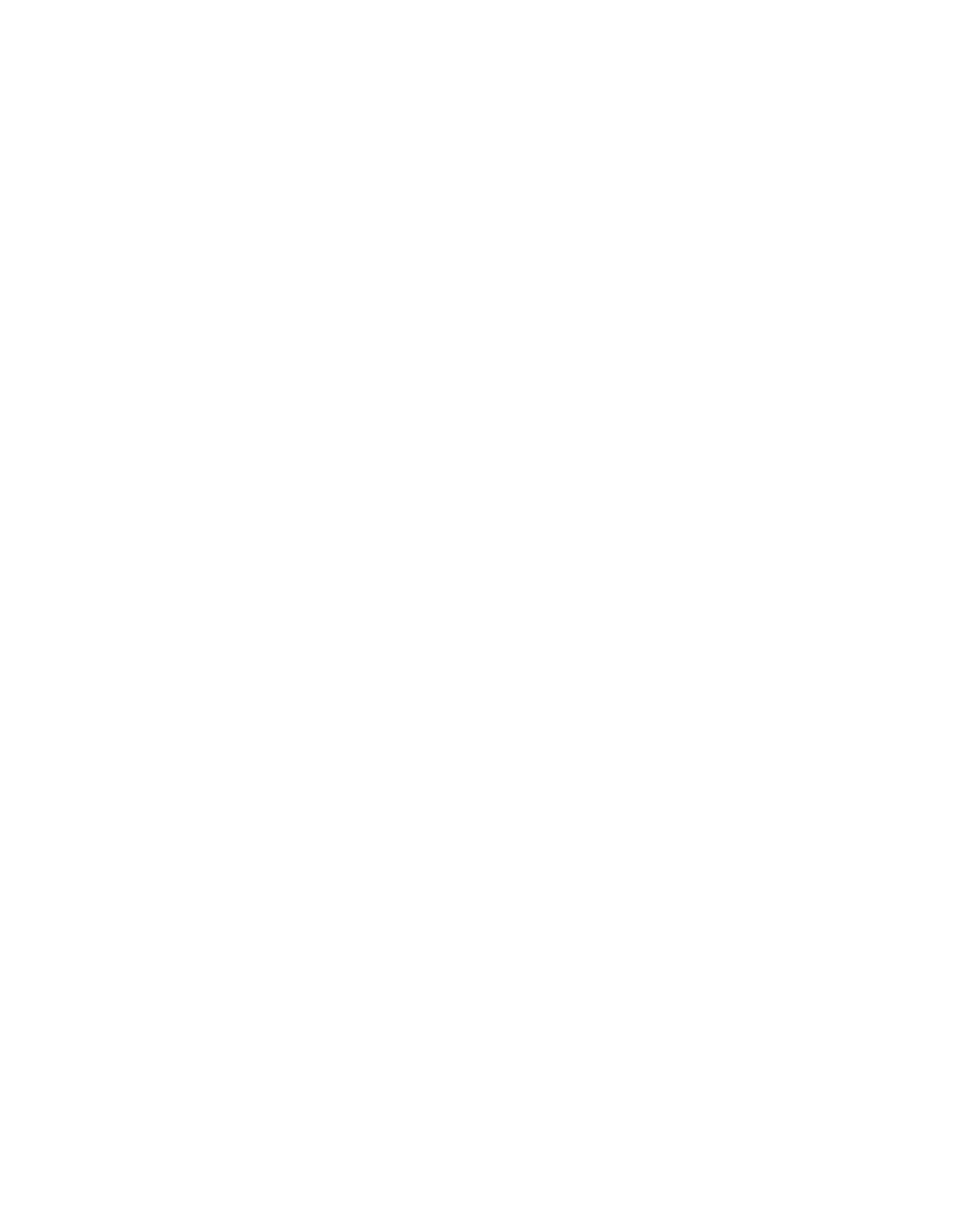### <span id="page-26-0"></span>Core Responsibility 3: Community Supervision

### **Description**

CSC supervises offenders in the community and provides structure and services to support their safe and successful reintegration into the community. Services include accommodation options, community health services, and the establishment of community partnerships. CSC manages offenders on parole, statutory release, and long-term supervision orders.

### **Planning highlights**

CSC is exploring ways to implement new technology to help ensure staff safety in the community, and will monitor the effectiveness of its initiatives. CSC staff ensure that all supervision strategies are sound, appropriate, consistent with legislation and policies, and serve to protect public safety.

CSC will implement the Memorandum of Understanding with Indigenous Services Canada to assist Status First Nations federal offenders in obtaining or renewing their Secure Certificate of Indian Status (SCIS) prior to release, thereby increasing their access to community-based supports for a safe and successful reintegration.

CSC will ensure appropriate community accommodations are available and, using the newly

implemented Offender Accommodation Management system with associated Release Planning data, will better match offenders with accommodation that meets their needs post release. CSC will review regional requests for community-based residential facility (CBRF) expansion in the context of offenders' needs, including women offenders, and will work with contracted partners to ensure appropriate community accommodations are available. As well, CSC will incorporate health-related discharge plans in release planning to address any identified gaps in provincial health service delivery.

Corporate Risk 6 There is a risk that CSC will lose support of partners delivering critical services and providing resources for

offenders

CSC will implement and monitor commitments arising from management action plan(s) in response to recommendations from audits, evaluations and/or investigations.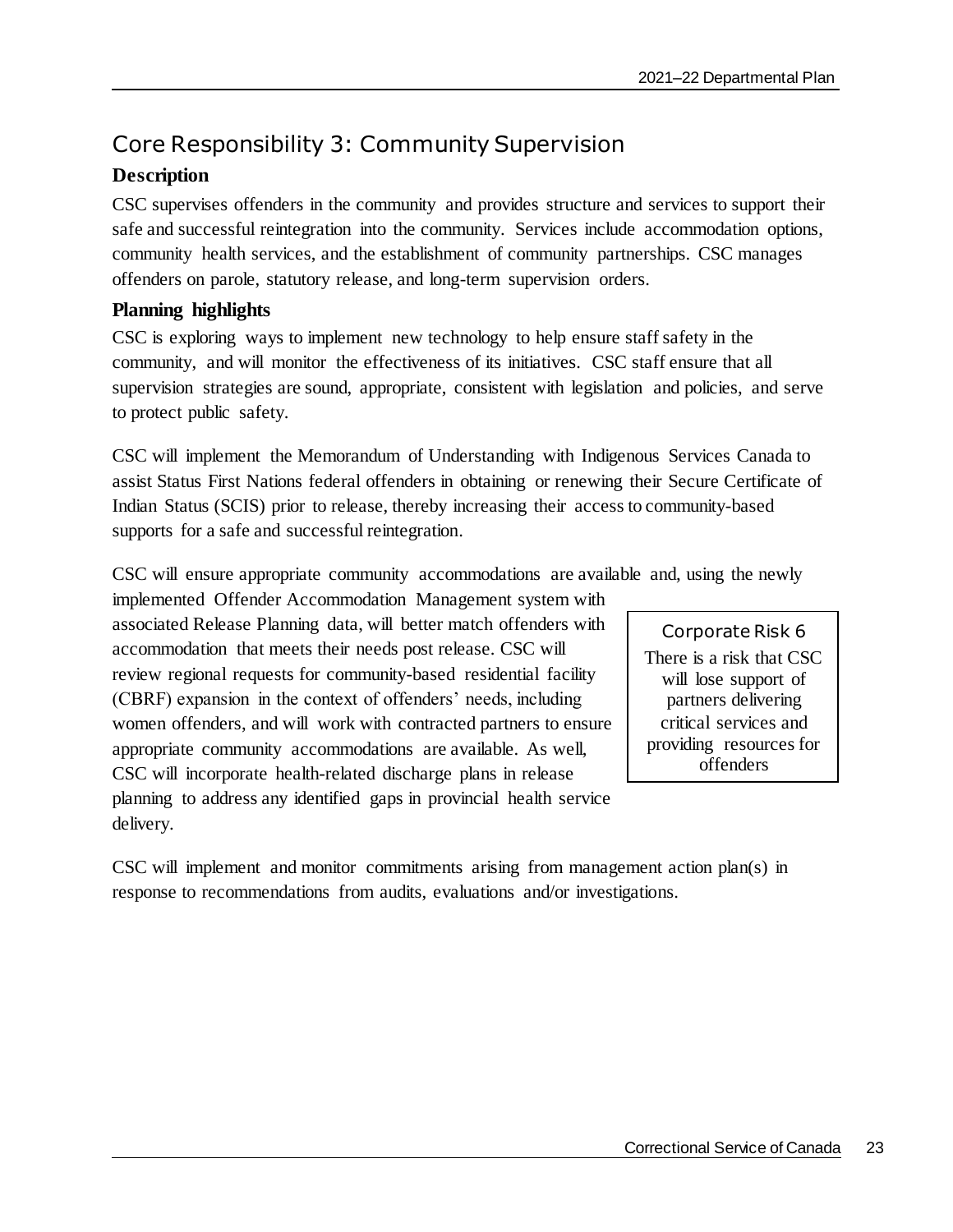### Planned results for Core Responsibility 3

| <b>Departmental</b><br>result                                                       | <b>Departmental</b><br><b>result</b><br>indicator                                                                                                                                         | <b>Target</b>      | Date to<br>achieve<br>target | $2017 - 18$<br>actual<br><b>result</b> | $2018 - 19$<br>actual<br><b>result</b> | 2019-20<br>actual<br><b>result</b> |
|-------------------------------------------------------------------------------------|-------------------------------------------------------------------------------------------------------------------------------------------------------------------------------------------|--------------------|------------------------------|----------------------------------------|----------------------------------------|------------------------------------|
| Offenders are<br>law-abiding<br>citizens while<br>under<br>community<br>supervision | Percentage of<br>offenders on<br>conditional<br>release<br>successfully<br>reaching<br>sentence<br>expiry date<br>without re-<br>admission (no<br>revocation,<br>charge or<br>conviction) | 55.9% -<br>59.9%   | 2022-03-31                   | 61.4%                                  | 62.0%                                  | 60.3%                              |
|                                                                                     | Rate of<br>convictions on<br>supervision for<br>serious or<br>violent<br>offences, per<br>1,000<br>offenders                                                                              | $23.4 - 26.6$      | 2022-03-31                   | 19.4                                   | 19.1                                   | 24.5                               |
|                                                                                     | Rate of<br>convictions on<br>supervision for<br>offences<br>resulting in<br>death, per<br>1,000<br>offenders<br>(Objective:<br>Zero)                                                      | $0.54 - 0.64$      | 2022-03-31                   | 0.55                                   | 0.32                                   | 0.32                               |
|                                                                                     | The<br>percentage of<br>offenders with<br>a completed<br>review of their<br>health care<br>needs prior to<br>release <sup>11</sup>                                                        | 95%                | 2022-03-31                   | Not<br>available                       | Not<br>available                       | 83.5%                              |
|                                                                                     | Percentage of<br>employable<br>time spent                                                                                                                                                 | $63.2% -$<br>66.3% | 2022-03-31                   | 66.9%                                  | 68.4%                                  | 68.8%                              |

<sup>&</sup>lt;sup>11</sup> This is a new indicator for FY 2019–20. Processes to support data collection and address the indicator are being implemented and are expected to improve reporting of results in future years.

<sup>24</sup> Core responsibilities: planned results and resources, and key risks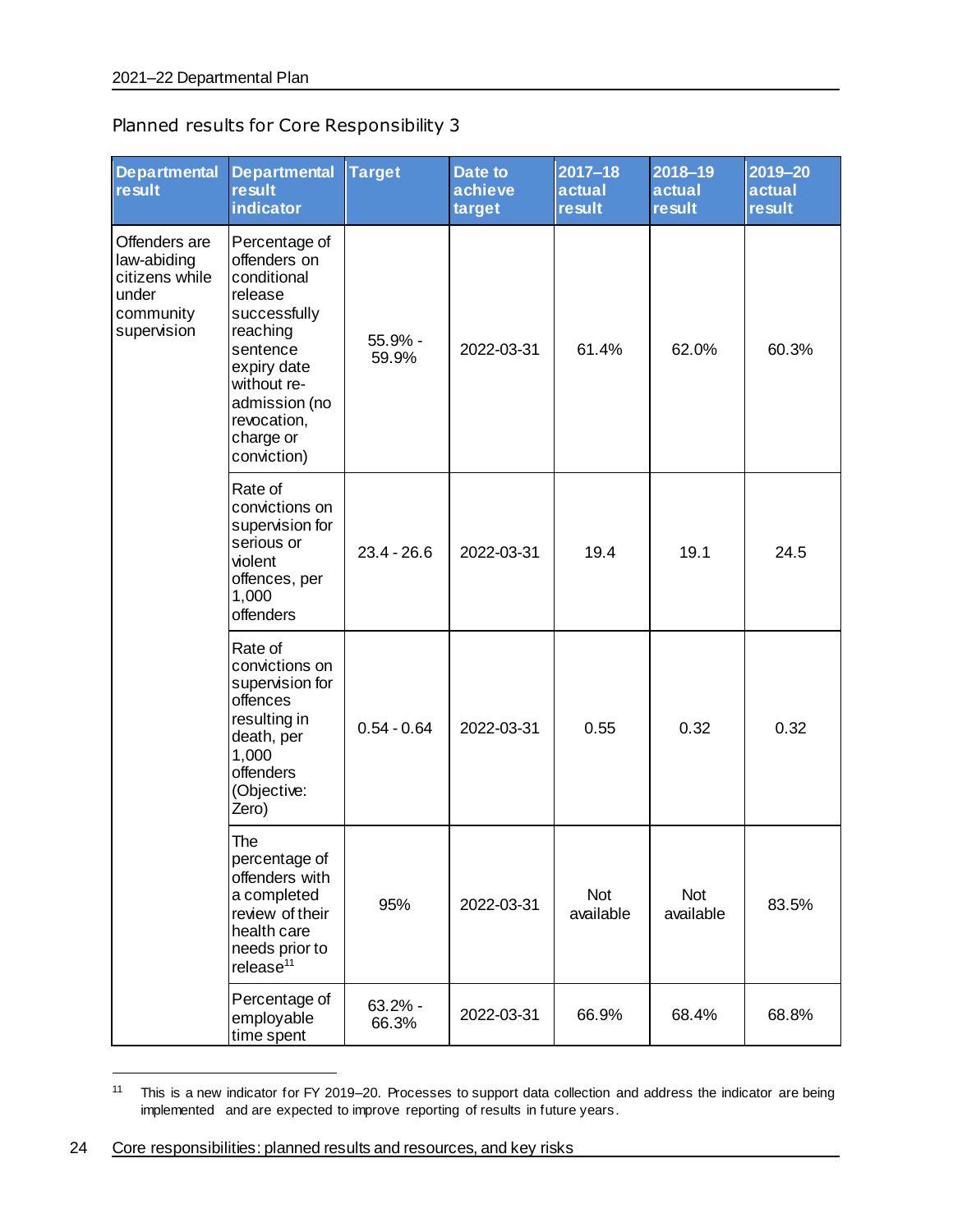| employed, for<br>offenders<br>under<br>community<br>supervision                                                                                                      |                    |            |       |       |       |
|----------------------------------------------------------------------------------------------------------------------------------------------------------------------|--------------------|------------|-------|-------|-------|
| Percentage of<br>offenders with<br>a residency<br>requirement<br>successfully<br>transitioning<br>out of<br>residency (no<br>revocation,<br>charge or<br>conviction) | $60.2% -$<br>62.6% | 2022-03-31 | 60.2% | 62.6% | 60.9% |

Financial, human resources and performance information for the CSC's program inventory is available on [CSC's website](https://www.csc-scc.gc.ca/publications/005007-2608-01-en.shtml) and in the GC [InfoBase.](https://www.tbs-sct.gc.ca/ems-sgd/edb-bdd/index-eng.html) xii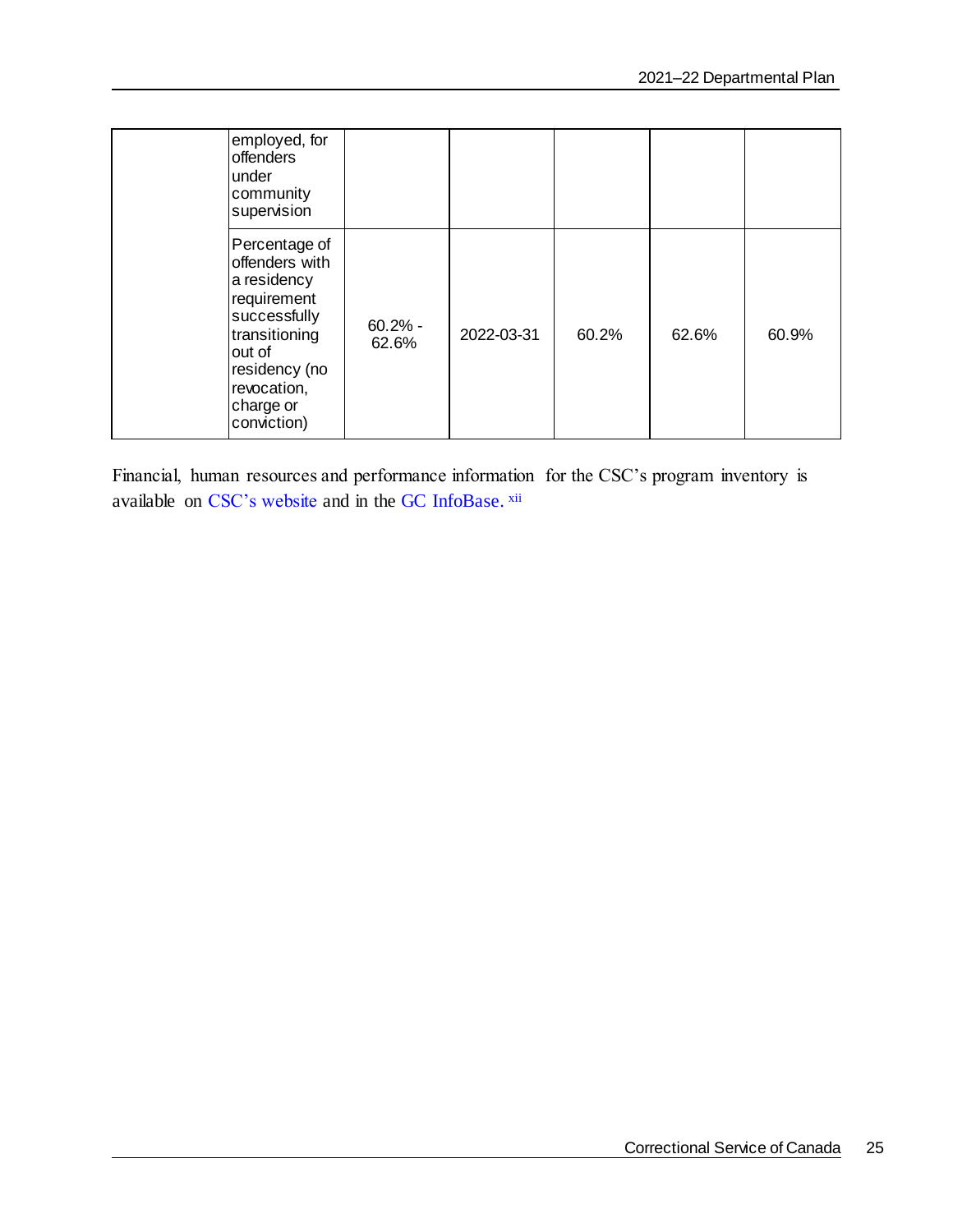Planned budgetary financial resources for Core Responsibility 3: Community Supervision

| 2021-22 budgetary<br>spending (as indicated   planned spending<br>in Main Estimates) | $ 2021 - 22 $ | $ 2022 - 23 $<br>planned spending | $ 2023 - 24 $<br>planned spending |
|--------------------------------------------------------------------------------------|---------------|-----------------------------------|-----------------------------------|
| 172,015,943                                                                          | 172,015,943   | 173,526,410                       | 174,304,055                       |

Financial, human resources and performance information for the CSC's program inventory is available on [CSC's website](https://www.csc-scc.gc.ca/publications/005007-2608-01-en.shtml) and in the GC [InfoBase.](https://www.tbs-sct.gc.ca/ems-sgd/edb-bdd/index-eng.html)<sup>xiii</sup>

### Planned human resources for Core Responsibility 3: Community Supervision

| $2021 - 22$                   | $ 2022 - 23 $                 | $ 2023 - 24 $                 |
|-------------------------------|-------------------------------|-------------------------------|
| planned full-time equivalents | planned full-time equivalents | planned full-time equivalents |
| 237                           | 237                           | 237                           |

Financial, human resources and performance information for the CSC's program inventory is available on [CSC's website](https://www.csc-scc.gc.ca/publications/005007-2608-01-en.shtml) and in the GC [InfoBase.](https://www.tbs-sct.gc.ca/ems-sgd/edb-bdd/index-eng.html)xiv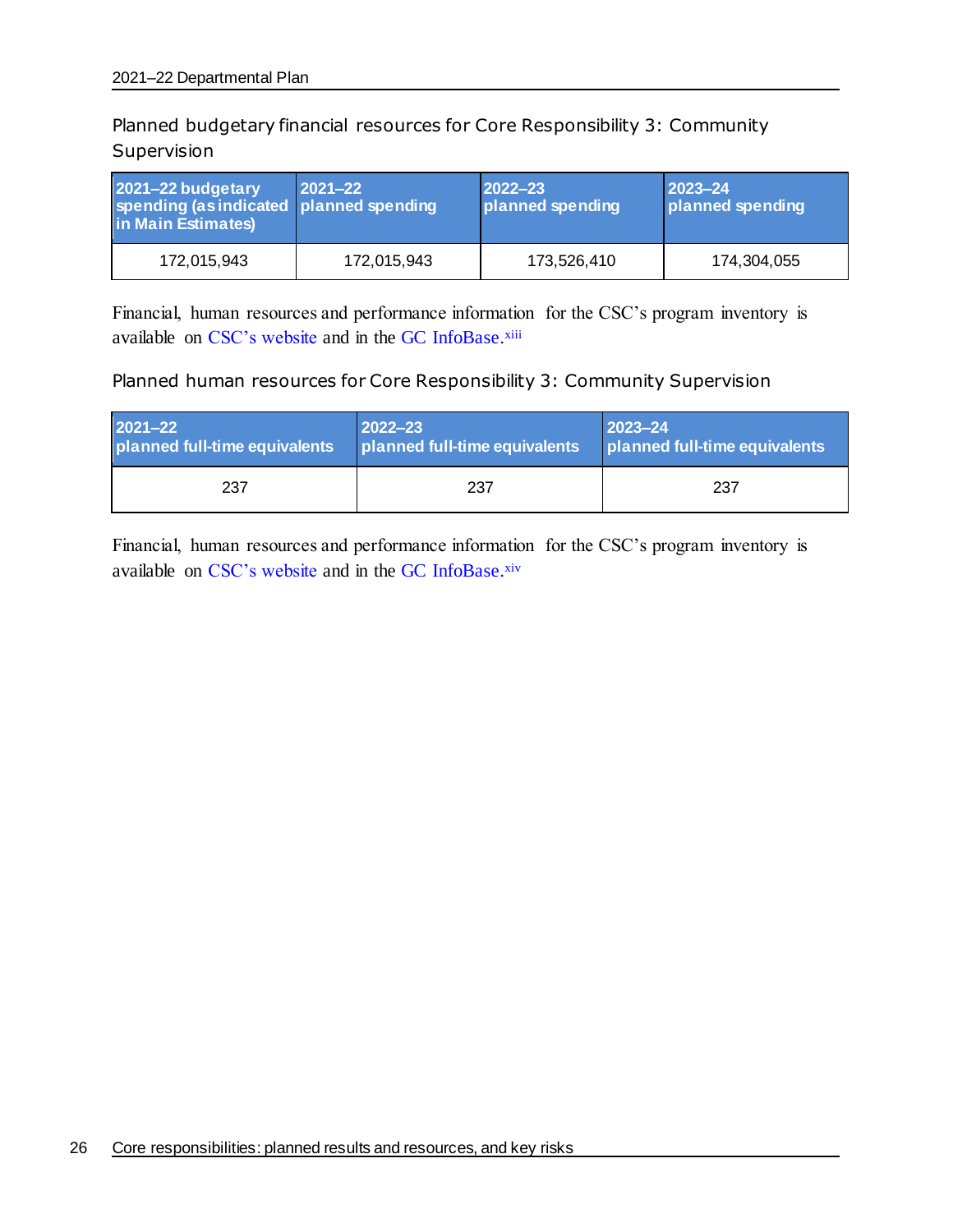## <span id="page-30-0"></span>Internal Services: planned results

### **Description**

Internal Services are those groups of related activities and resources that the federal government considers to be services in support of Programs and/or required to meet corporate obligations of an organization. Internal Services refers to the activities and resources of the 10 distinct services that support Program delivery in the organization, regardless of the Internal Services delivery model in a department. These services are:

- Management and Oversight Services
- Communications Services
- Legal Services
- Human Resources Management Services
- Financial Management Services
- Information Management Services
- Information Technology Services
- Real Property Management Services
- Materiel Management Services
- Acquisition Management Services

### **Planning highlights**

CSC has invested considerable effort to eliminate harassment, discrimination, and bullying from the workplace, and to promote mental health and wellbeing. That work will continue. Changing an organizational culture requires strong leadership, and ongoing effort, and can only succeed when employees at all levels share the responsibility, and are educated and equipped with the knowledge, tools, and competencies needed to create and maintain a healthy, positive and productive work environment.

To engage staff in working together to create and maintain a respectful workplace, CSC will

review, and if necessary, update existing values and ethics training components of its learning programs, and will maintain specialized training in Values and Ethics. CSC will increase awareness among staff and managers of Internal Disclosure and of the services offered by the Office of Conflict Management. In 2021–22, CSC will continue its ethical risk assessment, a national initiative conducted in all work units that results in sitespecific action plans to improve the working environment of each unit in the areas of mutual respect and wellness. CSC originally committed to completing the exercise in 2020–21, but given the operational impact of COVID-19, the deadline was extended a year.

Corporate Risk 4 There is a risk that CSC will not be able to maintain a safe, secure, healthy, respectful, and collaborative working environment as established by its legal and policy obligations, mission, and values statement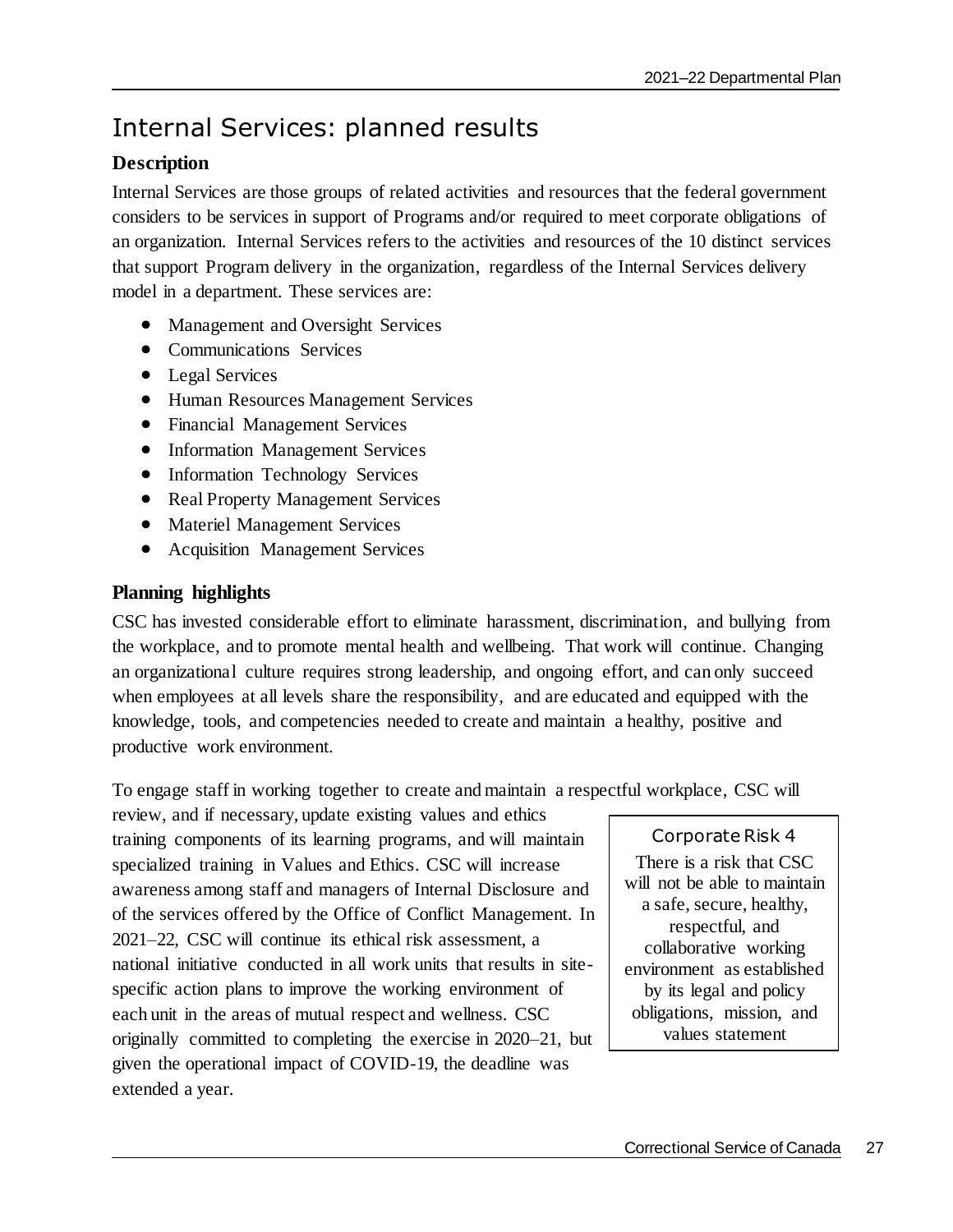In October 2020, CSC launched the *National Comprehensive Strategy on Workplace Wellness and Employee Wellbeing* which will serve as the foundation for prioritizing activities relates to the respect, wellbeing, health and mental health of employees and managers at all levels. The strategy was developed in consultation with staff in all regions and is aligned with the Public Service Employee Survey, as well as with the Guarding Minds at Work 13 psychosocial factors. This strategy reinforces senior management's commitment to implementing recommendations from the Office of the Auditor General's Respect in the Workplace report.

Recognizing that the nature of correctional work creates higher than average workplace stress, particularly for front-line workers, CSC's Steering Committee for Workplace Mental Health Injuries continues to support the implementation of the three pillars - prevention, resolution and restoration - that sets the foundation of CSC's National Comprehensive Strategy on Workplace Wellness and Employee Wellbeing. The committee works in partnership with employees and unions to strengthen and sustain mental readiness through increased capacity, training, support and resiliency.

In 2021–22 CSC will complete the final year of its Strategic Plan for Human Resource Management which sets the tone and direction for people management at CSC. This plan is the cornerstone to creating a strong, diverse, and inclusive workplace by integrating all HR disciplines and their respective priorities. Furthermore, CSC will address existing challenges in its Offender Complaints and Grievance Process.

CSC secured permanent integrity funding in 2019–20 to maintain operations after completing its

Comprehensive Review. In the short term, CSC is focussed on maintaining operations during and in the aftermath of the COVID-19 pandemic. CSC will address existing financial challenges, and will continue working on a modernization plan over the three-year planning period. During 2020–21, CSC stabilized its existing Departmental Financial Management System (DFMS) using an Oracle technical upgrade, and in 2021– 22 will continue to advance plans for the future modernization of the DFMS through a SAP hosting solution.

Corporate Risk 2 There is a risk that CSC will not be able to implement its mandate and ensure the financial sustainability and modernization of the organization

Having significantly enlarged CSC's virtual workplace capacity during the early months of the COVID-19 pandemic, CSC will continue to improve its network and institutional infrastructure as resources permit and, as needed, support staff working remotely. CSC will also finish upgrading and on-boarding new users to its human resources system through the Interim Enterprise Resource Planning Project.

CSC will support the Government of Canada's move away from Phoenix and the development and analysis of Human Resources and Pay alternatives, providing all possible Information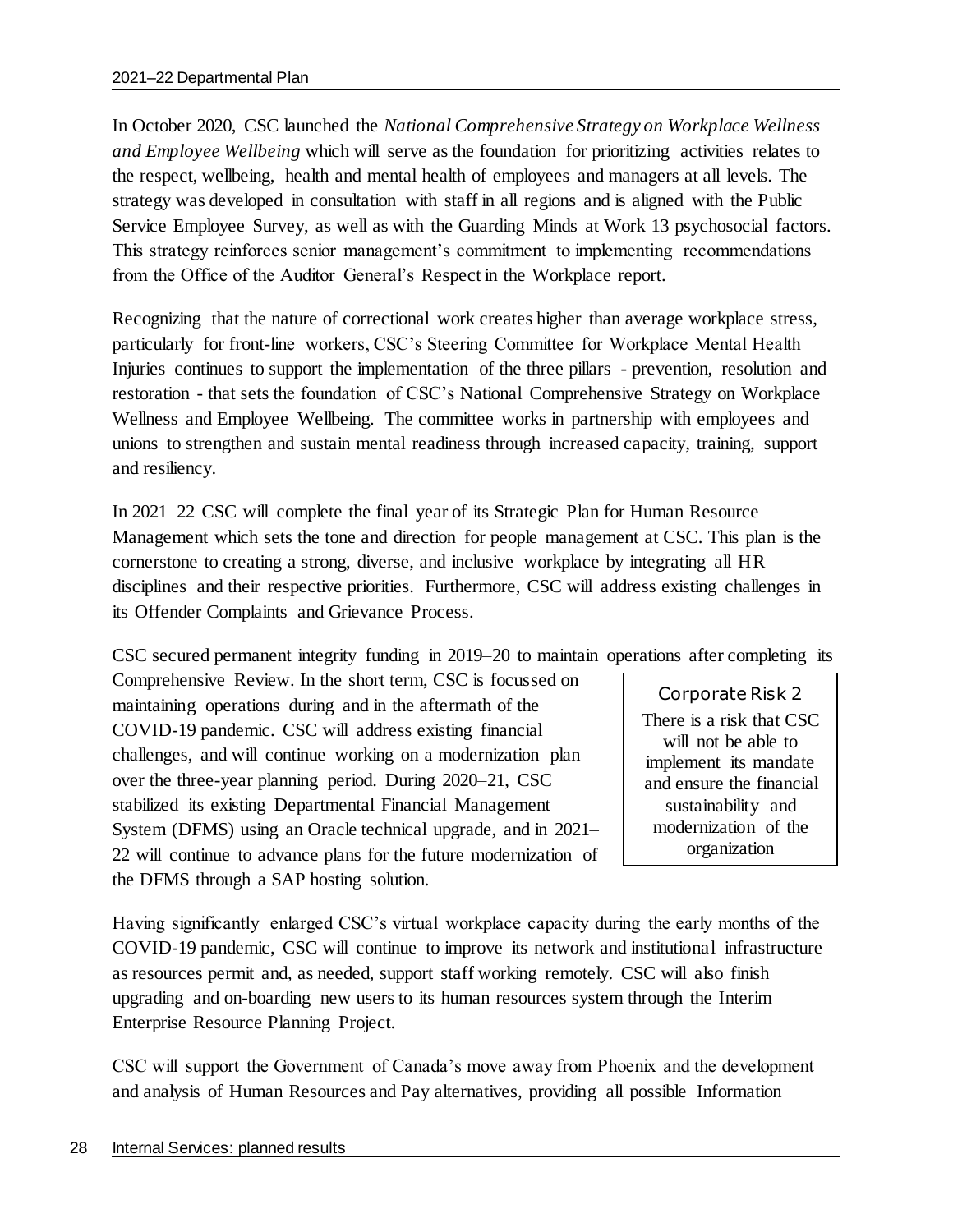Management/Information Technology (IM/IT) services to support this initiative at all stages of development, testing and implementation.

CSC will continue to advance initiatives in support of Government's IT Modernization priorities, including continued implementation of GCDOCS and the launch of the CSC Cloud Strategy. IMS Enterprise Architecture has realigned existing governance bodies to focus more closely on standardization across the IT landscape. Major accomplishments include the establishment of the CSC Enterprise Architecture Review Board (EARB), refocusing the existing Architecture Working Group to become the Enterprise Architecture Advisory Council, and publication of an overarching IT Solution Target Architecture (ITSTA) for CSC. IMS continues to evolve the ITSTA and to develop and promulgate companion standards and guidelines to further address the need for consistency across CSC.

Enterprise Architecture (EA) continues to explore opportunities to leverage Application Portfolio Management in order to address investment risk to the organization associated with Aging IT, as well as to identify specific areas of business and technical risk associated with CSC's portfolio of IT-enabled business systems.

EA is playing a leading role in developing and advancing cloud strategy and cloud adoption for CSC, including the CSC Cloud Adoption Strategy, supporting the establishment of CSC's Cloud Infrastructure, and leading the planning and execution of the roll-out of Microsoft 365, including Microsoft Teams, across the department. The latter is especially timely and has been a key aspect of enabling business continuity and remote work during the COVID-19 pandemic.

EA is promoting adherence to the GC Digital Standards and evolving GC direction on Accessibility of IT systems across IMS.

CSC will continue to stabilize functionalities of the newly implemented Offender Accommodation Management System that replaces manual processes for offender accommodation and management. This solution will streamline data collection used to support the day-to-day operational needs and overall capacity planning in 2021–22.

CSC will continue to develop and implement its Offender Management System Modernization (OMSM) resulting in a modern, integrated solution that dynamically responds to the evolving needs of staff and the organization, while also supporting the legislative framework, commitments and priorities now and in the future. When complete, OMSM will support more effective management of offenders based on modern and flexible processes that consider both cost and risk. It will also provide improved flexibility, thereby enhancing CSC's capacity to respond to changing legislation and policy, shifting stakeholder demands, and to share data with external partners.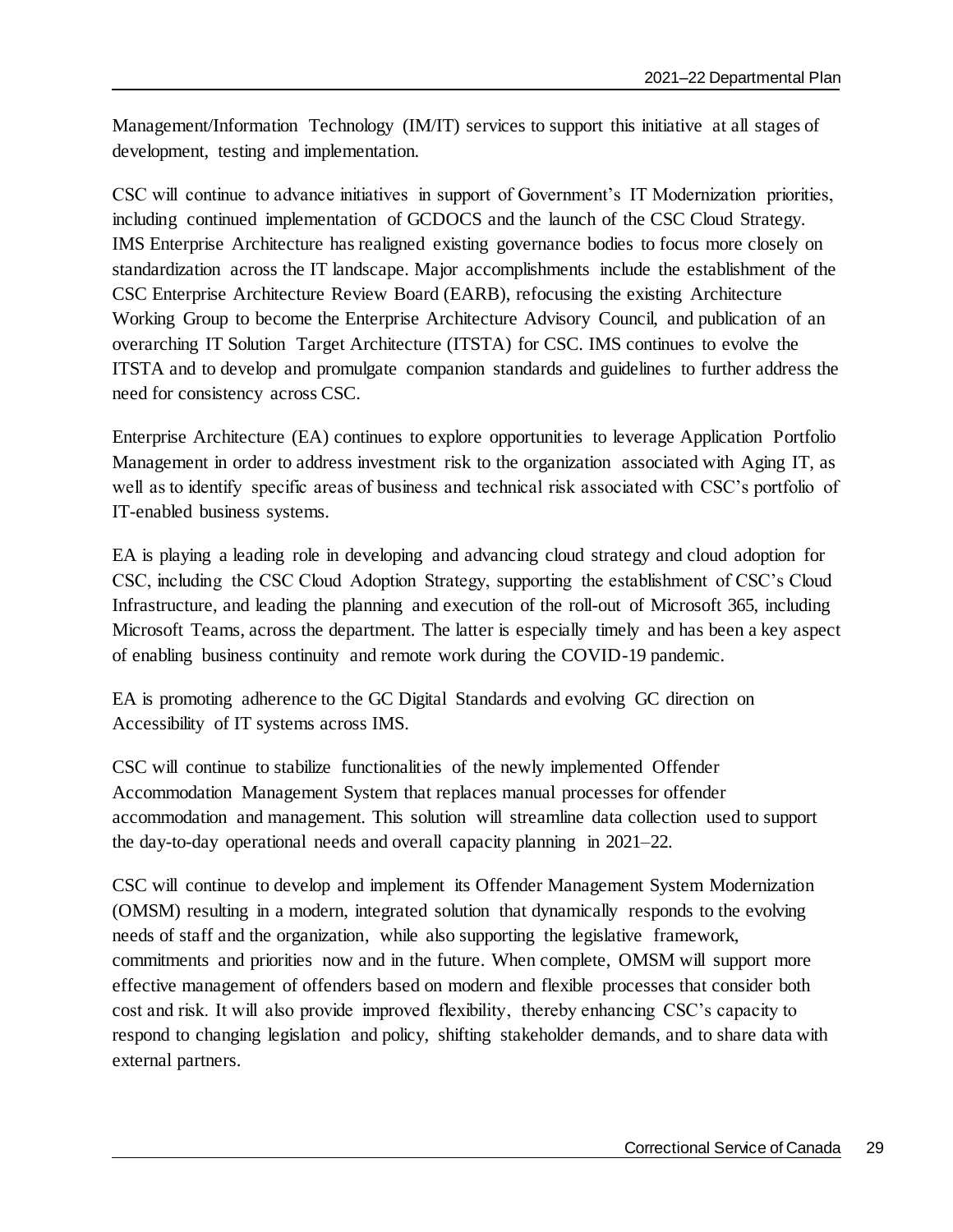The OMSM program is enabled by some of the key capabilities being developed by the Data Foundation project. The Data Foundation (DF) project is providing the Application Programming Interface (API) services and standards that will be leveraged to share data between the modernized OMS business capabilities and the legacy environment. The DF project is also standing up the Protected B Cloud environment to host OMSM and other cloud-based applications and data. In addition, through its data quality initiative, Data Foundation will also help to provide the modern solutions with improved offender data consistency, integrity and completeness.

CSC will implement an electronic Medication Administration Record and Regional Pharmacy Management system to enable improved consistency and effectiveness in CSC's health care centres and regional pharmacies.

CSC has begun to examine the feasibility of providing access to offender basic computer-skills training and provide secure and controlled access to digital media via library/educational services.

CSC will implement strategic communications plans and products to support corporate priorities. CSC will improve its public website and social media engagement to promote and enrich more dynamic digital communications. CSC will further develop the Issues Management process to identify, respond to, address public issues, and triage media queries to ensure they are receiving the right level of approval in a timely fashion. As a further means to

Corporate Risk 5 There is a risk that CSC will not be able to maintain public confidence in the federal correctional system

increase transparency and credibility, CSC will also proactively seek out opportunities for subject matter experts to act as spokespeople on issues of interest and concern to the public.

CSC will continue to engage in bilateral and multilateral initiatives and agreements with Federal/Provincial/Territorial (F/P/T) and international corrections partners and stakeholders. CSC will demonstrate leadership within the corrections field through regular and open consultations to ensure that information and best practices are shared among the various jurisdictions. The policy and guidelines related to F/P/T interjurisdictional exchange of services will be updated to strengthen accountabilities, including data management requirements.

CSC will continue to implement its Accommodation Plan. The size and diversity of CSC's infrastructure portfolio presents a range of challenges that demand effective planning, development, sustainable management and stewardship. As well, the need for all interventions to be environmentally sustainable is critical.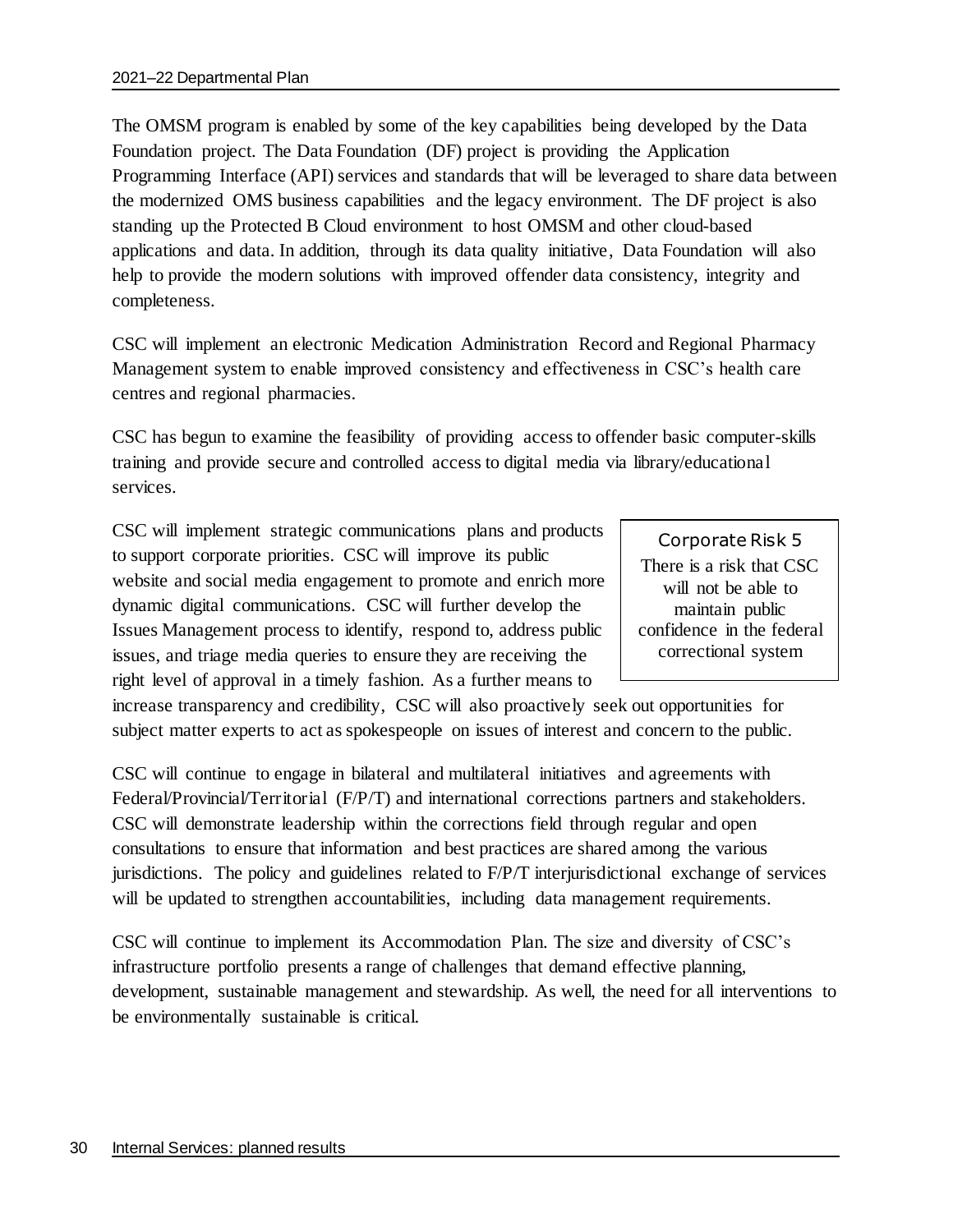In this context, compliance with accommodation requirements detailed in recent legislation, policies, and commitments to meet the specific needs of offender groups with specialized needs<sup>12</sup> is both complex and difficult. Instead of a 'one size fits all' type of facility plan for all of these diverse offender groups, as institutional redevelopment and construction occur, CSC will move toward designing accommodations that respond to the distinct needs of different groups.

CSC will continue to strengthen materiel management and contracting activities across the organization as it advances CSC's action plans to implement the upcoming Treasury Board Directives on the Management of Materiel and on the Management of Procurement.

#### **Experimentation**

CSC's Research Branch uses quasi-experimental designs allowing for ethical and rigorous analysis through statistical control and other methods that can be as compelling as traditional experimental design and may be the only way to ethically address complex social situations and vulnerable populations. Specific examples include work on the Indigenous Intervention Centres (IICs) and Healing Lodges on offender reintegration and community outcomes, both of which will inform policy and operational practices of the various actions that have the greatest impact on success. Critical work contributing to evidence-informed decision making will continue in areas such as offender risk assessment, including research on Indigenous-informed assessments tools for case management, exploring the impact of community supervision on higher risk offenders and development of an integrated risk assessment tool. Research efforts contribute to a clearer understanding of CSC's operational environment and supports proactive responses to change in the achievement of corporate priorities and in the strategies and approaches taken to mitigate risk.

 $12$ Offender groups w ith specialized needs include w omen offenders, Indigenous offenders, aging offenders, offenders w ith disabilities or facing mental health challenges, offenders w ith subs tance use disorders and offenders w ith gender identity or expression considerations.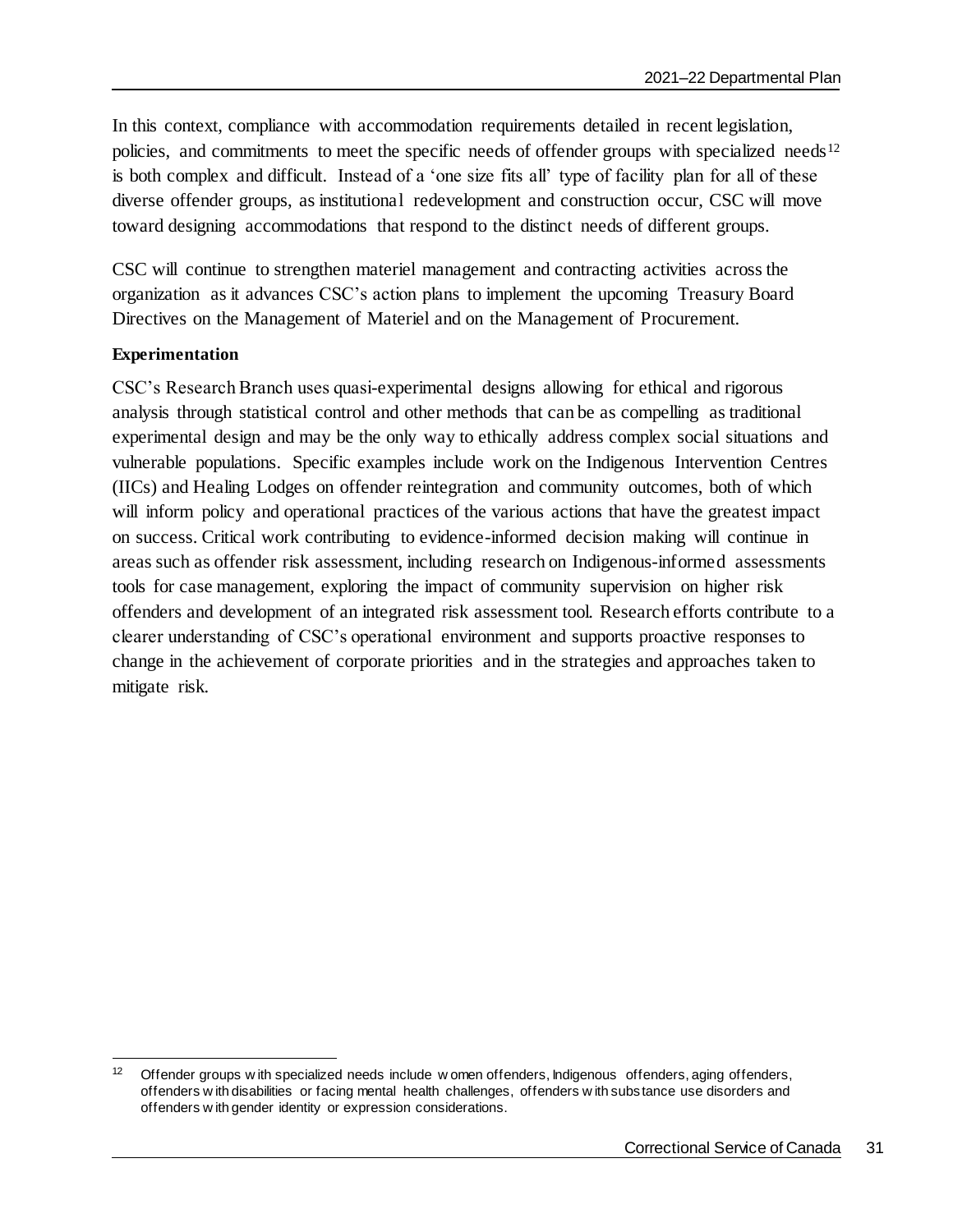| 2021-22 budgetary<br>spending (as indicated   planned spending<br>in Main Estimates) | $2021 - 22$ | 2022-23<br>planned spending | $2023 - 24$<br>planned spending |
|--------------------------------------------------------------------------------------|-------------|-----------------------------|---------------------------------|
| 374,529,517                                                                          | 374,529,517 | 377,818,248                 | 379,511,409                     |

### Planned budgetary financial resources for Internal Services

Financial, human resources and performance information for the CSC's program inventory is available on [CSC's website](https://www.csc-scc.gc.ca/publications/005007-2608-01-en.shtml) and in the GC [InfoBase.](https://www.tbs-sct.gc.ca/ems-sgd/edb-bdd/index-eng.html) XV

### Planned human resources for Internal Services

| 2021-22                       | $ 2022 - 23 $                 | $ 2023 - 24 $                 |
|-------------------------------|-------------------------------|-------------------------------|
| planned full-time equivalents | planned full-time equivalents | planned full-time equivalents |
| 2.734                         | 2.733                         | 2.733                         |

Financial, human resources and performance information for the CSC's program inventory is available on [CSC's website](https://www.csc-scc.gc.ca/publications/005007-2608-01-en.shtml) and in the GC [InfoBase.](https://www.tbs-sct.gc.ca/ems-sgd/edb-bdd/index-eng.html)<sup>xvi</sup>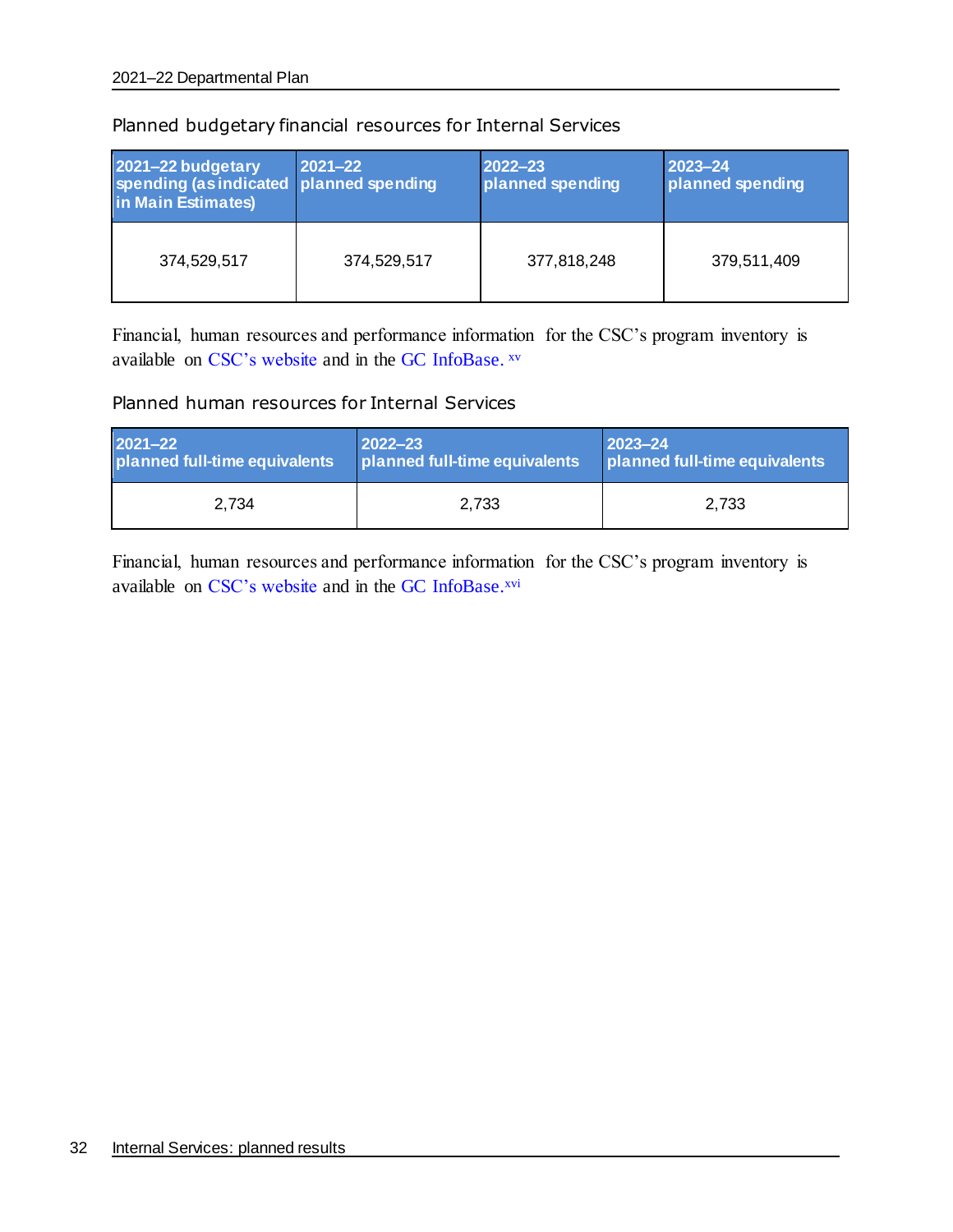## <span id="page-36-0"></span>Spending and human resources

This section provides an overview of the department's planned spending and human resources for the next three consecutive fiscal years and compares planned spending for the upcoming year with the current and previous years' actual spending.

### <span id="page-36-1"></span>Planned spending

Departmental spending 2018–19 to 2023–24

The following graph presents planned (voted and statutory) spending over time.

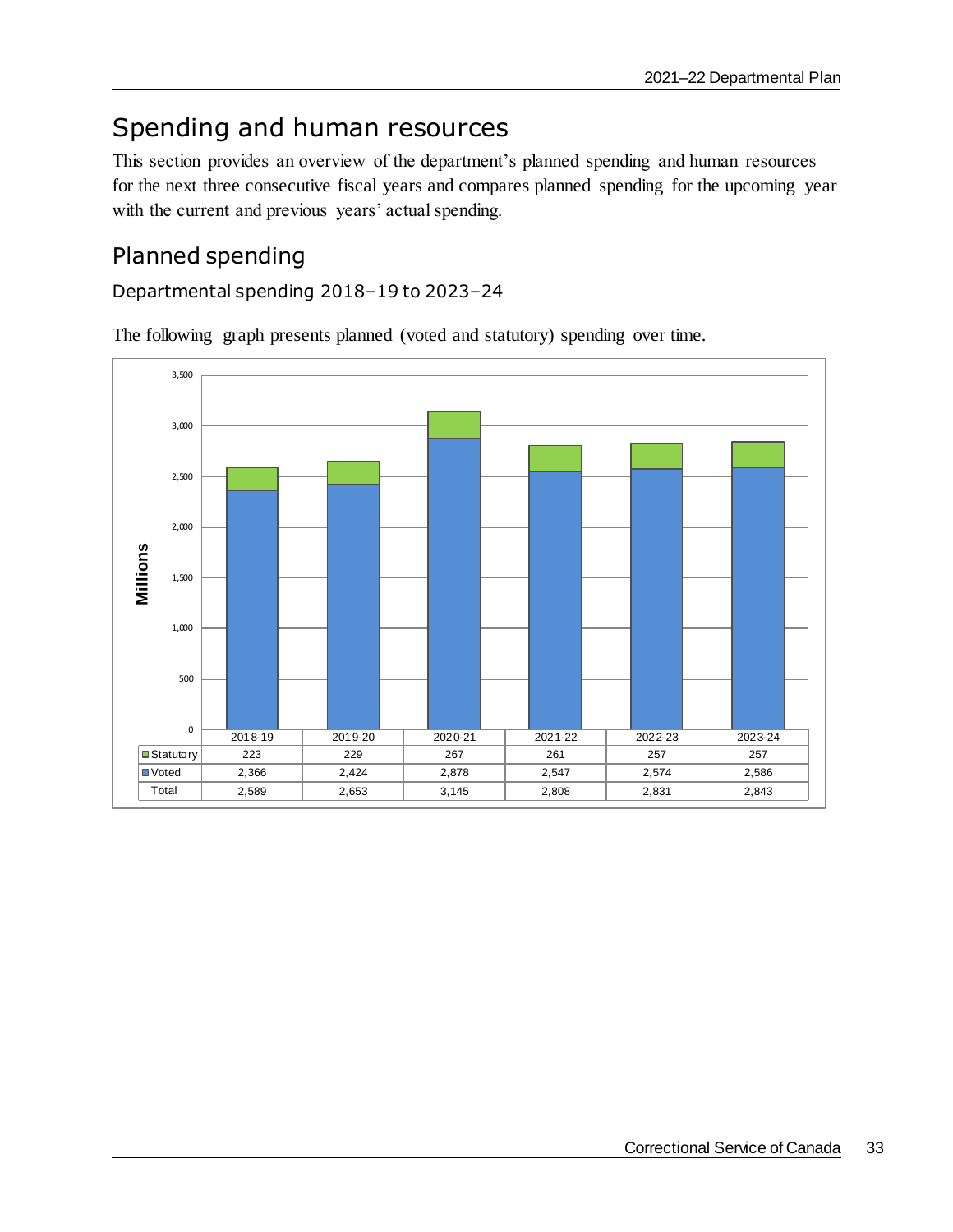Budgetary planning summary for core responsibilities and Internal Services (dollars)

The following table shows actual, forecast and planned spending for each of CSC's core responsibilities and to Internal Services for the years relevant to the current planning year. The forecast and planned spending reported throughout this publication is based on information available as at December 9, 2020, and may differ from the Main and Supplementary Estimate amounts which will be approved at a later time.

| Core<br>responsibilities<br>and Internal<br><b>Services</b> | 2018-19<br>expenditures | 2019-20<br>expenditures | $2020 - 21$<br>forecast<br>spending | $2021 - 22$<br>budgetary<br>spending (as<br>indicated in<br><b>Main</b><br>Estimates) |                                | $2021 - 22$<br>planned<br>spending |               | $2022 - 23$<br>planned<br>spending | $2023 - 24$<br>planned<br>spending |
|-------------------------------------------------------------|-------------------------|-------------------------|-------------------------------------|---------------------------------------------------------------------------------------|--------------------------------|------------------------------------|---------------|------------------------------------|------------------------------------|
| 1. Care and<br>Custody                                      | 1,664,493,616           | 1,669,389,184           | 1,939,135,246<br>1,799,685,523      |                                                                                       | 1,799,685,523                  | 1,815,488,502                      | 1,823,624,464 |                                    |                                    |
| 2. Correctional<br><b>Interventions</b>                     | 432,616,375             | 452,591,211             | 517,114,841                         | 461,582,718<br>461,582,718                                                            |                                | 464,628,586                        | 465,960,954   |                                    |                                    |
| 3. Community<br>Supervision                                 | 166,107,821             | 173,361,655             | 171,500,758                         | 172,015,943<br>172,015,943                                                            |                                | 173,526,410                        | 174,304,055   |                                    |                                    |
| <b>Subtotal</b>                                             | 2,263,217,812           | 2,295,342,050           | 2,627,750,845                       | 2,433,284,184                                                                         | 2,433,284,184<br>2,453,643,498 |                                    | 2,463,889,473 |                                    |                                    |
| Internal<br><b>Services</b>                                 | 326,102,253             | 357,479,385             | 517,669,136                         | 374,529,517<br>374,529,517                                                            |                                | 377,818,248                        | 379,511,409   |                                    |                                    |
| Total                                                       | 2,589,320,065           | 2,652,821,435           | 3,145,419,981                       | 2,807,813,701<br>2,807,813,701                                                        |                                | 2,831,461,746                      | 2,843,400,882 |                                    |                                    |

The contrast between the 2020–21 forecast spending of \$3,145.4M and 2019–20 expenditures of \$2,652.8M demonstrates that CSC anticipates operational increases between these years. For both years, CSC received additional funding to support its operations for amounts that were not initially included in its Main Estimates, respectively \$145.4M in 2020–21 and \$95.0M in 2019– 20. For the 2021–22 fiscal year, \$166.4M of funding for the support of CSC's operations was approved through Budget 2020 and is included in CSC's Main Estimates.

The \$337.6M variance between the 2020–21 forecast spending of \$3,145.4M and the 2021–22 Main Estimates of \$2,807.8M is mainly due to additional funding received during the 2020–21 financial year and therefore not included in the 2020–21 Main Estimates, and funding to be received or sunsetting in the 2021–22 Main Estimates.

The first part of this variance is for funding received in both the 2021–22 Main Estimates and the 2020–21 Main Estimates, but for different amounts, resulting in a variance of \$162.4M. This increase is mainly due to funding to support pressures related to COVID-19 \$130.4M, Collective Agreement increases \$53.2M, and a reduction of Budget 2020 funding for Support for the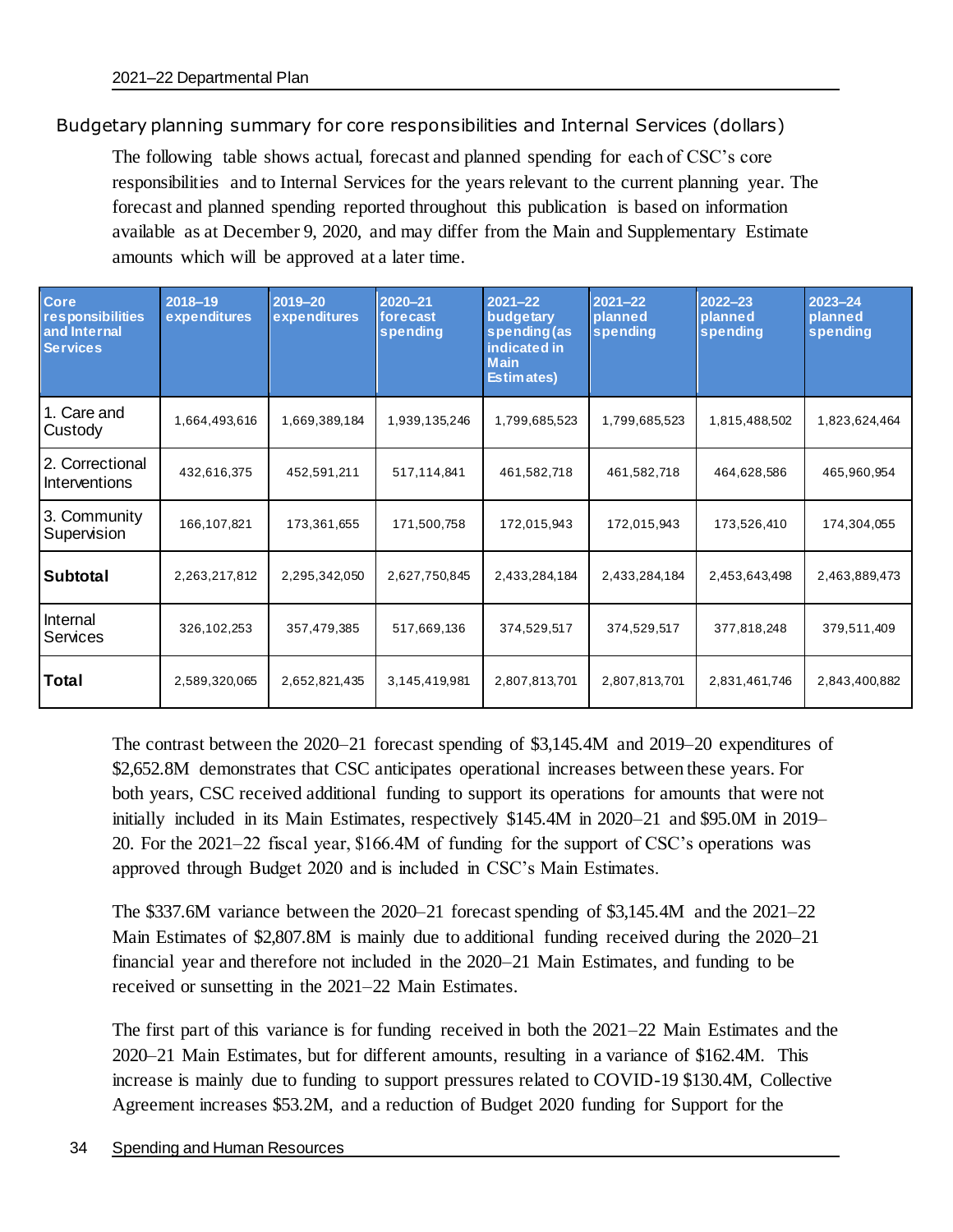Correctional Service Canada (\$21.0M), and a smaller return of funding to the Parole Board of Canada (\$0.2M).

The second part of this variance is related to additional funding received in addition to the 2020– 21 Main Estimates, representing a difference of \$197.7M.

The final part of this variance is related to additional funding received or sunsetting in the 2021–22 Main Estimates, representing a difference of (\$22.5M). This decrease is mainly due to funding for Budget 2017 programs addressing the needs of Vulnerable Offenders \$2.5M, a decrease in the employee benefit plan \$2.1M, funding for the Program and Administrative Services (PA) modernization initiative \$0.3M, funding for the Federal Contaminated Sites Action Plan \$0.2M, funding for Transforming Federal Corrections (Bill C-83) (\$26.6M), Budget 2018 programs to support the mental health needs of inmates and to support the reopening of the penitentiary farms (\$0.7M), and a statutory increase resulting from a drawdown on the CORCAN revolving fund authority (\$0.3M).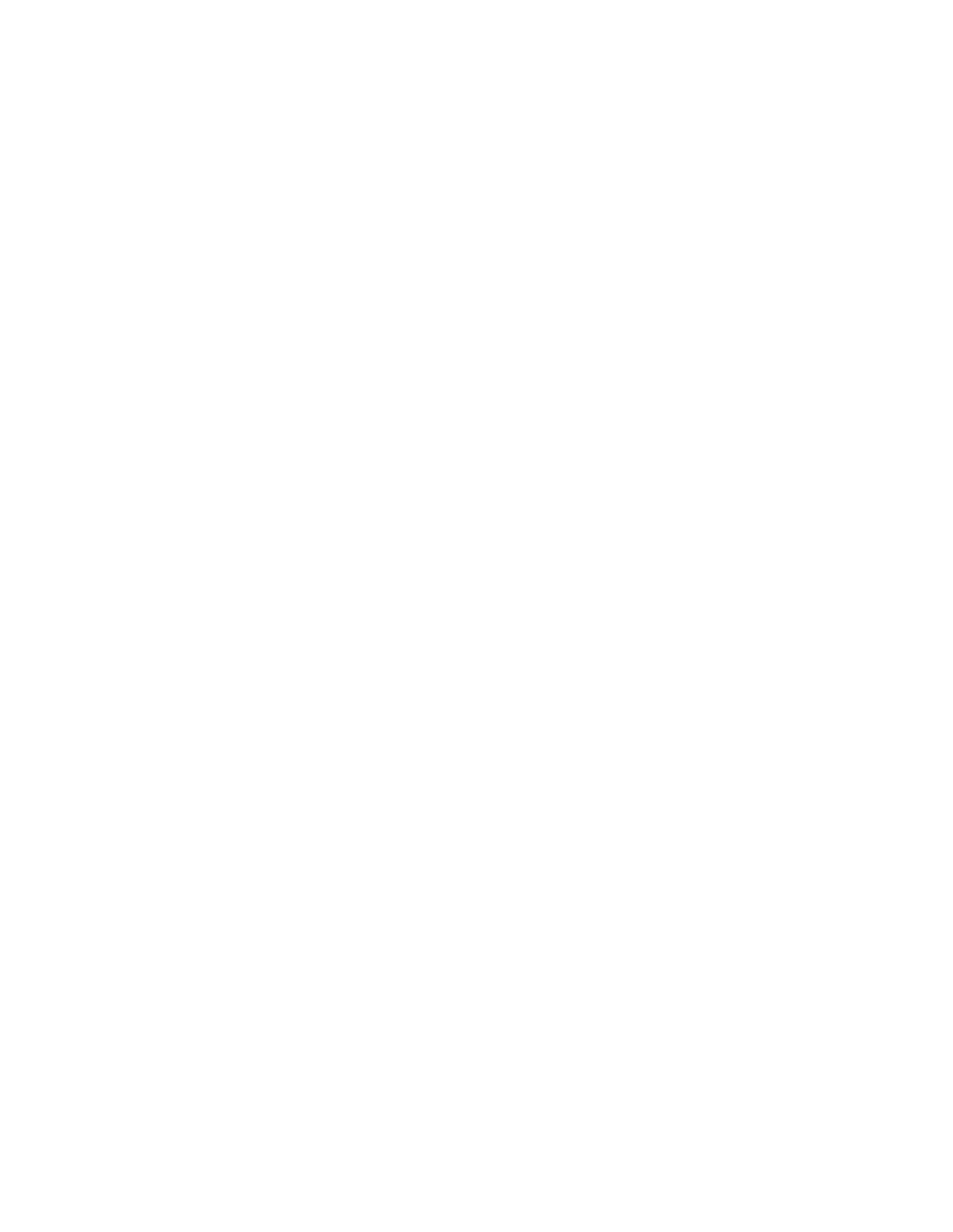### <span id="page-40-0"></span>Planned human resources

The following table shows actual, forecast and planned full-time equivalents (FTEs) for each core responsibility in CSC's departmental results framework and to Internal Services for the years relevant to the current planning year.

Human resources planning summary for core responsibilities and Internal Services

| <b>Core</b><br>responsibilities and<br><b>Internal Services</b> | 2018-19<br>actual<br>full-time<br>equivalents | 2019-20<br>actual<br>full-time<br>equivalents | $2020 - 21$<br>forecast<br>full-time<br>equivalents | $2022 - 23$<br>$2021 - 22$<br>planned<br>planned<br>full-time<br>full-time<br>equivalents<br>equivalents |        | $2023 - 24$<br>planned<br>full-time<br>equivalents |  |
|-----------------------------------------------------------------|-----------------------------------------------|-----------------------------------------------|-----------------------------------------------------|----------------------------------------------------------------------------------------------------------|--------|----------------------------------------------------|--|
| 1. Care and Custody                                             | 10,361                                        | 10,343                                        | 10,521                                              | 10,975                                                                                                   | 11,058 | 11,103                                             |  |
| 2. Correctional<br><b>Interventions</b>                         | 4,197                                         | 4,310                                         | 4,406                                               | 4,322                                                                                                    | 4,338  | 4,338                                              |  |
| 3. Community<br>Supervision                                     | 228                                           | 231                                           | 233                                                 | 237                                                                                                      | 237    | 237                                                |  |
| <b>Subtotal</b>                                                 | 14,786                                        | 14,884                                        | 15,160                                              | 15,534                                                                                                   | 15,633 | 15,678                                             |  |
| <b>Internal Services</b>                                        | 2,580                                         | 2,714                                         | 2,659                                               | 2,734                                                                                                    | 2,733  |                                                    |  |
| <b>Total</b>                                                    | 17,366                                        | 17,598                                        | 17,819                                              | 18,268                                                                                                   | 18,366 | 18,411                                             |  |

The variance of 221 full-time equivalents (FTEs) between 2020–21 and 2019–20 is mostly due to *Transforming Federal Corrections* (Bill C-83) and Budget 2020's Support for the Correctional Service of Canada. Staffing requirements for 'Addressing the Needs of Vulnerable Offenders' (Budget 2017) and 'Mental Health / Penitentiary Farms' (Budget 2018) also contribute to this increase. The 449 FTE increase between 2021–22 and 2020–21 is largely due to increased planned staffing for correctional officers in order to bring the workforce to its optimal level. A significant portion of this FTE increase is attributed to *Transforming Federal Corrections* (Bill C-83) and Budget 2020's Support for the Correctional Service of Canada. Future year FTEs are also expected to increase as Bill C-83 measures continue to be implemented.

### <span id="page-40-1"></span>Estimates by vote

Information on the CSC's organizational appropriations is available in the 2021–22 Main [Estimates.](http://www.tbs-sct.gc.ca/hgw-cgf/finances/pgs-pdg/gepme-pdgbpd/index-eng.asp)<sup>xvii</sup>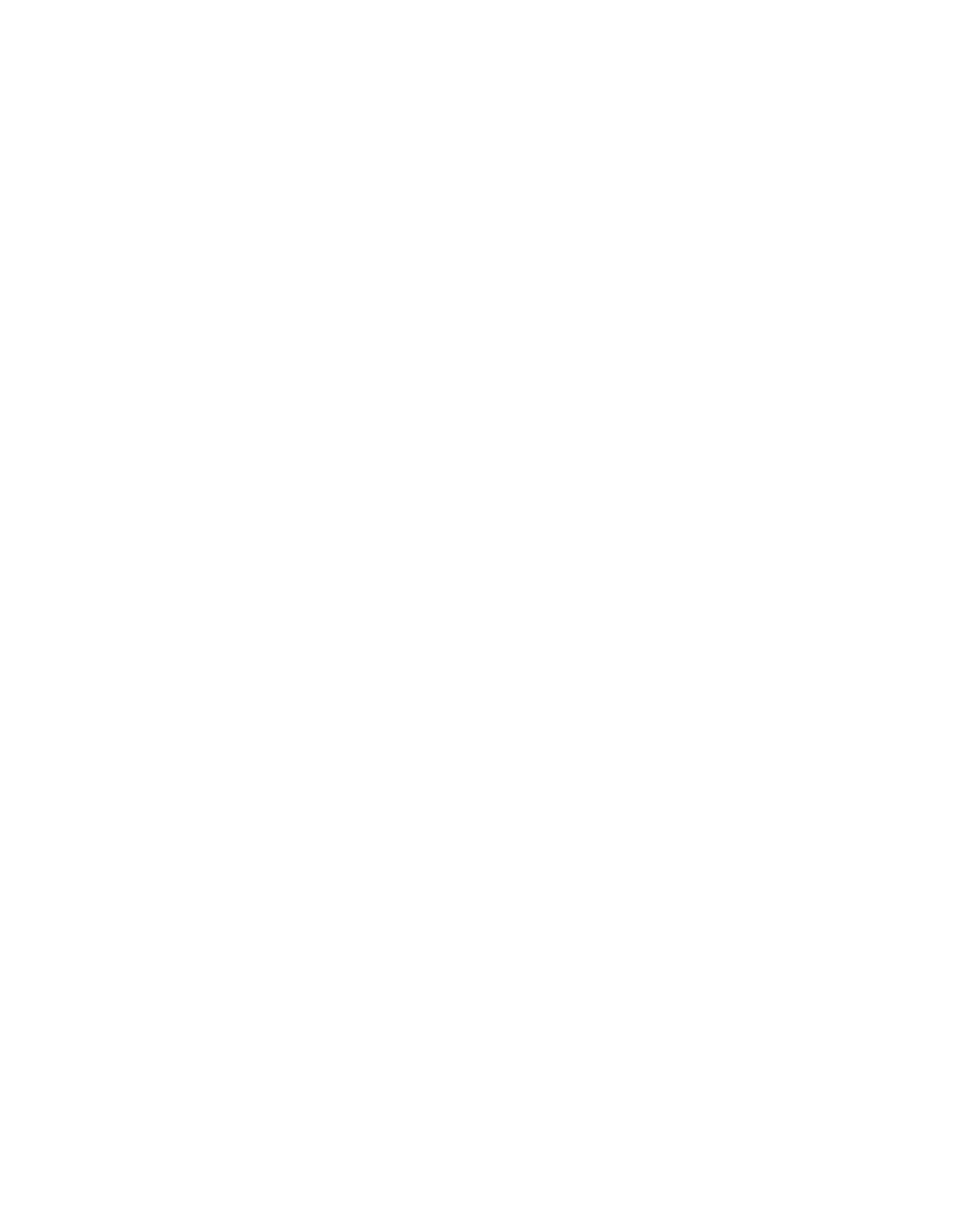### <span id="page-42-0"></span>Consolidated Future-oriented Condensed statement of operations

The consolidated future oriented condensed statement of operations provides an overview of the CSC's operations for 2020–21 to 2021–22.

The amounts for forecast and planned results in this statement of operations were prepared on an accrual basis. The amounts for forecast and planned spending presented in other sections of the Departmental Plan were prepared on an expenditure basis. Amounts may therefore differ.

A more detailed consolidated future oriented statement of operations and associated notes, including a reconciliation of the net cost of operations to the requested authorities, are available on the [CSC's website.](https://www.csc-scc.gc.ca/reporting/007005-2500-en.shtml)

Consolidated Future-oriented Condensed statement of operations for the year ending March 31, 2022 (dollars)

| <b>Financial information</b>                                         | 2020-21 forecast<br><b>results</b> | <b>2021-22 planned</b><br><b>results</b> | <b>Difference</b><br>(2021-22 planned<br><b>results minus</b><br>2020-21 forecast<br>results) |
|----------------------------------------------------------------------|------------------------------------|------------------------------------------|-----------------------------------------------------------------------------------------------|
| Total expenses                                                       | 3,232,207,556                      | 2,990,532,630                            | (241, 674, 926)                                                                               |
| Total revenues                                                       | 44,389,843                         | 51,110,888                               | 6,721,045                                                                                     |
| Net cost of operations<br>before government funding<br>and transfers | 3,187,817,713                      | 2,939,421,742                            | (248, 395, 971)                                                                               |

CSC's 2021–22 planned expenses are projected to be \$2,990,532,630. These expenses include planned spending presented in this Departmental Plan and also include expenses such as amortization and services provided without charge. CSC's planned revenues are projected to be \$51,110,888 in 2021–22. Revenues are primarily generated by the CORCAN revolving fund.

Variances between the planned results for 2021–22 and the 2020–21 forecast results are largely attributable to the timing of key elements in the government expenditure cycle. The following major changes account for the largest differences between the forecast and planned results:

- \$160.4 million expenditures related to CSC's response to COVID-19 that relates to 2020– 21 only;
- \$53.2 million for collective agreement increases in 2020–21 that are not anticipated for 2021–22; and
- \$51.8 million related to the operating budget carry-forward in 2020–21 that is not included in the 2021–22 planned results.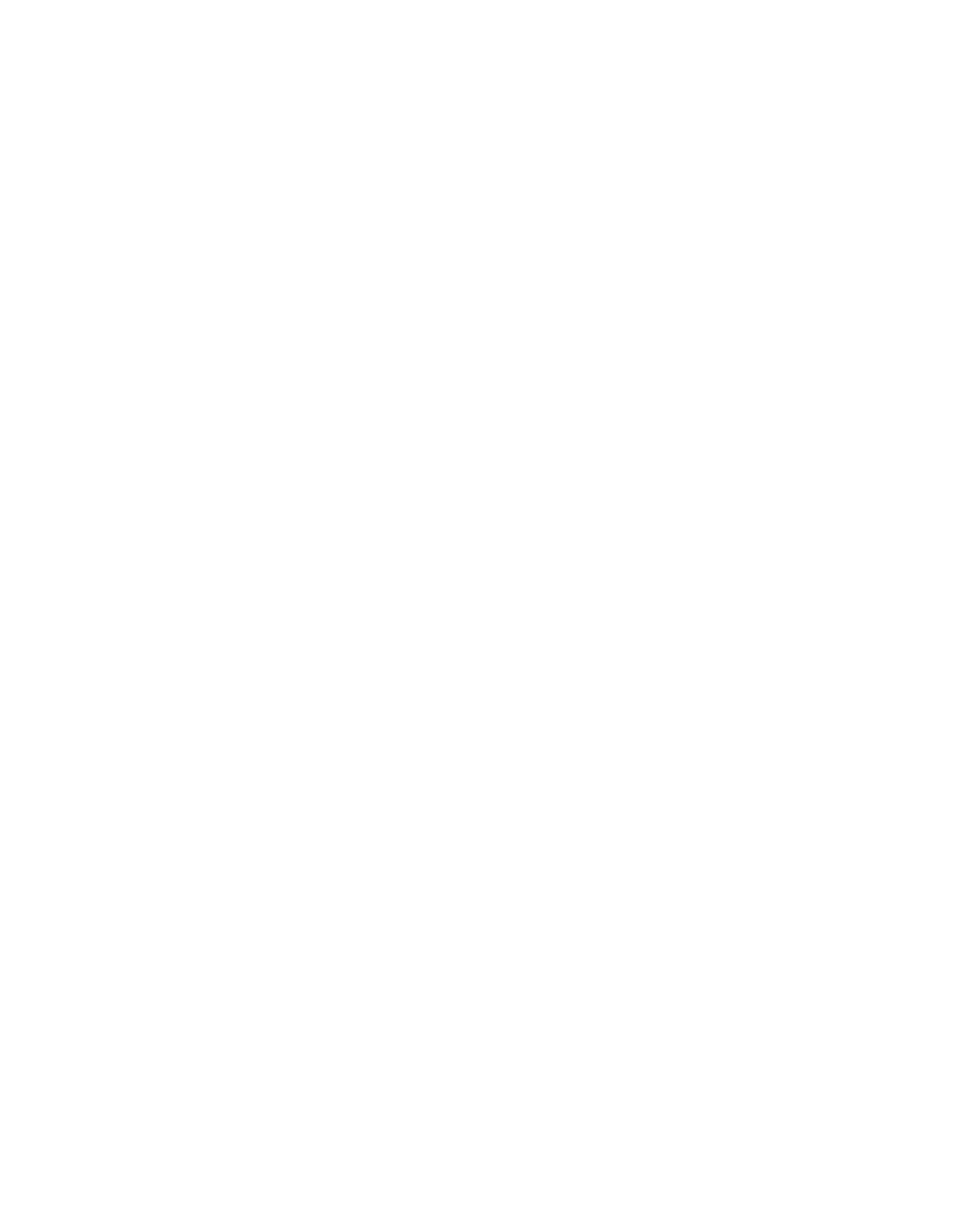## <span id="page-44-0"></span>Corporate information

### <span id="page-44-1"></span>Organizational profile

**Appropriate minister(s):** The Honourable William Sterling Blair, P.C., C.O.M., M.P **Institutional head:** Anne Kelly, Commissioner **Ministerial portfolio:** Public Safety and Emergency Preparedness **Enabling instrument(s):** *[Corrections and Conditional Release Act,](https://laws-lois.justice.gc.ca/eng/acts/c-44.6/)xviii S.C. 1992, c.20* **Year of incorporation / commencement:** 1979 (March 31)

### <span id="page-44-2"></span>Raison d'être, mandate and role: who we are and what we do

"Raison d'être, mandate and role: who we are and what we do" is available on the [CSC'](https://www.csc-scc.gc.ca/about-us/index-eng.shtml)s xixwebsite.

For more information on the department's organizational mandate letter commitments, see the ["Minister's Mandate Letter"](https://pm.gc.ca/en/mandate-letters/2021/01/15/minister-public-safety-and-emergency-preparedness-supplementary-mandate).xx

### <span id="page-44-3"></span>Operating context

Information on the operating context is available on the [CSC's website.](https://www.csc-scc.gc.ca/publications/005007-2608-04-en.shtml)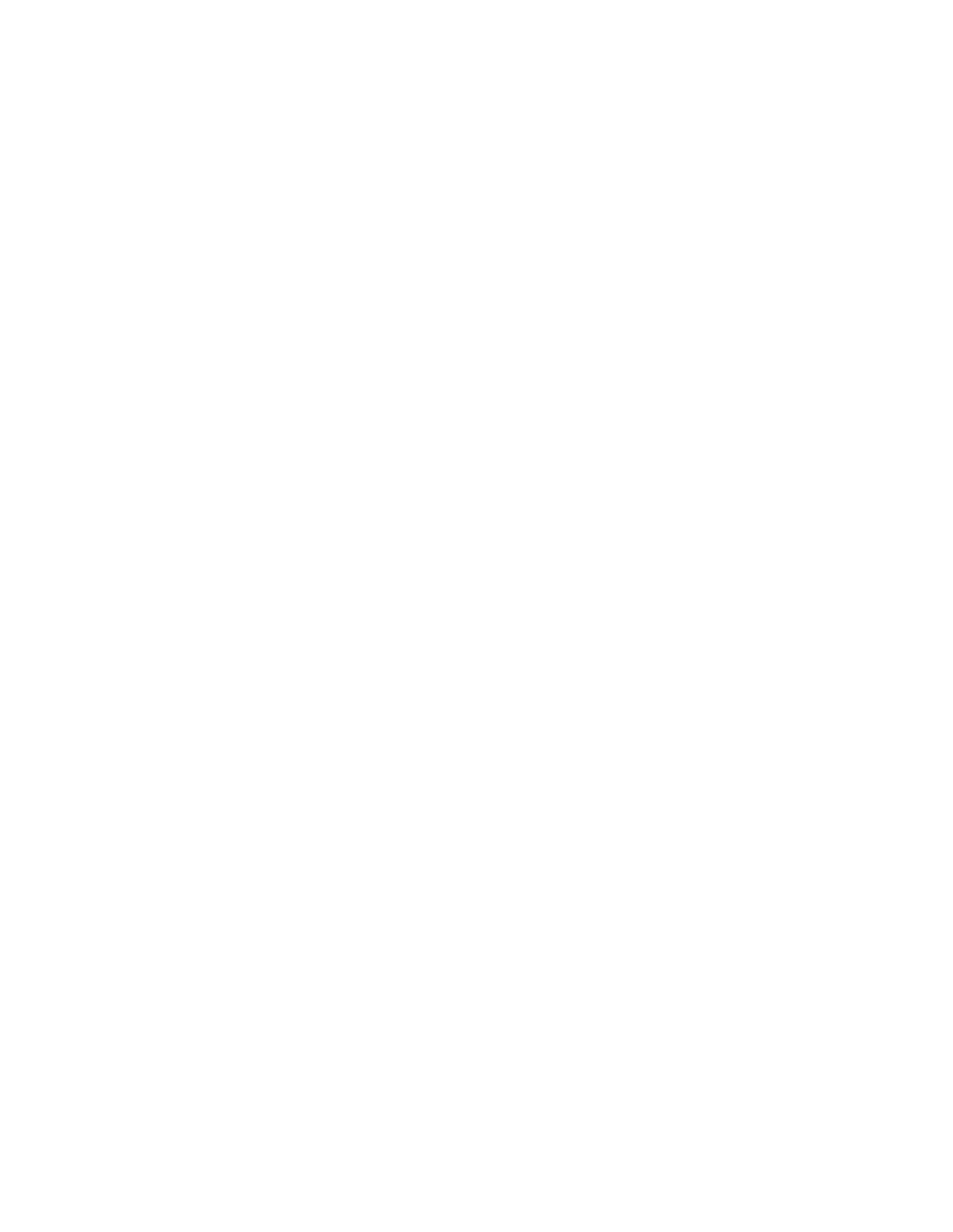## <span id="page-46-0"></span>Reporting framework

| The CSC's approved departmental results framework and program inventory for 2020–21 are as |  |  |  |  |  |
|--------------------------------------------------------------------------------------------|--|--|--|--|--|
| follows.                                                                                   |  |  |  |  |  |

| <b>Program</b><br>Code | Program(s) Name                                          |
|------------------------|----------------------------------------------------------|
|                        | <b>Core Responsibility 1: Care and Custody</b>           |
| P <sub>1</sub>         | Institutional Management and Support                     |
| P <sub>2</sub>         | Preventive Security, Intelligence and Supervision        |
| P <sub>3</sub>         | <b>Drug Enforcement</b>                                  |
| P <sub>4</sub>         | <b>Clinical Services and Public Health</b>               |
| P <sub>5</sub>         | <b>Mental Health Services</b>                            |
| <b>P6</b>              | <b>Food Services</b>                                     |
| P <sub>7</sub>         | <b>Accommodation Services</b>                            |
|                        | <b>Core Responsibility 2: Correctional Interventions</b> |
| P <sub>8</sub>         | Offender Case Management                                 |
| P <sub>9</sub>         | <b>Community Engagement</b>                              |
| P <sub>10</sub>        | Chaplaincy                                               |
| P <sub>11</sub>        | <b>Elder Services</b>                                    |
| P <sub>15</sub>        | <b>Offender Education</b>                                |
| P <sub>16</sub>        | <b>CORCAN Employment and Employability</b>               |
| P <sub>17</sub>        | Social Program                                           |
| P <sub>22</sub>        | <b>Correctional Programs</b>                             |
|                        | <b>Core Responsibility 3: Community Supervision</b>      |
| P <sub>18</sub>        | <b>Community Management and Security</b>                 |
| P <sub>19</sub>        | <b>Community-Based Residential Facilities</b>            |
| P <sub>20</sub>        | <b>Community Correctional Centres</b>                    |
| P <sub>21</sub>        | <b>Community Health Services</b>                         |

No changes to the approved reporting framework since 2020–21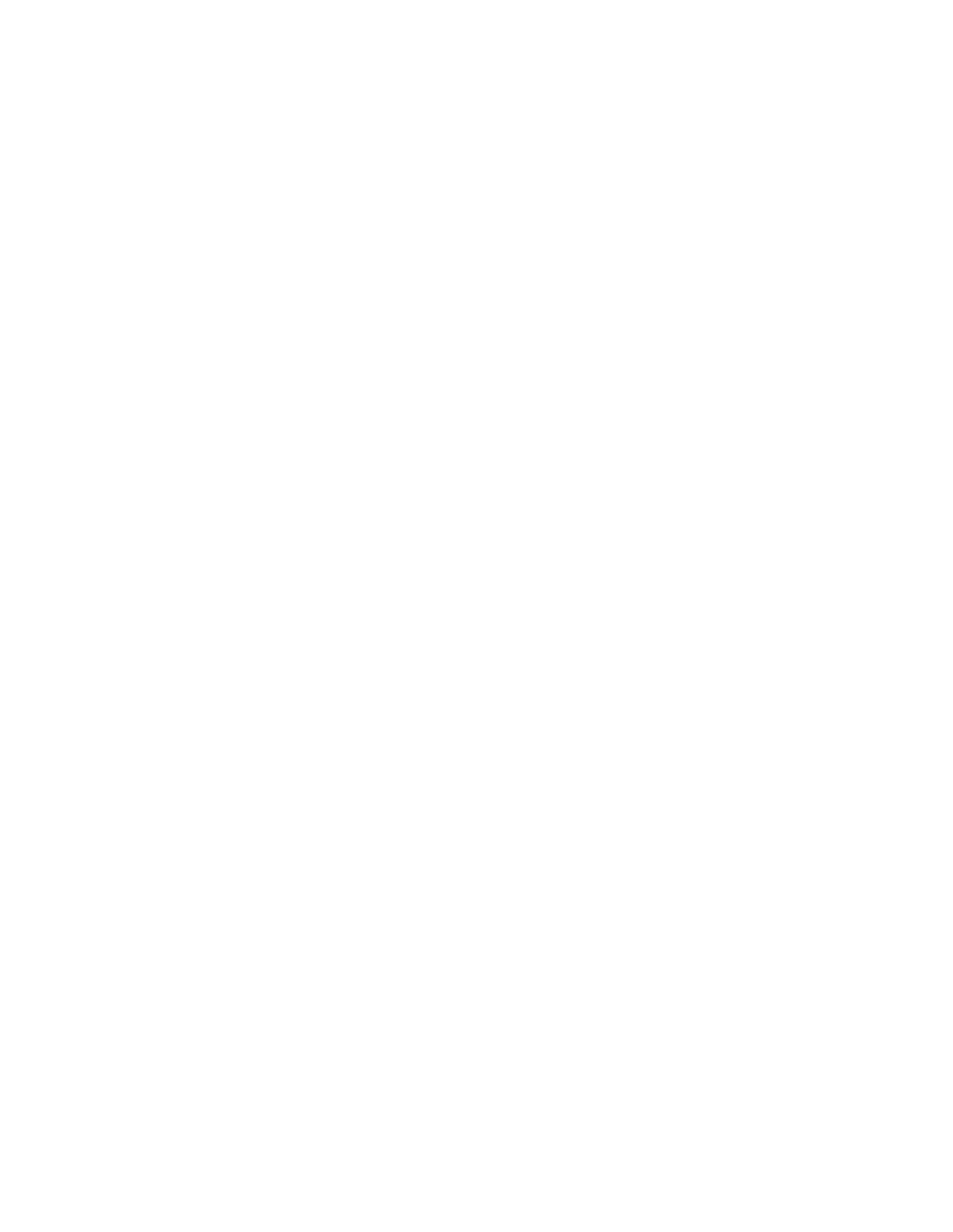## <span id="page-48-0"></span>Supporting information on the program inventory

Supporting information on planned expenditures, human resources, and results related to the [CSC'](https://www.csc-scc.gc.ca/)s<sup>xxi</sup> program inventory is available on [CSC's website](https://www.csc-scc.gc.ca/publications/005007-2608-01-en.shtml) and in the GC [InfoBase.](https://www.tbs-sct.gc.ca/ems-sgd/edb-bdd/index-eng.html)<sup>xxii</sup>

## <span id="page-48-1"></span>Supplementary information tables

The following supplementary information tables are available on the [CSC's website:](https://www.csc-scc.gc.ca/reporting/index-eng.shtml)

- [Departmental Sustainable Development Strategy](https://www.csc-scc.gc.ca/publications/index-eng.shtml#S)
- [Details on transfer payment programs](https://www.csc-scc.gc.ca/publications/005007-2608-03-en.shtml)
- [Gender-based analysis plus](https://www.csc-scc.gc.ca/publications/005007-2608-02-en.shtml)

### <span id="page-48-2"></span>Federal tax expenditures

CSC's Departmental Plan does not include information on tax expenditures that relate to its planned results for 2021–22.

Tax expenditures are the responsibility of the Minister of Finance, and the Department of Finance Canada publishes cost estimates and projections for government-wide tax expenditures each year in the [Report on Federal Tax Expenditures.](https://www.canada.ca/en/department-finance/services/publications/federal-tax-expenditures.html)<sup>xxiii</sup> This report provides detailed information on tax expenditures, including objectives, historical background and references to related federal spending programs, as well as evaluations, research papers and gender-based analysis. The tax measures presented in this report are solely the responsibility of the Minister of Finance.

## <span id="page-48-3"></span>Organizational contact information

### **Mailing address**

340 Laurier Avenue West Ottawa, Ontario K1A 0P9

**Website(s):** [Correctional Service of Canada website](https://www.csc-scc.gc.ca/) [Feedback Form](http://www.csc-scc.gc.ca/contact-us/008-0001-eng.shtml)xxiv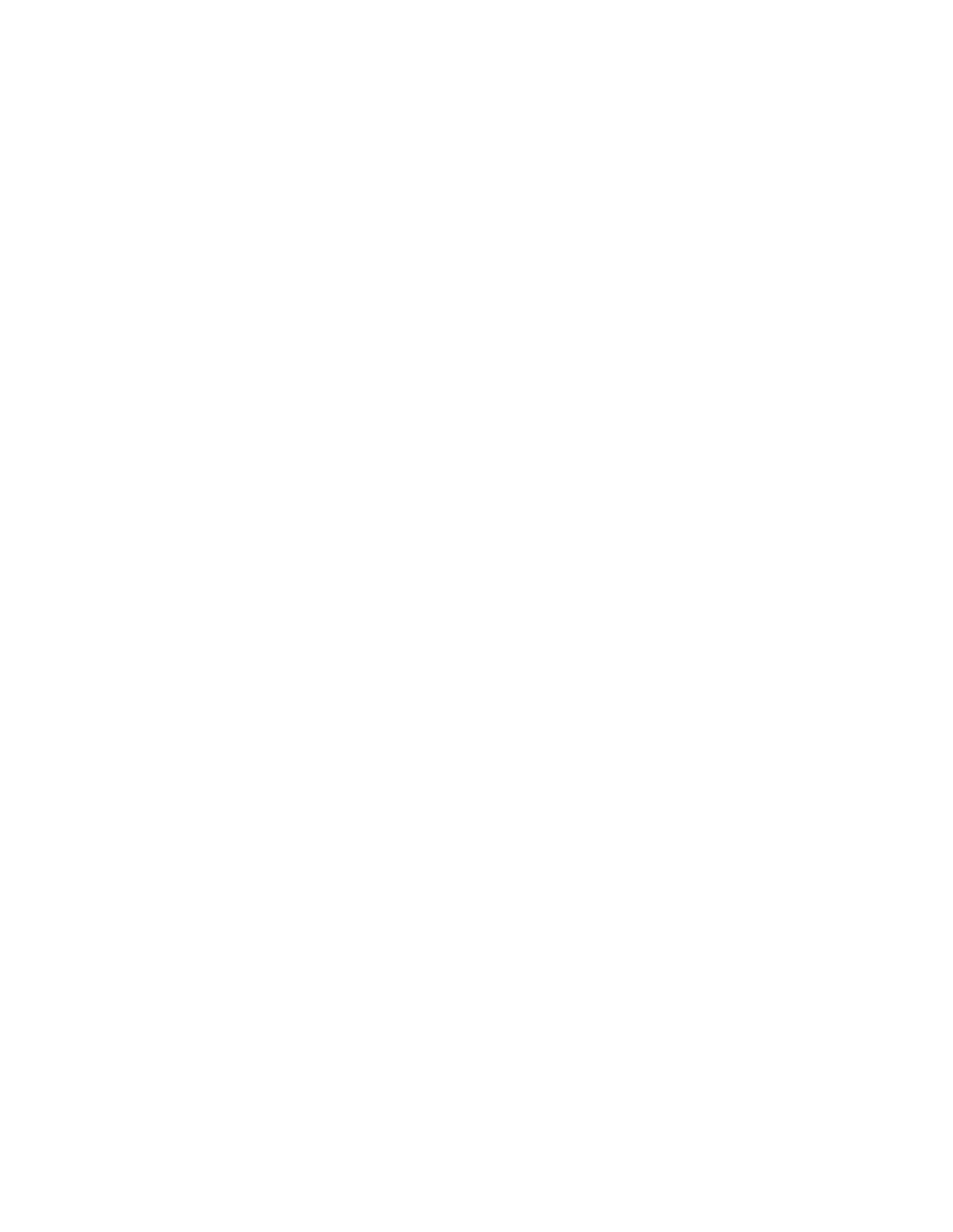## <span id="page-50-0"></span>Appendix: definitions

### **appropriation (crédit)**

Any authority of Parliament to pay money out of the Consolidated Revenue Fund.

### **budgetary expenditures (dépenses budgétaires)**

Operating and capital expenditures; transfer payments to other levels of government, organizations or individuals; and payments to Crown corporations.

### **core responsibility (responsabilité essentielle)**

An enduring function or role performed by a department. The intentions of the department with respect to a core responsibility are reflected in one or more related departmental results that the department seeks to contribute to or influence.

### **Departmental Plan (plan ministériel)**

A report on the plans and expected performance of a department over a 3-year period. Departmental Plans are tabled in Parliament each spring.

### **departmental priority (priorité ministérielle)**

A plan or project that a department has chosen to focus and report on during the planning period. Departmental priorities represent the things that are most important or what must be done first to support the achievement of the desired departmental results.

### **departmental result (résultat ministériel)**

A consequence or outcome that a department seeks to achieve. A departmental result is often outside departments' immediate control, but it should be influenced by program-level outcomes.

### **departmental result indicator (indicateur de résultat ministériel)**

A factor or variable that provides a valid and reliable means to measure or describe progress on a departmental result.

### **departmental results framework (cadre ministériel des résultats)**

A framework that consists of the department's core responsibilities, departmental results and departmental result indicators.

### **Departmental Results Report (rapport sur les résultats ministériels)**

A report on a department's actual accomplishments against the plans, priorities and expected results set out in the corresponding Departmental Plan.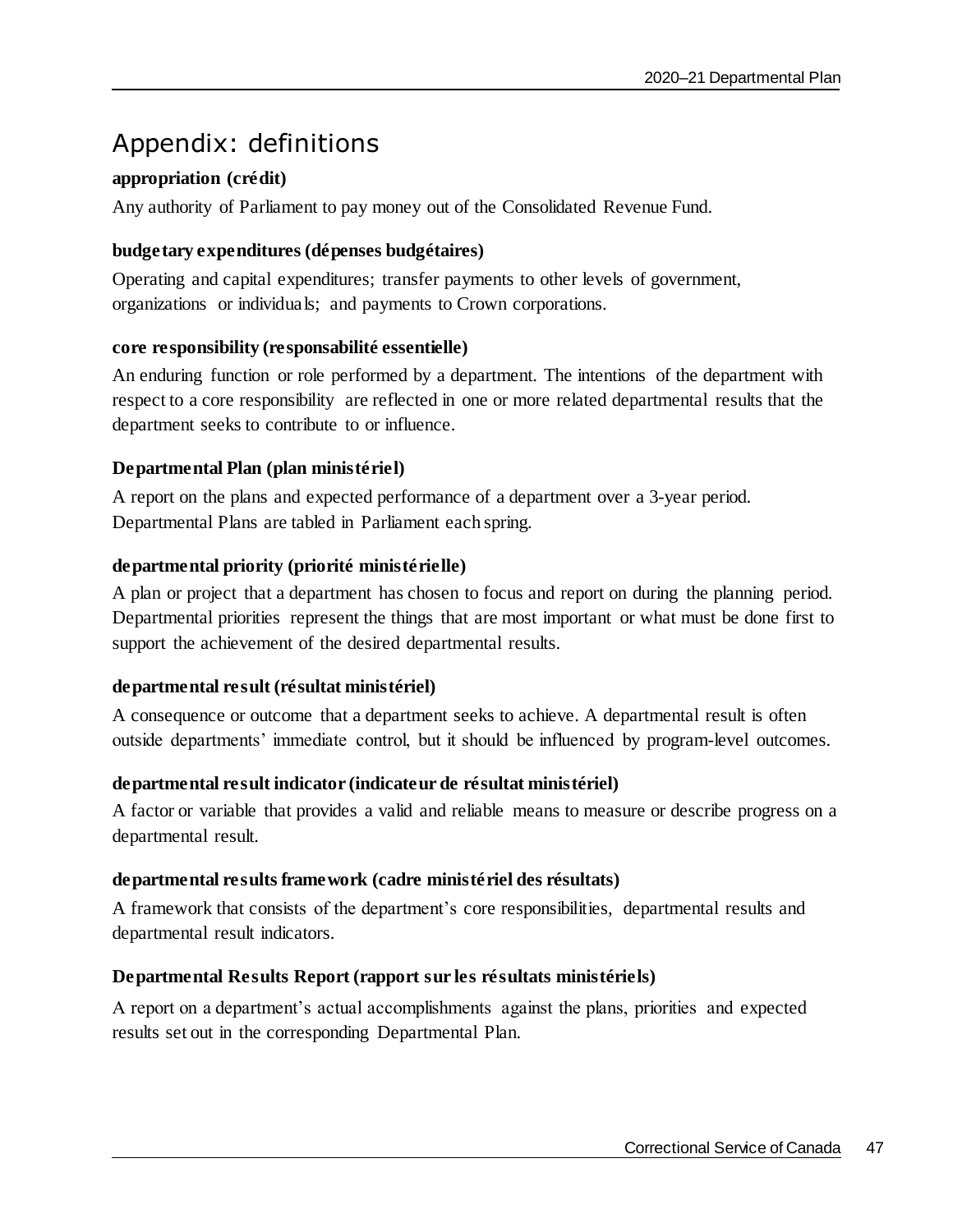### **experimentation (expérimentation)**

The conducting of activities that seek to first explore, then test and compare, the effects and impacts of policies and interventions in order to inform evidence-based decision-making, and improve outcomes for Canadians, by learning what works and what doesn't. Experimentation is related to, but distinct form innovation (the trying of new things), because it involves a rigorous comparison of results. For example, using a new website to communicate with Canadians can be an innovation; systematically testing the new website against existing outreach tools or an old website to see which one leads to more engagement, is experimentation.

#### **full-time equivalent (équivalent temps plein)**

A measure of the extent to which an employee represents a full person-year charge against a departmental budget. Full-time equivalents are calculated as a ratio of assigned hours of work to scheduled hours of work. Scheduled hours of work are set out in collective agreements.

### **gender-based analysis plus (GBA+) (analyse comparative entre les sexes plus [ACS+])**

An analytical process used to assess how diverse groups of women, men and gender-diverse people experience policies, programs and services based on multiple factors including race, ethnicity, religion, age, and mental or physical disability.

#### **government-wide priorities (priorités pangouvernementales)**

For the purpose of the 2021–22 Departmental Plan, government-wide priorities refers to those high-level themes outlining the government's agenda in the 2020 Speech from the Throne, namely: Protecting Canadians from COVID-19; Helping Canadians through the pandemic; Building back better – a resiliency agenda for the middle class; The Canada we're fighting for.

### **horizontal initiative (initiative horizontale)**

An initiative in which two or more federal organizations are given funding to pursue a shared outcome, often linked to a government priority.

#### **non-budgetary expenditures (dépenses non budgétaires)**

Net outlays and receipts related to loans, investments and advances, which change the composition of the financial assets of the Government of Canada.

#### **performance (rendement)**

What an organization did with its resources to achieve its results, how well those results compare to what the organization intended to achieve, and how well lessons learned have been identified.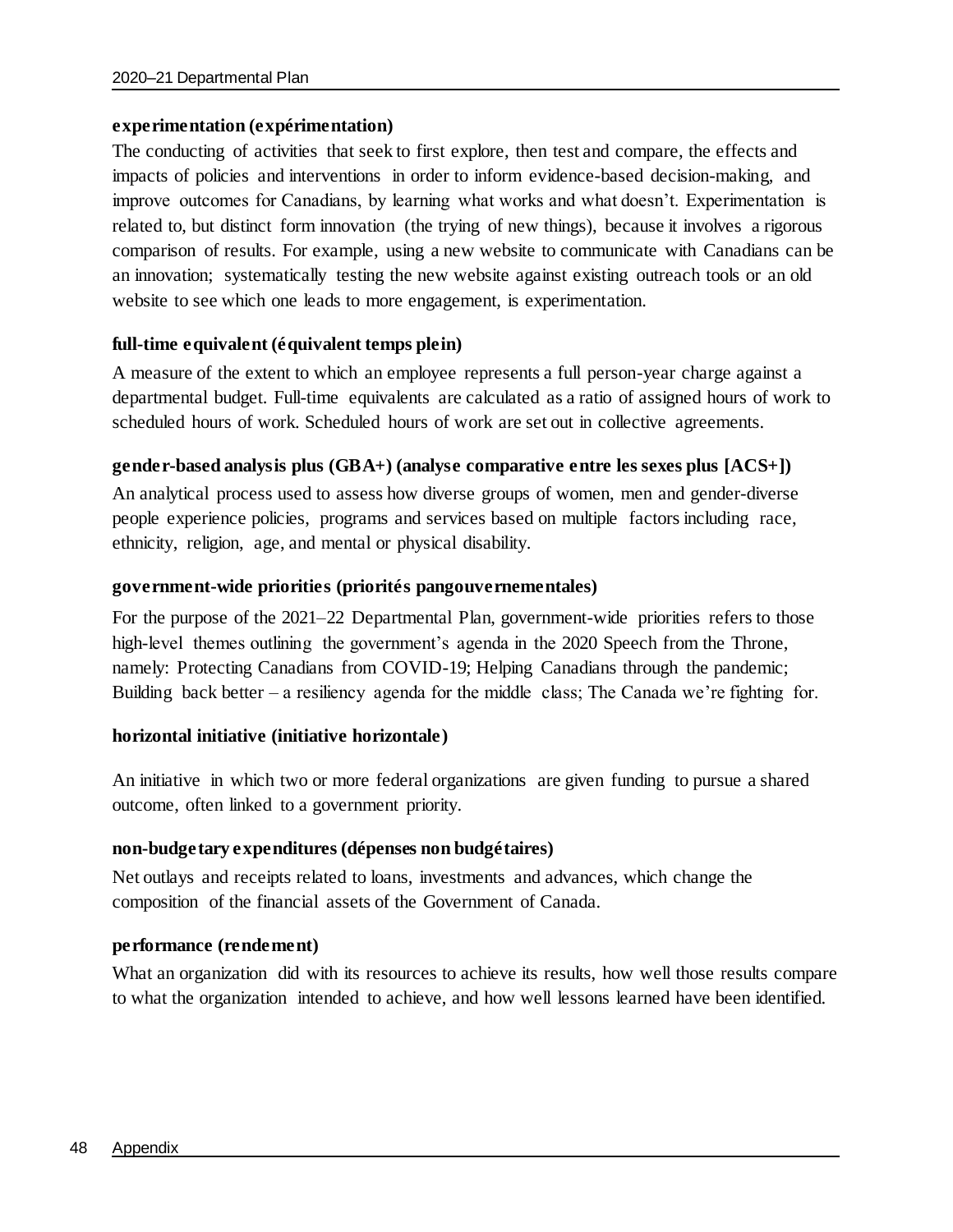### **performance indicator (indicateur de rendement)**

A qualitative or quantitative means of measuring an output or outcome, with the intention of gauging the performance of an organization, program, policy or initiative respecting expected results.

#### **performance reporting (production de rapports sur le rendement)**

The process of communicating evidence-based performance information. Performance reporting supports decision-making, accountability and transparency.

### **plan (plan)**

The articulation of strategic choices, which provides information on how an organization intends to achieve its priorities and associated results. Generally a plan will explain the logic behind the strategies chosen and tend to focus on actions that lead up to the expected result.

### **planned spending (dépenses prévues)**

For Departmental Plans and Departmental Results Reports, planned spending refers to those amounts presented in the Main Estimates.

A department is expected to be aware of the authorities that it has sought and received. The determination of planned spending is a departmental responsibility, and departments must be able to defend the expenditure and accrual numbers presented in their Departmental Plans and Departmental Results Reports.

### **program (programme)**

Individual or groups of services, activities or combinations thereof that are managed together within the department and focus on a specific set of outputs, outcomes or service levels.

### **program inventory (répertoire des programmes)**

Identifies all of the department's programs and describes how resources are organized to contribute to the department's core responsibilities and results.

### **result (résultat)**

An external consequence attributed, in part, to an organization, policy, program or initiative. Results are not within the control of a single organization, policy, program or initiative; instead they are within the area of the organization's influence.

### **statutory expenditures (dépenses législatives)**

Expenditures that Parliament has approved through legislation other than appropriation acts. The legislation sets out the purpose of the expenditures and the terms and conditions under which they may be made.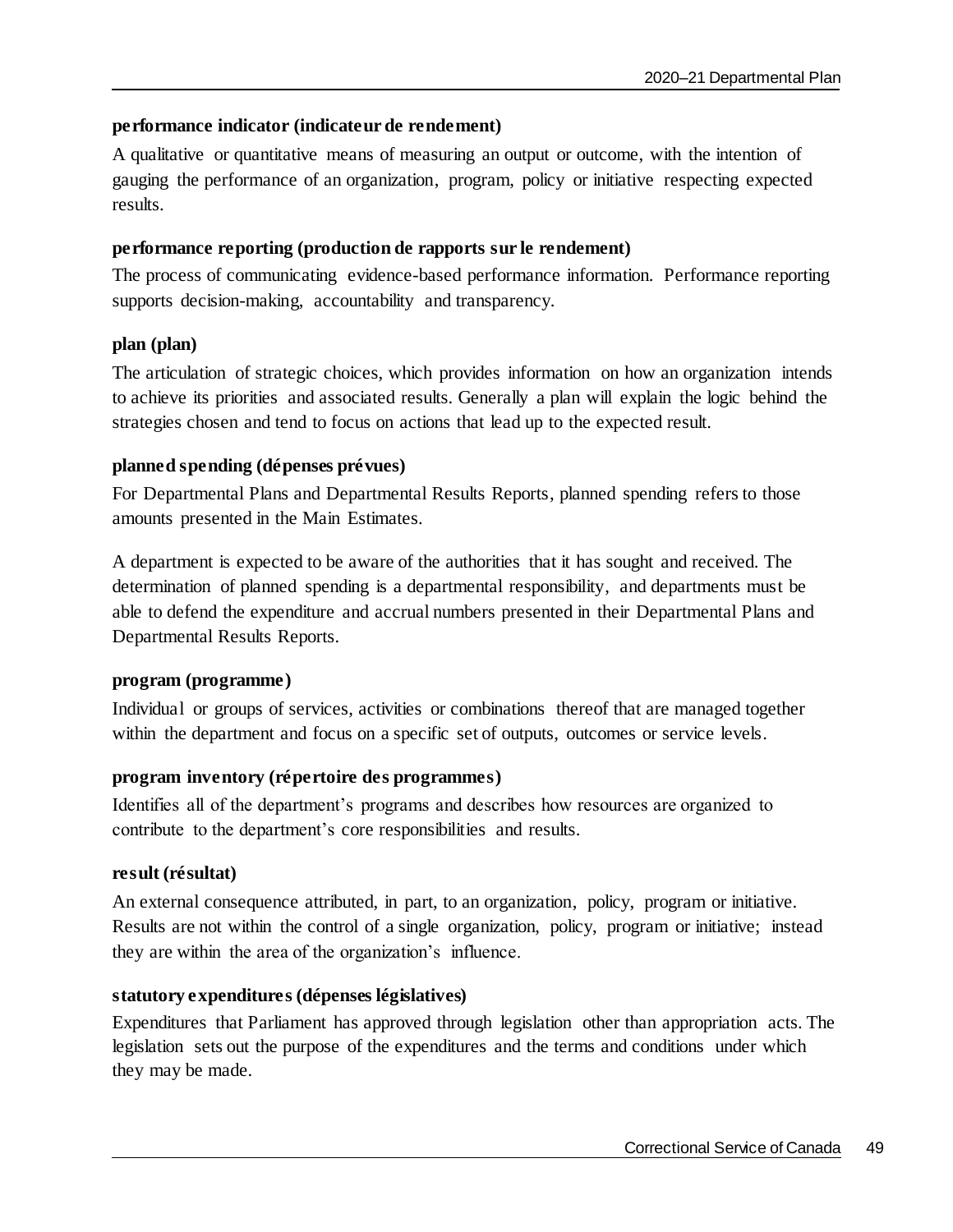### **strategic outcome (résultat stratégique)**

A long-term and enduring benefit to Canadians that is linked to the organization's mandate, vision and core functions.

#### **target (cible)**

A measurable performance or success level that an organization, program or initiative plans to achieve within a specified time period. Targets can be either quantitative or qualitative.

### **voted expenditures (dépenses votées)**

Expenditures that Parliament approves annually through an Appropriation Act. The vote wording becomes the governing conditions under which these expenditures may be made.